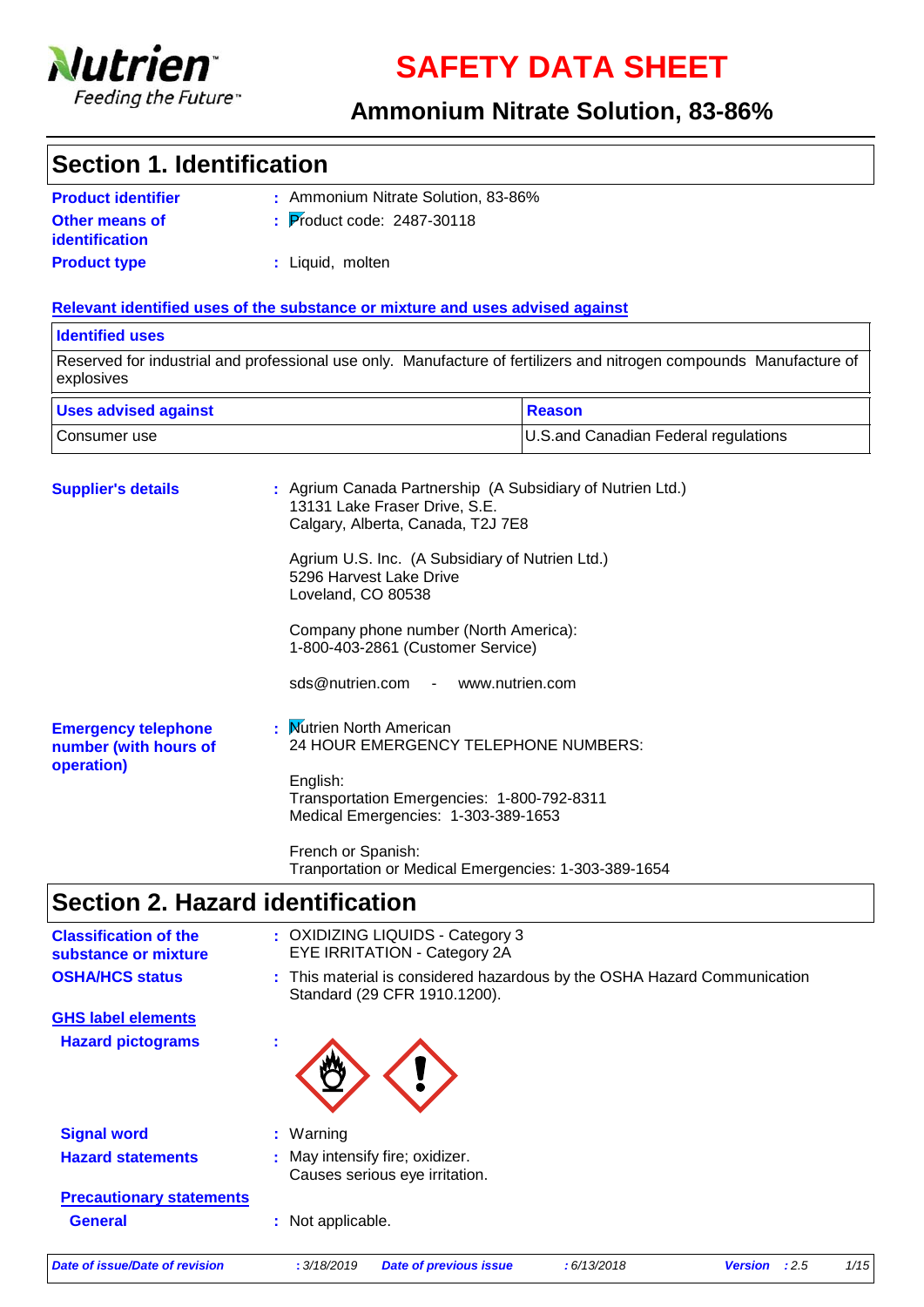### **Section 2. Hazard identification**

| <b>Prevention</b>                     | : Keep away from heat, hot surfaces, sparks, open flames and other ignition sources.<br>No smoking. Take any precaution to avoid mixing with combustibles. Keep away<br>from clothing and other combustible materials.<br>Wear protective gloves. Wear eye or face protection. Wear protective clothing.<br>Wash hands thoroughly after handling. |
|---------------------------------------|---------------------------------------------------------------------------------------------------------------------------------------------------------------------------------------------------------------------------------------------------------------------------------------------------------------------------------------------------|
| <b>Response</b>                       | : IF IN EYES: Rinse cautiously with water for several minutes. Remove contact<br>lenses, if present and easy to do. Continue rinsing. If eye irritation persists: Get<br>medical attention.                                                                                                                                                       |
| <b>Storage</b>                        | : Store away from combustibles.                                                                                                                                                                                                                                                                                                                   |
| <b>Disposal</b>                       | : Dispose of contents and container in accordance with all local, regional, national<br>and international regulations.                                                                                                                                                                                                                            |
| <b>Supplemental label</b><br>elements | : None known.                                                                                                                                                                                                                                                                                                                                     |
| result in classification              | <b>Other hazards which do not : Heated material can cause thermal burns.</b>                                                                                                                                                                                                                                                                      |

### **Section 3. Composition/information on ingredients**

| <b>Substance/mixture</b>    | Multi-constituent substance |                      |                        |
|-----------------------------|-----------------------------|----------------------|------------------------|
| Ingredient name             |                             | $\frac{9}{6}$        | <b>CAS number</b>      |
| l Ammonium nitrate<br>Water |                             | $83 - 86$<br>14 - 17 | 6484-52-2<br>7732-18-5 |

Any concentration shown as a range is to protect confidentiality or is due to batch variation.

**There are no additional ingredients present which, within the current knowledge of the supplier and in the concentrations applicable, are classified as hazardous to health or the environment and hence require reporting in this section.**

**Occupational exposure limits, if available, are listed in Section 8.**

#### **Section 4. First-aid measures**

| <b>Description of necessary first aid measures</b> |                                                                                                                                                                                                                                                                                                                                                                                                                                                                                                                                                                                                                                                                                                                                                                                                                                                                                                                                                                                                                                                                                                               |      |
|----------------------------------------------------|---------------------------------------------------------------------------------------------------------------------------------------------------------------------------------------------------------------------------------------------------------------------------------------------------------------------------------------------------------------------------------------------------------------------------------------------------------------------------------------------------------------------------------------------------------------------------------------------------------------------------------------------------------------------------------------------------------------------------------------------------------------------------------------------------------------------------------------------------------------------------------------------------------------------------------------------------------------------------------------------------------------------------------------------------------------------------------------------------------------|------|
| <b>Eye contact</b>                                 | : Heated material can cause thermal burns. Begin eye irrigation immediately. Eye<br>exposures to nitrates may require medical evaluation following decontamination if<br>pain or irritation persists. Immediately rinse eyes with large quantities of water or<br>saline for a minimum of 15 minutes. If possible, remove contact lenses being<br>careful not to cause additional eye damage. If the initial water supply is insufficient,<br>keep the affected area wet with a moist cloth and transfer the person to the nearest<br>place where rinsing can be continued for the recommended length of time. For<br>additional advice call the medical emergency number on this SDS or your poison<br>center or doctor.                                                                                                                                                                                                                                                                                                                                                                                     |      |
| <b>Inhalation</b>                                  | Remove person to fresh air. No known significant effects. Seek medical attention<br>for any signs of wheezing and/or breathing difficulties. For additional advice call the<br>medical emergency number on this SDS or your poison center or medical provider.                                                                                                                                                                                                                                                                                                                                                                                                                                                                                                                                                                                                                                                                                                                                                                                                                                                |      |
| <b>Skin contact</b>                                | : Heated material can cause thermal burns. In case of contact, immediately flush<br>skin with plenty of water. Remove contaminated clothing and shoes. Get medical<br>attention immediately.                                                                                                                                                                                                                                                                                                                                                                                                                                                                                                                                                                                                                                                                                                                                                                                                                                                                                                                  |      |
| <b>Ingestion</b>                                   | : Heated material can cause thermal burns. Nitrate based product. May be irritating<br>to mouth, throat and stomach. May cause methemoglobinemia (a condition that<br>interferes with the oxygen-carrying capacity of the blood) if ingested in large<br>quantities or over a prolonged period of time. Oral exposures: if the affected<br>person requires CPR, avoid mouth to mouth contact. Do not induce vomiting. If<br>vomiting occurs, attempt to keep head lower than chest so that vomit does not enter<br>the lungs. Wash (decontaminate) face and mouth with water to remove visible<br>material. If the exposed person is conscious and can swallow, give 1-2 sips of<br>water. Do not give anything else by mouth. Loosen tight clothing such as collar, tie,<br>belt or waistband to prevent any breathing restrictions. Call for emergency<br>transportation to a hospital if the exposed person feels sick or has breathing<br>difficulties, or a large amount is suspected ingested. For additional advice, call the<br>medical emergency number on this SDS or your poison center or doctor. |      |
| <b>Date of issue/Date of revision</b>              | : 3/18/2019<br><b>Date of previous issue</b><br>: 6/13/2018<br>Version : 2.5                                                                                                                                                                                                                                                                                                                                                                                                                                                                                                                                                                                                                                                                                                                                                                                                                                                                                                                                                                                                                                  | 2/15 |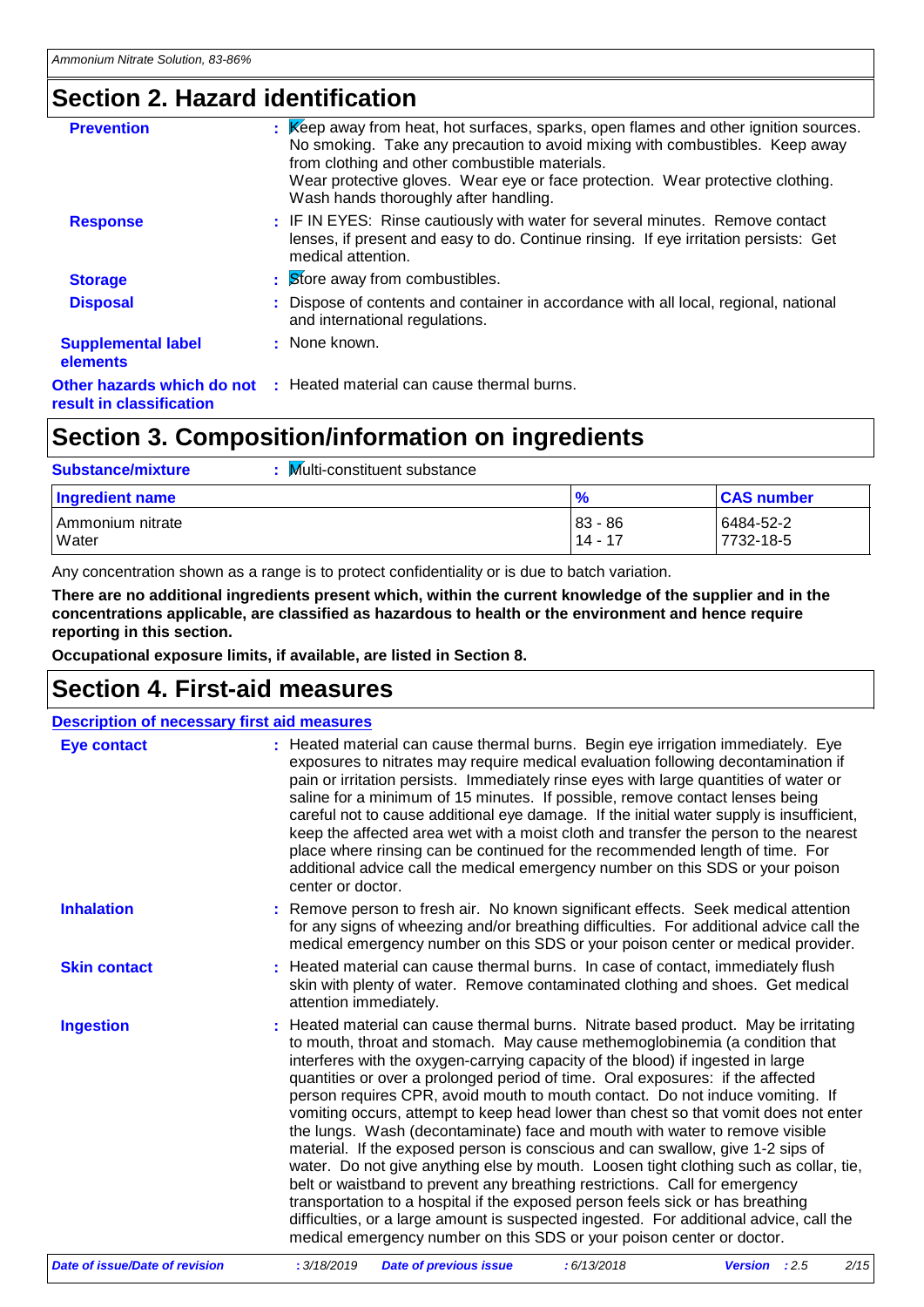### **Section 4. First-aid measures**

| Most important symptoms/effects, acute and delayed |                                                                                                                                                                                                                                                                                                                                                                                                                                                                                                                                                                                                                                                                                                                                                                              |
|----------------------------------------------------|------------------------------------------------------------------------------------------------------------------------------------------------------------------------------------------------------------------------------------------------------------------------------------------------------------------------------------------------------------------------------------------------------------------------------------------------------------------------------------------------------------------------------------------------------------------------------------------------------------------------------------------------------------------------------------------------------------------------------------------------------------------------------|
| <b>Potential acute health effects</b>              |                                                                                                                                                                                                                                                                                                                                                                                                                                                                                                                                                                                                                                                                                                                                                                              |
| <b>Eye contact</b>                                 | : Causes thermal burns. Causes serious eye irritation.                                                                                                                                                                                                                                                                                                                                                                                                                                                                                                                                                                                                                                                                                                                       |
| <b>Inhalation</b>                                  | No known significant effects or critical hazards.                                                                                                                                                                                                                                                                                                                                                                                                                                                                                                                                                                                                                                                                                                                            |
| <b>Skin contact</b>                                | Causes thermal burns.                                                                                                                                                                                                                                                                                                                                                                                                                                                                                                                                                                                                                                                                                                                                                        |
| <b>Ingestion</b>                                   | Heated material can cause thermal burns. May be irritating to the digestive tract.<br>May cause nausea, vomiting, diarrhea, and abdominal pain. May cause<br>methemoglobinemia (a condition that interferes with the oxygen-carrying capacity of<br>the blood) if ingested in large quantities or over a prolonged period of time. Persons<br>with methemoglobinemia may have blue tinge color to lips, nails, and skin. Also<br>they may have shortness of breath or trouble breathing. Persons more susceptible<br>to methemoglobinemia include: very young (less than 3 months), the elderly, those<br>with chronic obstructive pulmonary disease (COPD), anemia, coronary artery<br>disease, recent surgery or infection, and those with a genetic deficiency of G-6-PD. |
| <b>Over-exposure signs/symptoms</b>                |                                                                                                                                                                                                                                                                                                                                                                                                                                                                                                                                                                                                                                                                                                                                                                              |
| <b>Eye contact</b>                                 | : Causes thermal burns. Adverse symptoms may include the following:<br>pain or irritation<br>watering<br>redness<br>Permanent vision changes, loss of vision or total blindness. The full extent of<br>damage to the eyes may not be known for 1 week after injury.                                                                                                                                                                                                                                                                                                                                                                                                                                                                                                          |
| <b>Inhalation</b>                                  | The substance will not burn. Undergoes thermal decomposition at elevated<br>temperatures to release toxic and flammable gases. Adverse symptoms may<br>include the following:<br>headache<br>respiratory tract irritation<br>coughing                                                                                                                                                                                                                                                                                                                                                                                                                                                                                                                                        |
| <b>Skin contact</b>                                | Heated material can cause thermal burns. Adverse symptoms may include the<br>following:<br>pain or irritation<br>redness<br>blistering may occur                                                                                                                                                                                                                                                                                                                                                                                                                                                                                                                                                                                                                             |
| <b>Ingestion</b>                                   | Heated material can cause thermal burns. Over-exposure by ingestion is unlikely<br>under normal working conditions. Adverse symptoms may include the following:<br>nausea or vomiting<br>stomach pains<br>diarrhea<br>Methemoglobinemia (see Acute Health Effects)<br>difficulty swallowing                                                                                                                                                                                                                                                                                                                                                                                                                                                                                  |
|                                                    | Indication of immediate medical attention and special treatment needed, if necessary                                                                                                                                                                                                                                                                                                                                                                                                                                                                                                                                                                                                                                                                                         |
| <b>Notes to physician</b>                          | In case of inhalation of decomposition products (carbon monoxide, carbon dioxide,<br>nitrogen oxides) in a fire, symptoms may be delayed. The exposed person may<br>need to be kept under medical surveillance for up to 72 hours. In cases of<br>suspected methemoglobinemia, monitor methemoglobin blood levels. Treatment is<br>supportive; methylene blue may be indicated based on patient severity. 24 Hr<br>Medical Emergency telephone number for professional support - From Canada or<br>the U.S., English: 1-303-389-1653; French or Spanish: 1-303-389-1654.                                                                                                                                                                                                     |
| <b>Specific treatments</b>                         | : Call the medical emergency number on this SDS or your poison center or doctor<br>immediately if large quantities have been ingested. In cases of suspected<br>methemoglobinemia, methylene blue may be indicated based on patient severity.                                                                                                                                                                                                                                                                                                                                                                                                                                                                                                                                |
| <b>Protection of first-aiders</b>                  | : No action shall be taken involving any personal risk or without suitable training.<br>Mouth-to-mouth resuscitation of oral exposure patients is not recommended. First-<br>aiders with contaminated clothing should be properly decontaminated.                                                                                                                                                                                                                                                                                                                                                                                                                                                                                                                            |

**See toxicological information (Section 11)**

| Date of issue/Date of revision | .3/18/2019<br><b>Date of previous issue</b> | 6/13/2018 | <b>Version</b> : 2.5 |  | 3/15 |
|--------------------------------|---------------------------------------------|-----------|----------------------|--|------|
|--------------------------------|---------------------------------------------|-----------|----------------------|--|------|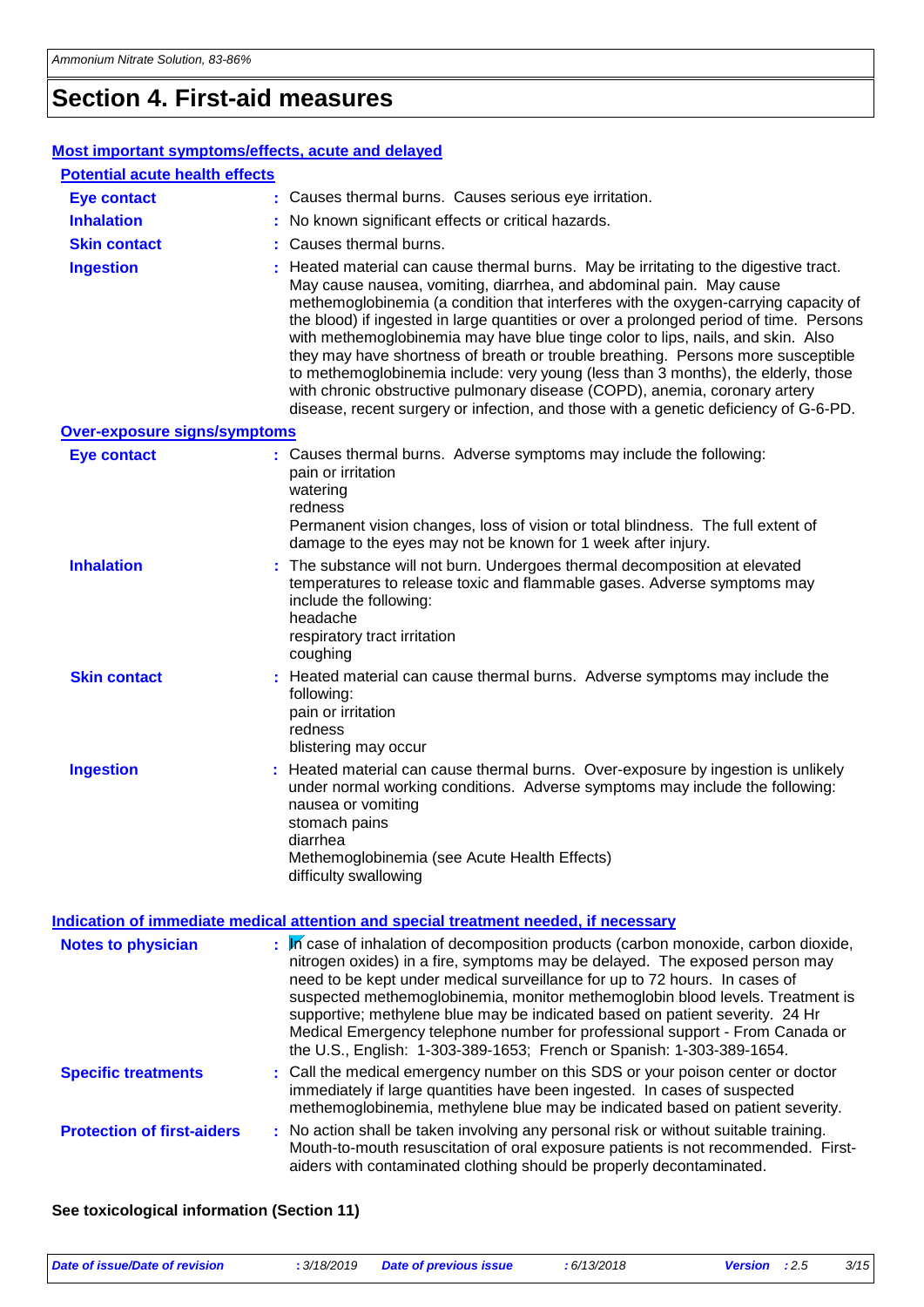### **Section 5. Fire-fighting measures**

| <b>Extinguishing media</b>                               |                                                                                                                                                                                                                                                                                                                                                                                                                                                                                                                                              |
|----------------------------------------------------------|----------------------------------------------------------------------------------------------------------------------------------------------------------------------------------------------------------------------------------------------------------------------------------------------------------------------------------------------------------------------------------------------------------------------------------------------------------------------------------------------------------------------------------------------|
| <b>Suitable extinguishing</b><br>media                   | : The product acts as an oxidizing agent, and supports combustion by liberating<br>oxygen even if smothered. Evacuate area and fight fire remotely due to the risk of<br>explosion. Flood fire area with water from a distance.                                                                                                                                                                                                                                                                                                              |
| <b>Unsuitable extinguishing</b><br>media                 | : Do not attempt to smother the fire. The product acts as an oxidizing agent, and<br>supports combustion by liberating oxygen even if smothered. Do not use dry<br>chemical, CO <sub>2</sub> or halon.                                                                                                                                                                                                                                                                                                                                       |
| <b>Specific hazards arising</b><br>from the chemical     | : Molten ammonium nitrate presents an elevated risk of explosion if heated under<br>confinement, if impacted by falling debris, or if contaminated by incompatible<br>substances or organic matter including wood, asphalt, or other structural<br>construction materials. May intensify fire; oxidizer.                                                                                                                                                                                                                                     |
| <b>Hazardous thermal</b><br>decomposition products       | Decomposition products may include the following materials:<br>Ammonia<br>nitrogen oxides                                                                                                                                                                                                                                                                                                                                                                                                                                                    |
| <b>Special protective actions</b><br>for fire-fighters   | : Promptly isolate the scene by removing all persons at least 800 meters (1/2 mile)<br>from the vicinity of the incident if there is a fire. Assign emergency response<br>personnel to guard the exclusion perimeter in all directions from the incident site.                                                                                                                                                                                                                                                                               |
|                                                          | If responding to a fire and the structure or vehicle is significantly involved, set up and<br>use unmanned hose holders or monitor nozzles. Emergency responders should<br>control remote firefighting apparatus from a location offering protection against<br>possible explosion. Maintain the maximum possible distance from the fire<br>consistent with the use of fire-fighting equipment. Apply flooding quantities of water<br>to the ammonium nitrate until the fire is out, to cool the product and reduce risk of<br>deflagration. |
|                                                          | If safe to do so, ventilate the structure to minimize heat and pressure. Move<br>containers from fire area if this can be done without risk. If safe firefighting is<br>impossible, withdraw from area and let the fire burn.                                                                                                                                                                                                                                                                                                                |
|                                                          | Refer to the NFPA 400 Hazardous Materials Code Annex E for further information<br>on the safe handling of ammonium nitrate and suggested firefighting procedures.                                                                                                                                                                                                                                                                                                                                                                            |
| <b>Special protective</b><br>equipment for fire-fighters | : Fire-fighters should wear appropriate protective equipment and self-contained<br>breathing apparatus (SCBA) with a full face-piece operated in positive pressure<br>mode.                                                                                                                                                                                                                                                                                                                                                                  |
| <b>Remark</b>                                            | : Oxidizing material.<br>Fight fire from protected location or maximum possible distance.<br>Contain and collect the water used to fight the fire for later treatment and disposal.                                                                                                                                                                                                                                                                                                                                                          |

### **Section 6. Accidental release measures**

|                                | Personal precautions, protective equipment and emergency procedures                                                                                                                                                                                                                                                                                                                                                                                                                                                 |
|--------------------------------|---------------------------------------------------------------------------------------------------------------------------------------------------------------------------------------------------------------------------------------------------------------------------------------------------------------------------------------------------------------------------------------------------------------------------------------------------------------------------------------------------------------------|
| For non-emergency<br>personnel | : No action shall be taken involving any personal risk or without suitable training.<br>Evacuate surrounding areas. Keep unnecessary and unprotected personnel from<br>entering. Do not touch or walk through spilled material. Shut off all ignition sources.<br>No flares, smoking or flames in hazard area. Avoid breathing vapor or mist.<br>Provide adequate ventilation. Wear appropriate respirator when ventilation is<br>inadequate. Put on appropriate personal protective equipment.                     |
| For emergency responders       | If specialized clothing is required to deal with the spillage, take note of any<br>÷<br>information in Section 8 on suitable and unsuitable materials. See also the<br>information in "For non-emergency personnel". Refer to NFPA 400 Hazardous<br>Materials Code for further information on the safe storage and handling of<br>hazardous materials. Refer to Emergency Response Guidebook, Guide 140 for<br>further information regarding spill control and Isolation/Protective Action Distances<br>Guidelines. |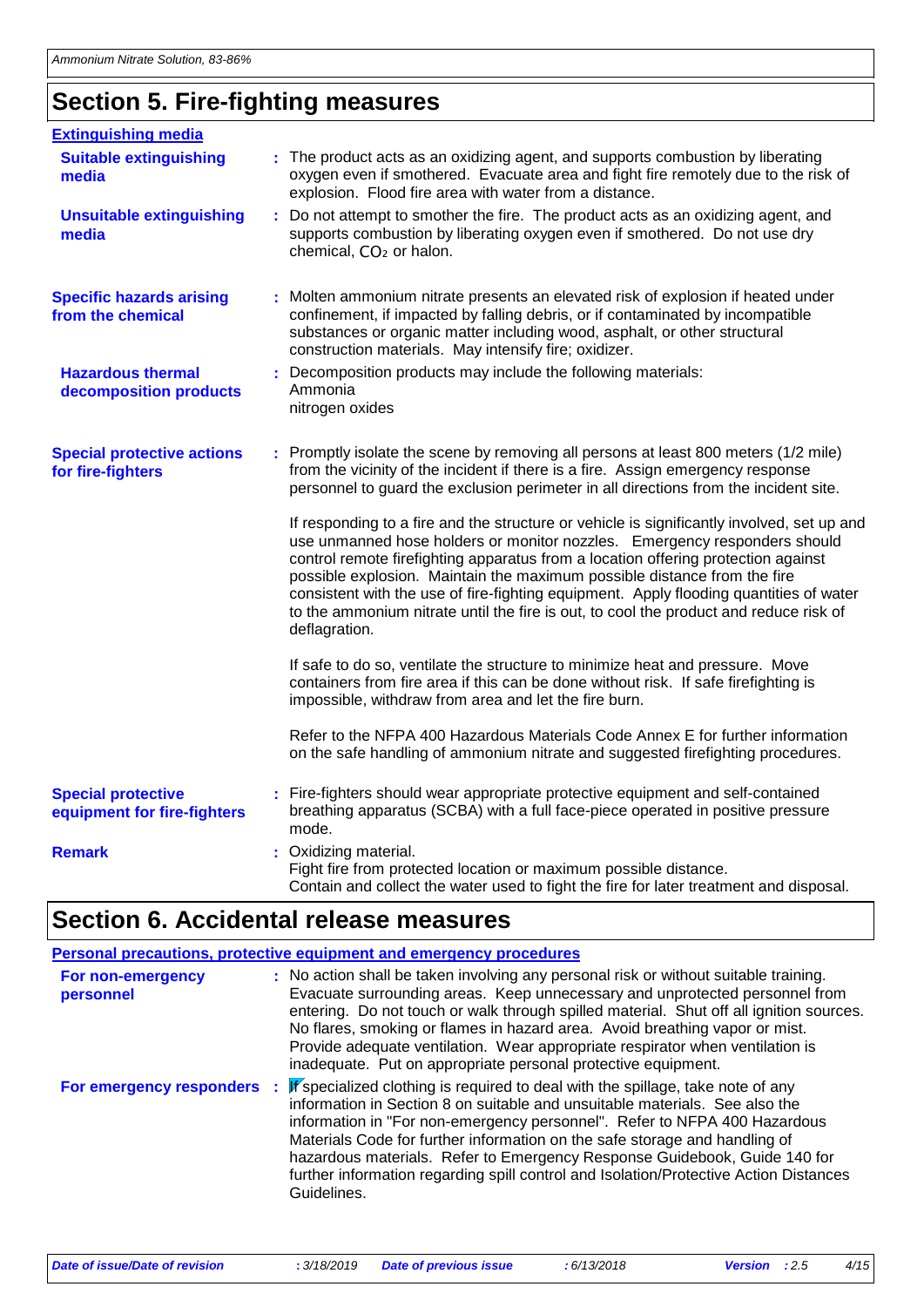#### **Section 6. Accidental release measures**

| <b>Environmental precautions</b>                             | Avoid dispersal of spilled material and runoff and contact with soil, waterways,<br>drains and sewers. Allow to cool and solidify. Inform the relevant authorities if the<br>product has caused adverse impacts (sewers, waterways, soil or air).                                                                                                                                                                                                                                                                                                                                                                                                                                                                                                                                                                                                                                                                                                                          |
|--------------------------------------------------------------|----------------------------------------------------------------------------------------------------------------------------------------------------------------------------------------------------------------------------------------------------------------------------------------------------------------------------------------------------------------------------------------------------------------------------------------------------------------------------------------------------------------------------------------------------------------------------------------------------------------------------------------------------------------------------------------------------------------------------------------------------------------------------------------------------------------------------------------------------------------------------------------------------------------------------------------------------------------------------|
| <b>Methods and materials for containment and cleaning up</b> |                                                                                                                                                                                                                                                                                                                                                                                                                                                                                                                                                                                                                                                                                                                                                                                                                                                                                                                                                                            |
| <b>Small spill</b>                                           | : Put on appropriate personal protective equipment (see Section 8). Stop leak if<br>without risk. Move containers from spill area. Use spark-proof tools and explosion-<br>proof equipment. Do not absorb in sawdust or other combustible material. It may<br>lead to a fire risk when it dries out. Allow to cool and solidify. Use appropriate tools<br>to transfer the spilled solid to a convenient waste disposal container. Dispose of via<br>a licensed waste disposal contractor.                                                                                                                                                                                                                                                                                                                                                                                                                                                                                  |
| <b>Large spill</b>                                           | : Put on appropriate personal protective equipment (see Section 8). Stop leak if<br>without risk. Move containers from spill area. Use spark-proof tools and explosion-<br>proof equipment. Prevent entry into sewers, water courses, basements or confined<br>areas. Contain and collect spillage with non-combustible, absorbent material e.g.<br>sand, earth, vermiculite or diatomaceous earth and place in container for disposal<br>according to local regulations (see Section 13). Do not absorb in sawdust or other<br>combustible material. It may lead to a fire risk when it dries out. Allow to cool and<br>solidify. Use appropriate equipment to put the spilled substance in a container for<br>reuse or disposal. Dispose of via a licensed waste disposal contractor.<br>Contaminated absorbent material may pose the same hazard as the spilled product.<br>Note: see Section 1 for emergency contact information and Section 13 for waste<br>disposal. |

### **Section 7. Handling and storage**

#### **Precautions for safe handling**

| <b>Protective measures</b>                                                | : Put on appropriate personal protective equipment (see Section 8). Do not ingest.<br>Avoid contact with eyes, skin and clothing. Avoid breathing vapor or mist. Keep in<br>the original container or an approved alternative made from a compatible material,<br>kept tightly closed when not in use. Keep away from clothing, incompatible<br>materials and combustible materials. Keep away from heat. Empty containers<br>retain product residue and can be hazardous. Do not reuse container.                                                                                                                                                                                                                                                                                                                                                                                                                                                                                                                                                                                                                                                     |
|---------------------------------------------------------------------------|--------------------------------------------------------------------------------------------------------------------------------------------------------------------------------------------------------------------------------------------------------------------------------------------------------------------------------------------------------------------------------------------------------------------------------------------------------------------------------------------------------------------------------------------------------------------------------------------------------------------------------------------------------------------------------------------------------------------------------------------------------------------------------------------------------------------------------------------------------------------------------------------------------------------------------------------------------------------------------------------------------------------------------------------------------------------------------------------------------------------------------------------------------|
| <b>Advice on general</b><br>occupational hygiene                          | : Eating, drinking and smoking should be prohibited in areas where this material is<br>handled, stored and processed. Workers should wash hands and face before<br>eating, drinking and smoking. Remove contaminated clothing and protective<br>equipment before entering eating areas. See also Section 8 for additional<br>information on hygiene measures.                                                                                                                                                                                                                                                                                                                                                                                                                                                                                                                                                                                                                                                                                                                                                                                          |
| <b>Conditions for safe storage,</b><br>including any<br>incompatibilities | Store in accordance with local regulations. Separate from reducing agents and<br>combustible materials. Do not store in unlabeled containers. Use appropriate<br>containment to avoid environmental contamination. May be incompatible with some<br>materials of construction. Contact your sales representative or a metallurgical<br>specialist to ensure compatability with your equipment.                                                                                                                                                                                                                                                                                                                                                                                                                                                                                                                                                                                                                                                                                                                                                         |
|                                                                           | Ammonium nitrate solutions containing greater than 10% are classified as an<br>oxidizer. Construction of storage tanks and associated lines should be of 304L<br>stainless steel, vented against pressure build up, and protected from corrosion and<br>physical damage. Ensure insulation of tanks and handling components is mineral<br>based and non-combustible. Ensure that ammonium nitrate solution pumps are<br>protected against loss of flow or deadheading, and are thermally protected against<br>exceeding a temperature of 150 deg C (325 deg F). Also ensure that heat traced<br>piping systems, do not exceed these limits. Maintain storage temperatures at no<br>greater than 20 deg C. above the crystallization temperature of the solution. Ensure<br>that pH while in storage is maintained at greater than 4.5 measured using a 1 in 10<br>dilution of the hot ammonium nitrate solution in water. Guard against product<br>contamination in any form or contact with incompatible materials. Refer to NFPA<br>400 Hazardous Materials Code for further information on the safe storage and<br>handling of hazardous materials. |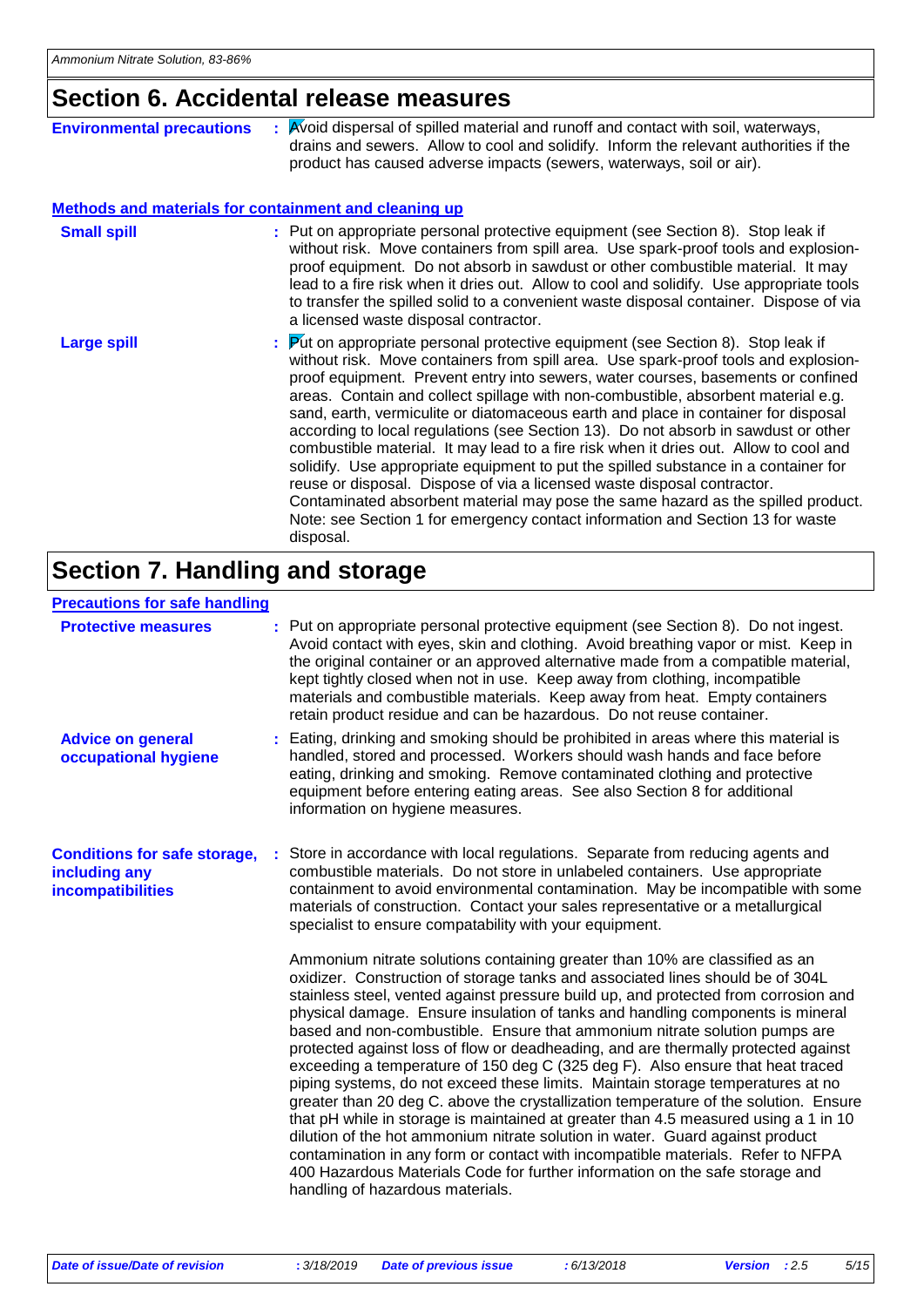#### **Section 8. Exposure controls/personal protection**

#### **Control parameters**

#### **Occupational exposure limits**

| <b>Ingredient name</b>                                 |               | <b>Exposure limits</b>                                                                                                                                                                                                                                                                                                                                                                                                                                                                                                                                                                                                                                                                                                                                         |  |  |  |  |
|--------------------------------------------------------|---------------|----------------------------------------------------------------------------------------------------------------------------------------------------------------------------------------------------------------------------------------------------------------------------------------------------------------------------------------------------------------------------------------------------------------------------------------------------------------------------------------------------------------------------------------------------------------------------------------------------------------------------------------------------------------------------------------------------------------------------------------------------------------|--|--|--|--|
|                                                        |               |                                                                                                                                                                                                                                                                                                                                                                                                                                                                                                                                                                                                                                                                                                                                                                |  |  |  |  |
| <b>Canadian Regulations:</b><br>Ammonium nitrate solid |               | <b>CA Alberta Provincial:</b><br>Particulates not otherwise regulated (PNOR)<br>TWA (8 hours), Total dust: 10 mg/m <sup>3</sup> ;<br>Respirable fraction: 3 mg/m <sup>3</sup> .                                                                                                                                                                                                                                                                                                                                                                                                                                                                                                                                                                                |  |  |  |  |
| U.S. Federal Regulations::<br>Ammonium nitrate (solid) |               | <b>OSHA (United States):</b><br>Particulates not otherwise regulated (PNOR)<br>TWA (8 hours), Total dust: 15 mg/m <sup>3</sup> ;<br>Respirable fraction: 5 mg/m <sup>3</sup> .                                                                                                                                                                                                                                                                                                                                                                                                                                                                                                                                                                                 |  |  |  |  |
| <b>Appropriate engineering</b><br><b>controls</b>      | contaminants. | : Good general ventilation should be sufficient to control worker exposure to airborne                                                                                                                                                                                                                                                                                                                                                                                                                                                                                                                                                                                                                                                                         |  |  |  |  |
| <b>Environmental exposure</b><br><b>controls</b>       |               | Emissions from ventilation or work process equipment should be checked to ensure<br>they comply with the requirements of environmental protection legislation. In some<br>cases, fume scrubbers, filters or engineering modifications to the process<br>equipment will be necessary to reduce emissions to acceptable levels.                                                                                                                                                                                                                                                                                                                                                                                                                                  |  |  |  |  |
| <b>Individual protection measures</b>                  |               |                                                                                                                                                                                                                                                                                                                                                                                                                                                                                                                                                                                                                                                                                                                                                                |  |  |  |  |
| <b>Hygiene measures</b>                                |               | Do not ingest. Wash hands, forearms and face thoroughly after handling chemical<br>products, before eating, smoking and using the lavatory and at the end of the<br>working period. Appropriate techniques should be used to remove potentially<br>contaminated clothing. Wash contaminated clothing before reusing. Ensure that<br>eyewash stations and safety showers are close to the workstation location.                                                                                                                                                                                                                                                                                                                                                 |  |  |  |  |
| <b>Eye/face protection</b>                             | face shield   | Safety eyewear complying with an approved standard should be used when a risk<br>assessment indicates this is necessary to avoid exposure to liquid splashes, mists,<br>gases or dusts. If contact is possible, the following protection should be worn,<br>unless the assessment indicates a higher degree of protection:<br>chemical splash goggles.                                                                                                                                                                                                                                                                                                                                                                                                         |  |  |  |  |
| <b>Skin protection</b>                                 |               |                                                                                                                                                                                                                                                                                                                                                                                                                                                                                                                                                                                                                                                                                                                                                                |  |  |  |  |
| <b>Hand protection</b>                                 |               | : When handling hot material, wear heat-resistant protective gloves that are able to<br>withstand the temperature of molten product. Chemical-resistant, impervious gloves<br>complying with an approved standard should be worn at all times when handling<br>chemical products if a risk assessment indicates this is necessary. Considering the<br>parameters specified by the glove manufacturer, check during use that the gloves<br>are still retaining their protective properties. It should be noted that the time to<br>breakthrough for any glove material may be different for different glove<br>manufacturers. Contact your personal protective equipment manufacturer to verify<br>the compatibility of the equipment for the intended purpose. |  |  |  |  |
| <b>Body protection</b>                                 |               | : Personal protective equipment for the body should be selected based on the task<br>being performed and the risks involved and should be approved by a specialist<br>before handling this product. When handling hot material, wear heat-resistant<br>protective gloves, clothing and face shield that are able to withstand the temperature<br>of the molten product. Wear suitable coveralls capable of preventing significant                                                                                                                                                                                                                                                                                                                              |  |  |  |  |

**Other skin protection :** Appropriate footwear and any additional skin protection measures should be selected based on the task being performed and the risks involved and should be approved by a specialist before handling this product. Recommended: Impervious rubber safety boots.

penetration of the substance. Contact your personal protective equipment manufacturer to verify the compatibility of the equipment for the intended purpose.

Use a properly fitted, air-purifying or air-fed respirator complying with an approved standard if a risk assessment indicates this is necessary. Respirator selection must be based on known or anticipated exposure levels, the hazards of the product and the safe working limits of the selected respirator. For U.S. work sites where respiratory protection is required, ensure that a respiratory protection program meeting 29 CFR 1910.134 requirements is in place. **Respiratory protection :**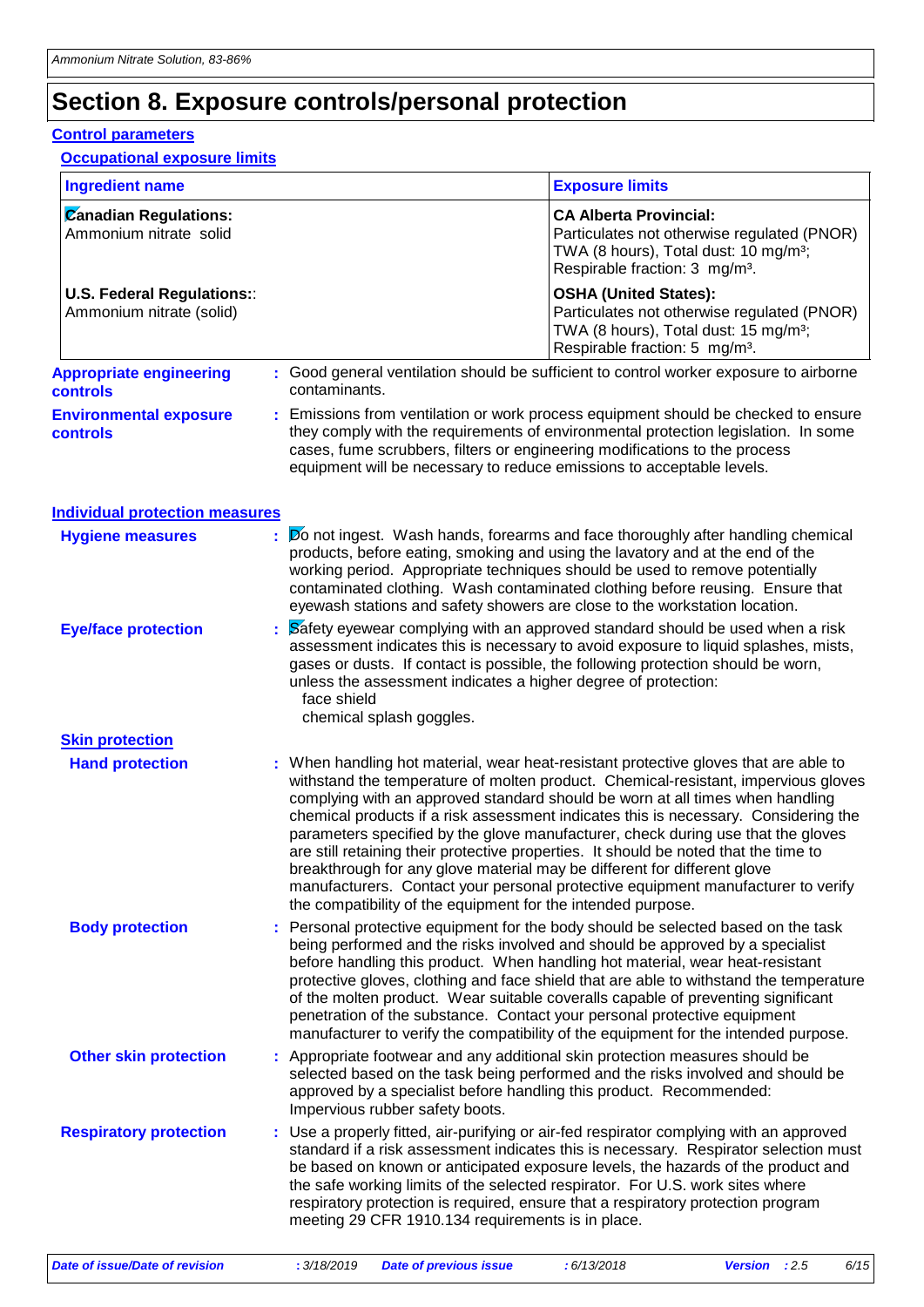#### **Section 8. Exposure controls/personal protection**

**Thermal hazards : Hot liquid.** When handling hot material, wear heat-resistant protective gloves, clothing and face shield that are able to withstand the temperature of the molten product.

### **Section 9. Physical and chemical properties**

| <b>Appearance</b>                                 |    |                                                                        |
|---------------------------------------------------|----|------------------------------------------------------------------------|
| <b>Physical state</b>                             |    | $:$ Liquid.                                                            |
| <b>Color</b>                                      |    | Colorless.                                                             |
| Odor                                              |    | Odorless or Ammoniacal.                                                |
| <b>Odor threshold</b>                             |    | $\cdot$ Not available.                                                 |
| pH                                                |    | 4.9 to 6.5 [Conc. (% w/w): 50%]                                        |
| <b>Melting point</b>                              |    | : $67.5 - 78.6$ °C (153.5 - 173.5°F)                                   |
| <b>Boiling point</b>                              |    | : Not available.                                                       |
| <b>Flash point</b>                                |    | : Not applicable.                                                      |
| <b>Burning time</b>                               |    | : Not applicable. Non-combustible.                                     |
| <b>Evaporation rate</b>                           |    | No results available.                                                  |
| <b>Flammability (solid, gas)</b>                  |    | : May intensify fire; oxidizer.                                        |
| Lower and upper explosive<br>(flammable) limits   |    | : Not applicable.                                                      |
| <b>Vapor pressure</b>                             |    | : Not available.                                                       |
| <b>Vapor density</b>                              |    | : Not available.                                                       |
| <b>Relative density</b>                           |    | $\frac{1}{2}$ 1.35 to 1.4<br>Bulk density: 11.45 lbs/gal @ 250°F       |
| <b>Solubility</b>                                 |    | : Easily soluble in the following materials: cold water and hot water. |
| <b>Solubility in water</b>                        | ÷. | Soluble                                                                |
| <b>Partition coefficient: n-</b><br>octanol/water |    | : Not available.                                                       |
| <b>Auto-ignition temperature</b>                  |    | : Not available.                                                       |
| <b>Decomposition temperature</b>                  |    | : >210°C (>410°F)                                                      |
| <b>Viscosity</b>                                  |    | : Not available.                                                       |

#### **Section 10. Stability and reactivity**

| <b>Reactivity</b>                            | : The pure product is stable at normal storage temperatures and pressures. May<br>react explosively when mixed with chlorinated materials such as hypochlorites.<br>May react explosively even in the absence of air at elevated pressure and/or<br>temperature. Reactive or incompatible with the following materials:<br>combustible materials<br>reducing materials<br>metal powders<br>halogenated compounds             |
|----------------------------------------------|------------------------------------------------------------------------------------------------------------------------------------------------------------------------------------------------------------------------------------------------------------------------------------------------------------------------------------------------------------------------------------------------------------------------------|
| <b>Chemical stability</b>                    | : The product is stable.                                                                                                                                                                                                                                                                                                                                                                                                     |
| <b>Possibility of hazardous</b><br>reactions | : Hazardous reactions or instability may occur under certain conditions of storage or<br>use.<br>Conditions may include the following:<br>contact with combustible materials<br>Low pH: < 4.5 pH value of a 10 % solution or suspension in demineralized water<br>heating under confinement or pressure build-up<br>Reactions may include the following:<br>risk of causing or intensifying fire<br>risk of violent reaction |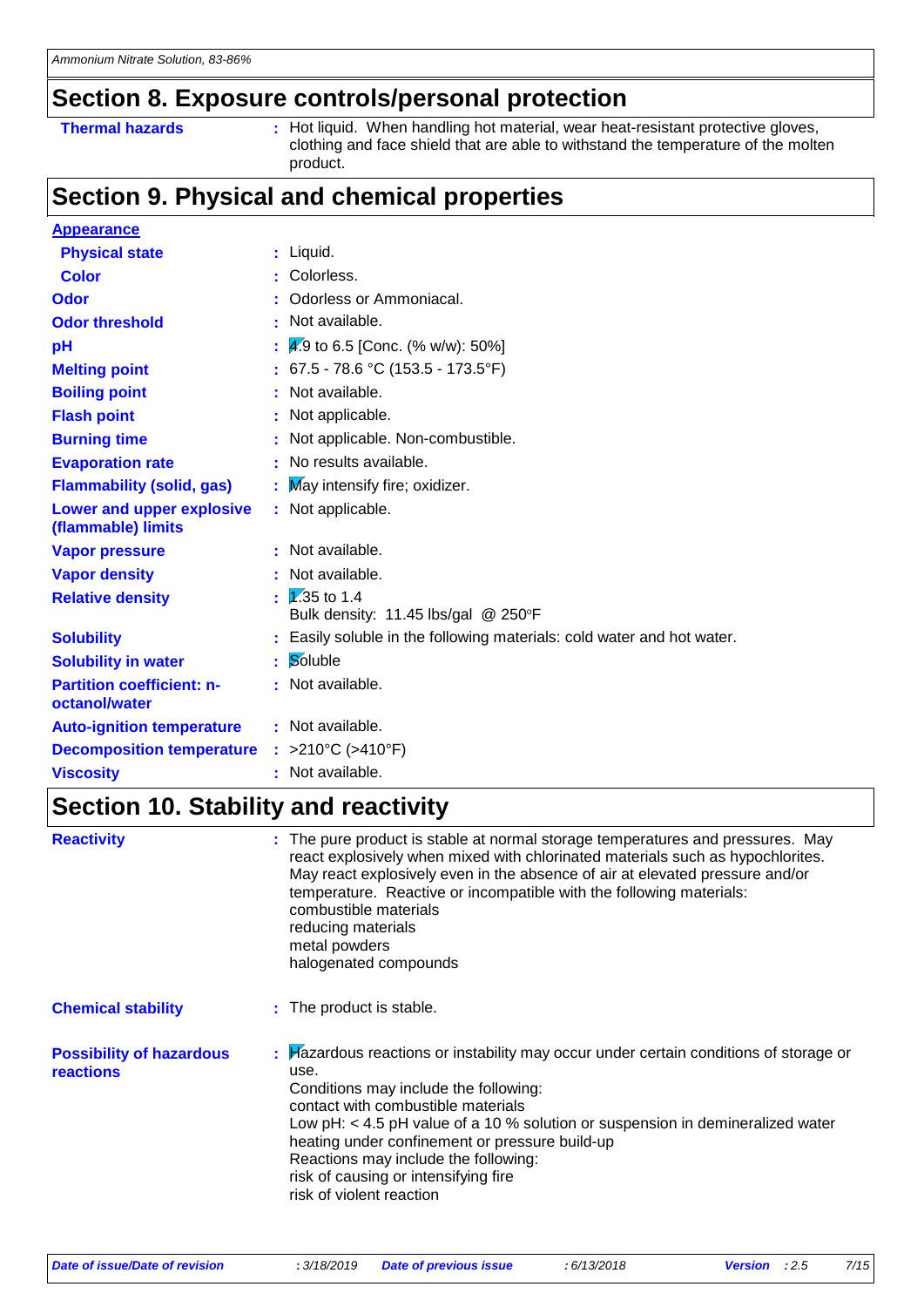### **Section 10. Stability and reactivity**

| <b>Conditions to avoid</b>                 | : Prevent product contamination. Avoid contamination by any source including<br>metals, dust and organic materials. Avoid high temperatures in combination with<br>high pressures. |
|--------------------------------------------|------------------------------------------------------------------------------------------------------------------------------------------------------------------------------------|
| <b>Incompatible materials</b>              | : Reactive or incompatible with the following materials:<br>combustible materials<br>reducing materials<br>halogenated compounds<br>metal powders                                  |
| <b>Hazardous decomposition</b><br>products | : Under normal conditions of storage and use, hazardous decomposition products<br>should not be produced.                                                                          |

### **Section 11. Toxicological information**

#### **Information on toxicological effects**

#### **Acute toxicity**

| <b>Product/ingredient name</b> | <b>Result</b>                                                                              | <b>Species</b> | <b>Dose</b> | <b>Exposure</b> |
|--------------------------------|--------------------------------------------------------------------------------------------|----------------|-------------|-----------------|
| Ammonium nitrate               | LD50 Oral                                                                                  | Rat            | 2217 mg/kg  |                 |
|                                | LD50 Oral                                                                                  | Rat - Male,    | 2950 mg/kg  |                 |
|                                |                                                                                            | Female         |             |                 |
|                                | LD50 Dermal                                                                                | Rat - Male,    | >5000 mg/kg | -               |
|                                |                                                                                            | Female         |             |                 |
| <b>Conclusion/Summary</b>      | : Very low toxicity to humans or animals. Effects are not sufficient for classification as |                |             |                 |

#### **Irritation/Corrosion**

| <b>Product/ingredient name</b> | <b>Besult</b>                               | <b>Species</b>     | <b>Score</b> | <b>Exposure</b> | <b>Observation</b> |
|--------------------------------|---------------------------------------------|--------------------|--------------|-----------------|--------------------|
| I Ammonium nitrate             | Skin<br>Eyes - Edema of the<br>conjunctivae | l Rabbit<br>Rabbit |              |                 | 72 hours<br>3 days |

#### **Conclusion/Summary**

| : Non-irritating to the skin. |
|-------------------------------|
|                               |

hazardous.

**Eyes** : Irritating to the eyes.

#### **Sensitization**

| <b>Product/ingredient name</b> | <b>Boute</b> of<br><b>exposure</b> | <b>Species</b> | <b>Result</b>   |
|--------------------------------|------------------------------------|----------------|-----------------|
| Ammonium nitrate               | <b>Skin</b>                        | Mouse          | Not sensitizing |

#### **Conclusion/Summary**

- **Skin** : Non-sensitizer.
- **Respiratory :** Non-sensitizer.

#### **Mutagenicity**

| <b>Product/ingredient name</b> | <b>Test</b>                                                             | <b>Experiment</b>                                                 | <b>Result</b>        |
|--------------------------------|-------------------------------------------------------------------------|-------------------------------------------------------------------|----------------------|
| Ammonium nitrate               | OECD 471 Bacterial<br><b>Reverse Mutation Test</b><br>OECD 476 In vitro | Experiment: In vitro<br>Subject: Bacteria<br>Experiment: In vitro | Negative<br>Negative |
|                                | <b>Mammalian Cell Gene</b><br><b>Mutation Test</b>                      | Subject: Mammalian-Animal                                         |                      |
| <b>Conclusion/Summary</b>      | : No mutagenic effect.                                                  |                                                                   |                      |
| <b>Carcinogenicity</b>         |                                                                         |                                                                   |                      |
| Not available.                 |                                                                         |                                                                   |                      |

**Conclusion/Summary :** Potential for nitrosamine formation if ingested. Do not ingest.

**Reproductive toxicity**

*Date of issue/Date of revision* **:** *3/18/2019 Date of previous issue : 6/13/2018 Version : 2.5 8/15*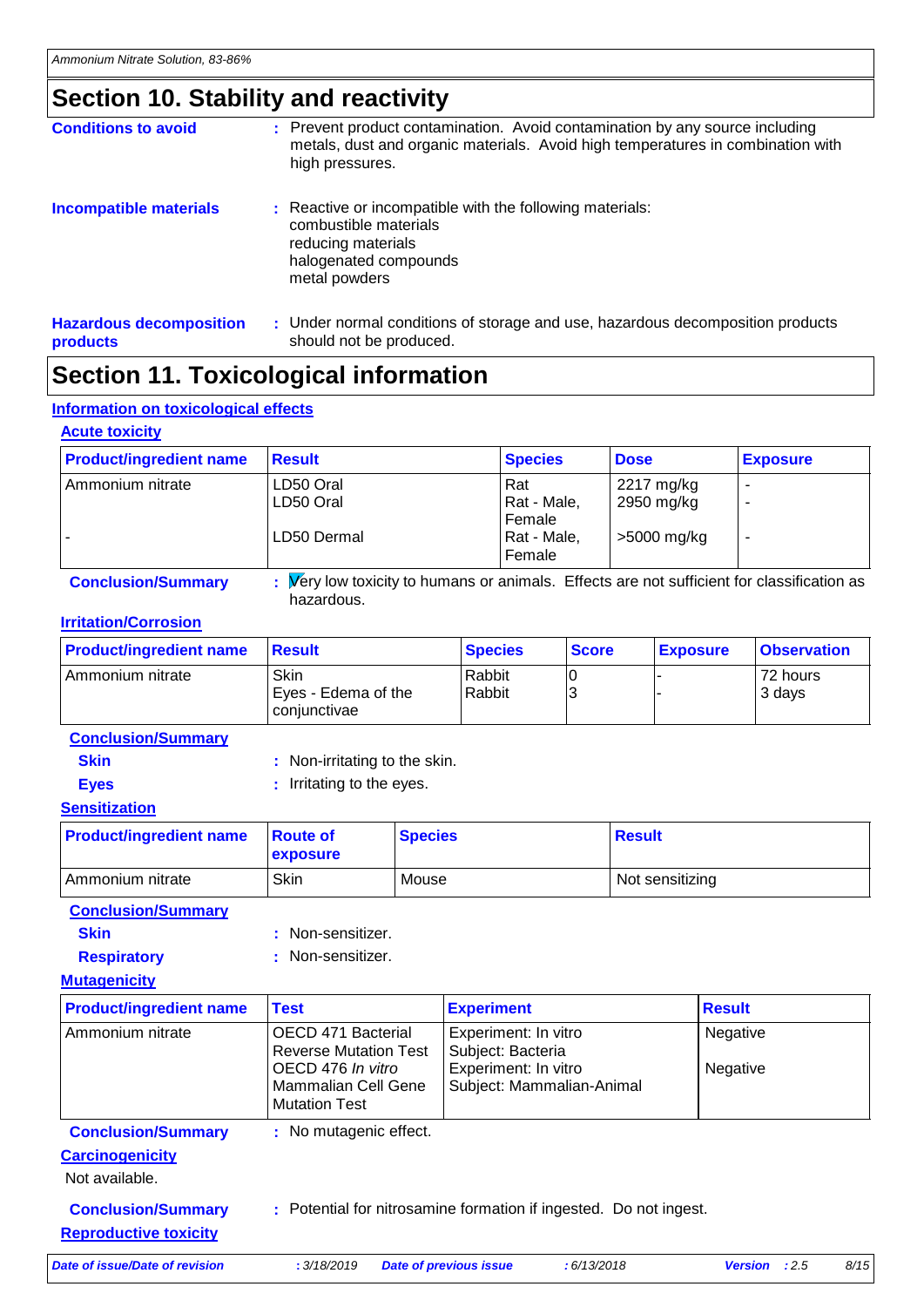### **Section 11. Toxicological information**

| <b>Product/ingredient name</b>                                                                         | <b>Maternal</b><br>toxicity                 | <b>Fertility</b>                                         | toxin | <b>Development</b> | <b>Species</b>     |                                                                                                                                                                                                                                                                                                                                                                                                                                                                                                                                                                                                                                                                                                                                                                              | <b>Dose</b>             |  | <b>Exposure</b>                |
|--------------------------------------------------------------------------------------------------------|---------------------------------------------|----------------------------------------------------------|-------|--------------------|--------------------|------------------------------------------------------------------------------------------------------------------------------------------------------------------------------------------------------------------------------------------------------------------------------------------------------------------------------------------------------------------------------------------------------------------------------------------------------------------------------------------------------------------------------------------------------------------------------------------------------------------------------------------------------------------------------------------------------------------------------------------------------------------------------|-------------------------|--|--------------------------------|
| Ammonium nitrate                                                                                       | Negative                                    | Negative                                                 |       | Negative           | Rat - Male, Female |                                                                                                                                                                                                                                                                                                                                                                                                                                                                                                                                                                                                                                                                                                                                                                              | Oral:<br>1500 mg/<br>kg |  | 53 days; 7<br>days per<br>week |
| <b>Conclusion/Summary</b><br><b>Teratogenicity</b>                                                     |                                             | : Not considered to be toxic to the reproductive system. |       |                    |                    |                                                                                                                                                                                                                                                                                                                                                                                                                                                                                                                                                                                                                                                                                                                                                                              |                         |  |                                |
| <b>Product/ingredient name</b>                                                                         | <b>Result</b>                               | <b>Species</b><br><b>Dose</b><br><b>Exposure</b>         |       |                    |                    |                                                                                                                                                                                                                                                                                                                                                                                                                                                                                                                                                                                                                                                                                                                                                                              |                         |  |                                |
| Ammonium nitrate                                                                                       |                                             | Rat - Female<br>Negative - Oral<br>1500 mg/kg<br>53 days |       |                    |                    |                                                                                                                                                                                                                                                                                                                                                                                                                                                                                                                                                                                                                                                                                                                                                                              |                         |  |                                |
| <b>Conclusion/Summary</b><br><b>Specific target organ toxicity (single exposure)</b><br>Not available. |                                             | : No known significant effects or critical hazards.      |       |                    |                    |                                                                                                                                                                                                                                                                                                                                                                                                                                                                                                                                                                                                                                                                                                                                                                              |                         |  |                                |
| <b>Specific target organ toxicity (repeated exposure)</b><br>Not available.                            |                                             |                                                          |       |                    |                    |                                                                                                                                                                                                                                                                                                                                                                                                                                                                                                                                                                                                                                                                                                                                                                              |                         |  |                                |
| <b>Aspiration hazard</b><br>Not available.                                                             |                                             |                                                          |       |                    |                    |                                                                                                                                                                                                                                                                                                                                                                                                                                                                                                                                                                                                                                                                                                                                                                              |                         |  |                                |
| <b>Information on the likely</b><br>routes of exposure                                                 | : Not available.                            |                                                          |       |                    |                    |                                                                                                                                                                                                                                                                                                                                                                                                                                                                                                                                                                                                                                                                                                                                                                              |                         |  |                                |
| <b>Potential acute health effects</b>                                                                  |                                             |                                                          |       |                    |                    |                                                                                                                                                                                                                                                                                                                                                                                                                                                                                                                                                                                                                                                                                                                                                                              |                         |  |                                |
| <b>Eye contact</b>                                                                                     |                                             | : Causes thermal burns. Causes serious eye irritation.   |       |                    |                    |                                                                                                                                                                                                                                                                                                                                                                                                                                                                                                                                                                                                                                                                                                                                                                              |                         |  |                                |
| <b>Inhalation</b>                                                                                      |                                             | No known significant effects or critical hazards.        |       |                    |                    |                                                                                                                                                                                                                                                                                                                                                                                                                                                                                                                                                                                                                                                                                                                                                                              |                         |  |                                |
| <b>Skin contact</b>                                                                                    |                                             | Causes thermal burns.                                    |       |                    |                    |                                                                                                                                                                                                                                                                                                                                                                                                                                                                                                                                                                                                                                                                                                                                                                              |                         |  |                                |
| <b>Ingestion</b>                                                                                       |                                             |                                                          |       |                    |                    | Heated material can cause thermal burns. May be irritating to the digestive tract.<br>May cause nausea, vomiting, diarrhea, and abdominal pain. May cause<br>methemoglobinemia (a condition that interferes with the oxygen-carrying capacity of<br>the blood) if ingested in large quantities or over a prolonged period of time. Persons<br>with methemoglobinemia may have blue tinge color to lips, nails, and skin. Also<br>they may have shortness of breath or trouble breathing. Persons more susceptible<br>to methemoglobinemia include: very young (less than 3 months), the elderly, those<br>with chronic obstructive pulmonary disease (COPD), anemia, coronary artery<br>disease, recent surgery or infection, and those with a genetic deficiency of G-6-PD. |                         |  |                                |
| Symptoms related to the physical, chemical and toxicological characteristics                           |                                             |                                                          |       |                    |                    |                                                                                                                                                                                                                                                                                                                                                                                                                                                                                                                                                                                                                                                                                                                                                                              |                         |  |                                |
| <b>Eye contact</b>                                                                                     | pain or irritation<br>watering<br>redness   |                                                          |       |                    |                    | : Causes thermal burns. Adverse symptoms may include the following:<br>Permanent vision changes, loss of vision or total blindness. The full extent of<br>damage to the eyes may not be known for 1 week after injury.                                                                                                                                                                                                                                                                                                                                                                                                                                                                                                                                                       |                         |  |                                |
| <b>Inhalation</b>                                                                                      | headache<br>coughing                        | include the following:<br>respiratory tract irritation   |       |                    |                    | The substance will not burn. Undergoes thermal decomposition at elevated<br>temperatures to release toxic and flammable gases. Adverse symptoms may                                                                                                                                                                                                                                                                                                                                                                                                                                                                                                                                                                                                                          |                         |  |                                |
| <b>Skin contact</b>                                                                                    | following:<br>pain or irritation<br>redness | blistering may occur                                     |       |                    |                    | Heated material can cause thermal burns. Adverse symptoms may include the                                                                                                                                                                                                                                                                                                                                                                                                                                                                                                                                                                                                                                                                                                    |                         |  |                                |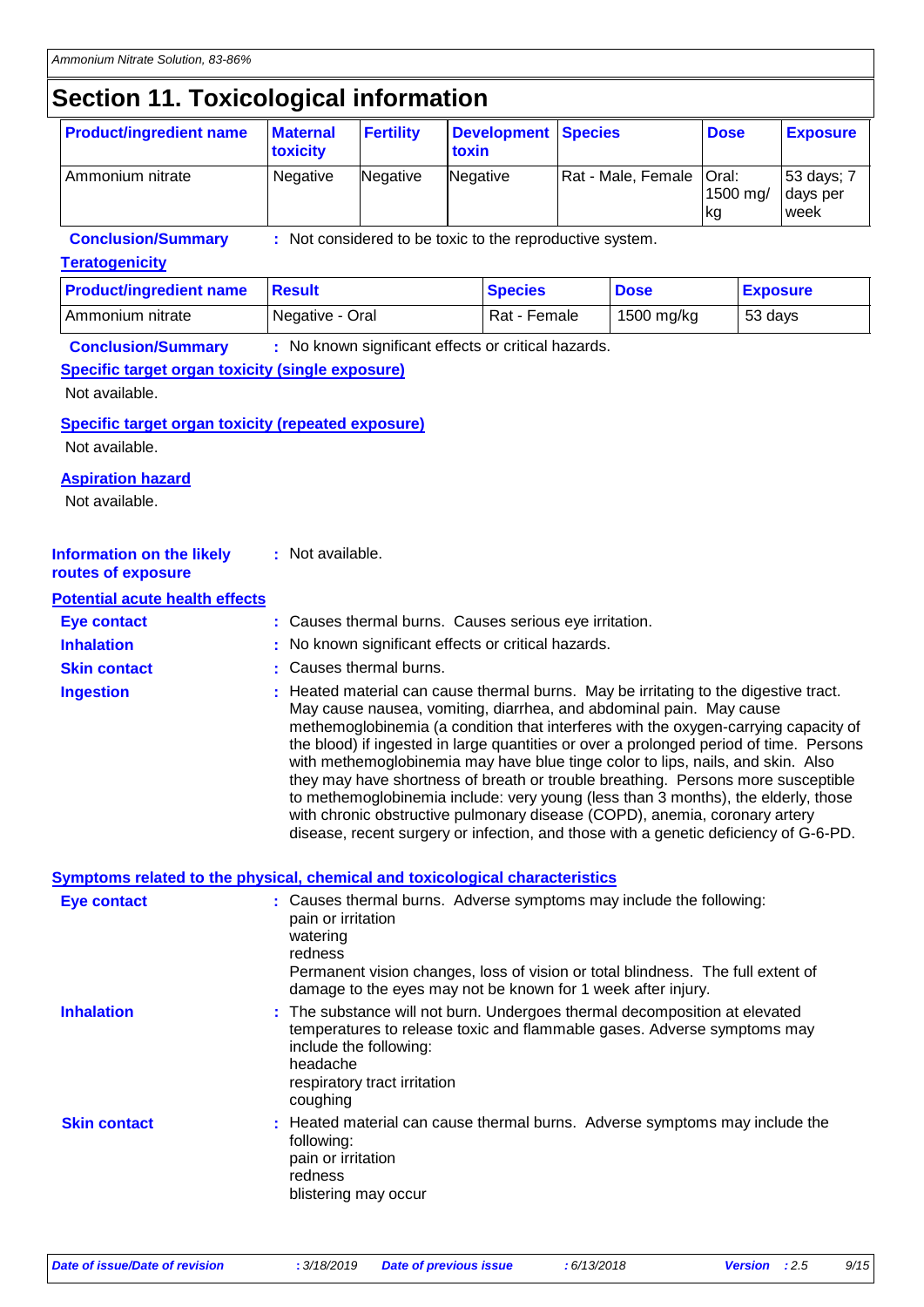## **Section 11. Toxicological information**

| <b>Ingestion</b>                        | Heated material can cause thermal burns. Over-exposure by ingestion is unlikely<br>under normal working conditions. Adverse symptoms may include the following:<br>nausea or vomiting<br>stomach pains<br>diarrhea<br>Methemoglobinemia (see Acute Health Effects)<br>difficulty swallowing |
|-----------------------------------------|---------------------------------------------------------------------------------------------------------------------------------------------------------------------------------------------------------------------------------------------------------------------------------------------|
|                                         | Delayed and immediate effects and also chronic effects from short and long term exposure                                                                                                                                                                                                    |
| <b>Short term exposure</b>              |                                                                                                                                                                                                                                                                                             |
| <b>Potential immediate</b><br>effects   | $\therefore$ See above.                                                                                                                                                                                                                                                                     |
| <b>Potential delayed effects</b>        | : No additional information.                                                                                                                                                                                                                                                                |
| Long term exposure                      |                                                                                                                                                                                                                                                                                             |
| <b>Potential immediate</b><br>effects   | : No additional information.                                                                                                                                                                                                                                                                |
| <b>Potential delayed effects</b>        | : No additional information.                                                                                                                                                                                                                                                                |
| <b>Potential chronic health effects</b> |                                                                                                                                                                                                                                                                                             |
| <b>General</b>                          | : No known significant effects or critical hazards.                                                                                                                                                                                                                                         |
| <b>Carcinogenicity</b>                  | Potential for nitrosamine formation if ingested. Do not ingest.                                                                                                                                                                                                                             |
| <b>Mutagenicity</b>                     | No known significant effects or critical hazards.                                                                                                                                                                                                                                           |
| <b>Teratogenicity</b>                   | No known significant effects or critical hazards.                                                                                                                                                                                                                                           |
| <b>Developmental effects</b>            | : No known significant effects or critical hazards.                                                                                                                                                                                                                                         |
| <b>Fertility effects</b>                | : No known significant effects or critical hazards.                                                                                                                                                                                                                                         |

### **Section 12. Ecological information**

| <b>Toxicity</b>                                                                                                                                                                 |                                                                                                                                             |                                                     |                                            |  |  |
|---------------------------------------------------------------------------------------------------------------------------------------------------------------------------------|---------------------------------------------------------------------------------------------------------------------------------------------|-----------------------------------------------------|--------------------------------------------|--|--|
| <b>Product/ingredient name</b>                                                                                                                                                  | <b>Result</b>                                                                                                                               | <b>Species</b>                                      | <b>Exposure</b>                            |  |  |
| Ammonium nitrate                                                                                                                                                                | Chronic NOEC 6 to 12 mg/l Fresh water<br>NOEC >1700 mg/l Marine water<br>Acute EC50 490 mg/l Fresh water<br>Acute LC50 447 mg/l Fresh water | Crustaceans - Cladocera<br>Algae<br>Daphnia<br>Fish | 21 days<br>10 days<br>48 hours<br>48 hours |  |  |
| : May be harmful to the environment if released in large quantities. Excessive<br><b>Conclusion/Summary</b><br>nutrient runoff to a body of water may result in eutrophication. |                                                                                                                                             |                                                     |                                            |  |  |
| <b>Persistence and degradability</b>                                                                                                                                            |                                                                                                                                             |                                                     |                                            |  |  |
| <b>Conclusion/Summary</b>                                                                                                                                                       | : Not persistent. Readily biodegradable                                                                                                     |                                                     |                                            |  |  |
| <b>Bioaccumulative potential</b><br>Not available.                                                                                                                              |                                                                                                                                             |                                                     |                                            |  |  |
| <b>Mobility in soil</b>                                                                                                                                                         |                                                                                                                                             |                                                     |                                            |  |  |
| <b>Soil/water partition</b><br><b>coefficient (Koc)</b>                                                                                                                         | : Not applicable. Inorganic salt. Bioaccumulative potential - low                                                                           |                                                     |                                            |  |  |
| <b>Other adverse effects</b>                                                                                                                                                    | : No known significant effects or critical hazards.                                                                                         |                                                     |                                            |  |  |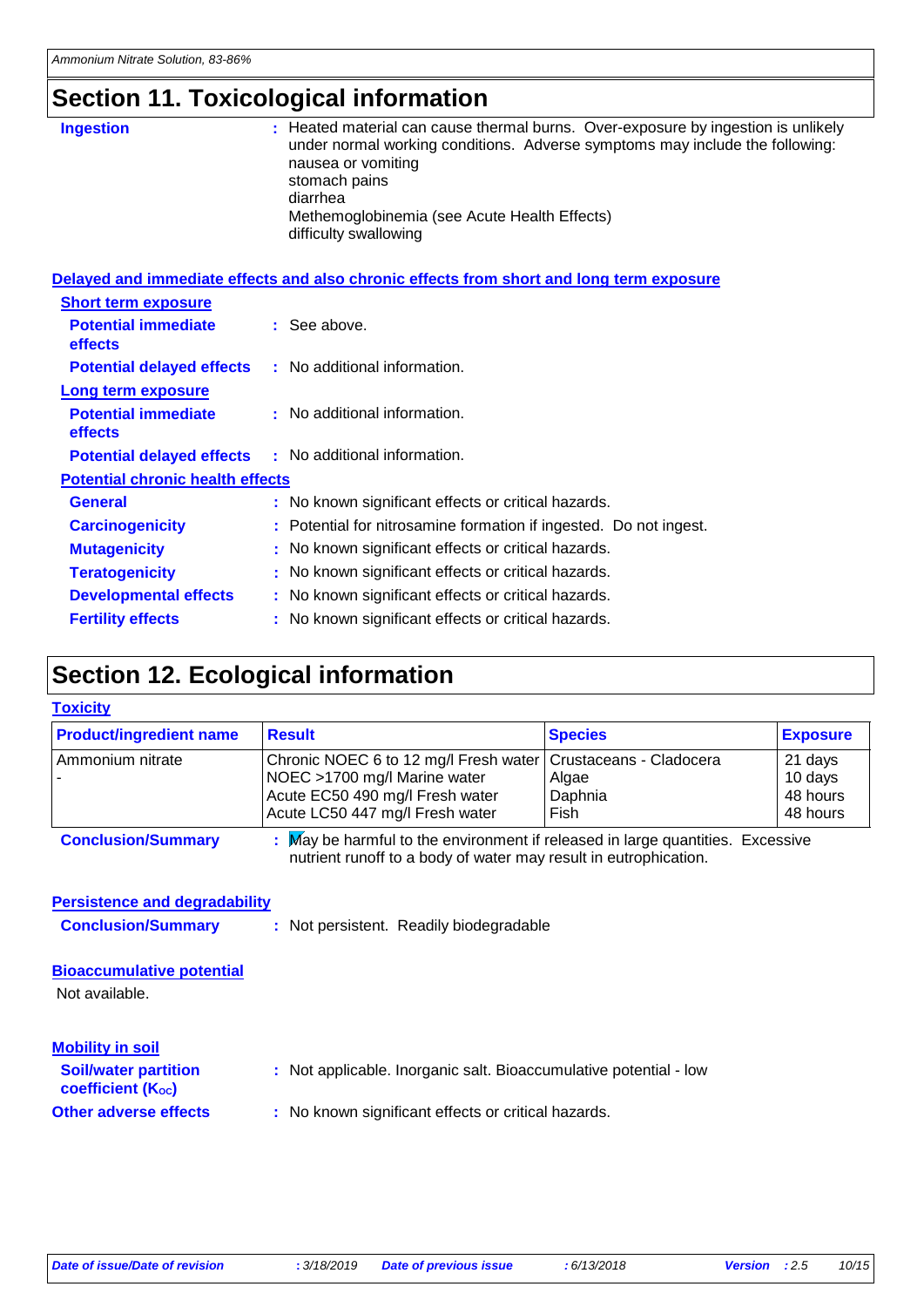#### **Section 13. Disposal considerations**

#### **Disposal methods :**

The generation of waste should be avoided or minimized wherever possible. Disposal of this product, solutions and any by-products should at all times comply with the requirements of environmental protection and waste disposal legislation and any regional local authority requirements. Dispose of surplus and nonrecyclable products via a licensed waste disposal contractor. Waste should not be disposed of untreated to the sewer unless fully compliant with the requirements of all authorities with jurisdiction. Empty containers or liners may retain some product residues.

| <b>Section 14. Transport information</b> |                                                                                                                                                                                                                                                                                                                                                                                         |                                                                                                                                                                                                         |                                                               |                                                                                                 |                             |  |  |  |
|------------------------------------------|-----------------------------------------------------------------------------------------------------------------------------------------------------------------------------------------------------------------------------------------------------------------------------------------------------------------------------------------------------------------------------------------|---------------------------------------------------------------------------------------------------------------------------------------------------------------------------------------------------------|---------------------------------------------------------------|-------------------------------------------------------------------------------------------------|-----------------------------|--|--|--|
|                                          | <b>TDG</b><br><b>Classification</b>                                                                                                                                                                                                                                                                                                                                                     | <b>DOT</b><br><b>Classification</b>                                                                                                                                                                     | <b>Mexico</b><br><b>Classification</b>                        | <b>IMDG</b>                                                                                     | <b>IATA</b>                 |  |  |  |
| <b>UN number</b>                         | <b>UN2426</b>                                                                                                                                                                                                                                                                                                                                                                           | <b>UN2426</b>                                                                                                                                                                                           | <b>UN2426</b>                                                 | <b>UN2426</b>                                                                                   | <b>UN2426</b>               |  |  |  |
| <b>UN proper</b><br>shipping name        | Ammonium nitrate,<br>liquid                                                                                                                                                                                                                                                                                                                                                             | Ammonium<br>nitrate, liquid                                                                                                                                                                             | Ammonium<br>nitrate, liquid                                   | Ammonium<br>nitrate, liquid                                                                     | Ammonium<br>nitrate, liquid |  |  |  |
| <b>Transport</b><br>hazard class(es)     | 5.1                                                                                                                                                                                                                                                                                                                                                                                     | 5.1<br>$rac{\text{M}}{\text{ox}_\text{DIZER}}$                                                                                                                                                          | 5.1                                                           | 5.1                                                                                             |                             |  |  |  |
| <b>Packing group</b>                     | $\overline{\phantom{0}}$                                                                                                                                                                                                                                                                                                                                                                | $\overline{a}$                                                                                                                                                                                          | L,                                                            | L.                                                                                              |                             |  |  |  |
| <b>Environmental</b><br>hazards          | No.                                                                                                                                                                                                                                                                                                                                                                                     | No.                                                                                                                                                                                                     | No.                                                           | No.                                                                                             | No.                         |  |  |  |
| <b>Additional</b><br><b>information</b>  | <b>Explosive Limit</b><br>and Limited<br><b>Quantity Index</b><br>0<br><b>ERAP Index</b><br>1000<br><b>Passenger</b><br><b>Carrying Ship</b><br><b>Index</b><br>Forbidden<br><b>Passenger</b><br><b>Carrying Road or</b><br><b>Rail Index</b><br>Forbidden<br>Classification per<br>the current<br>revision,<br>Transportation of<br>Dangerous Goods<br>Regulation, Part 2,<br>Sec 2.3. | <b>Packaging</b><br>instruction<br>Passenger<br>aircraft<br>Quantity limitation:<br>Forbidden.<br>Cargo aircraft<br>Quantity limitation:<br>Forbidden.<br><b>Special</b><br>provisions<br><b>B5, T7</b> | <b>Special</b><br>provisions<br>T7, TP1, TP16,<br><b>TP17</b> | <b>Emergency</b><br>schedules (EmS)<br>$F-H$ , S-Q<br><b>Special</b><br>provisions<br>252, 942, |                             |  |  |  |

**Special precautions for user** : Transport within user's premises: always transport in closed containers that are upright and secure. Ensure that persons transporting the product know what to do in the event of an accident or spillage.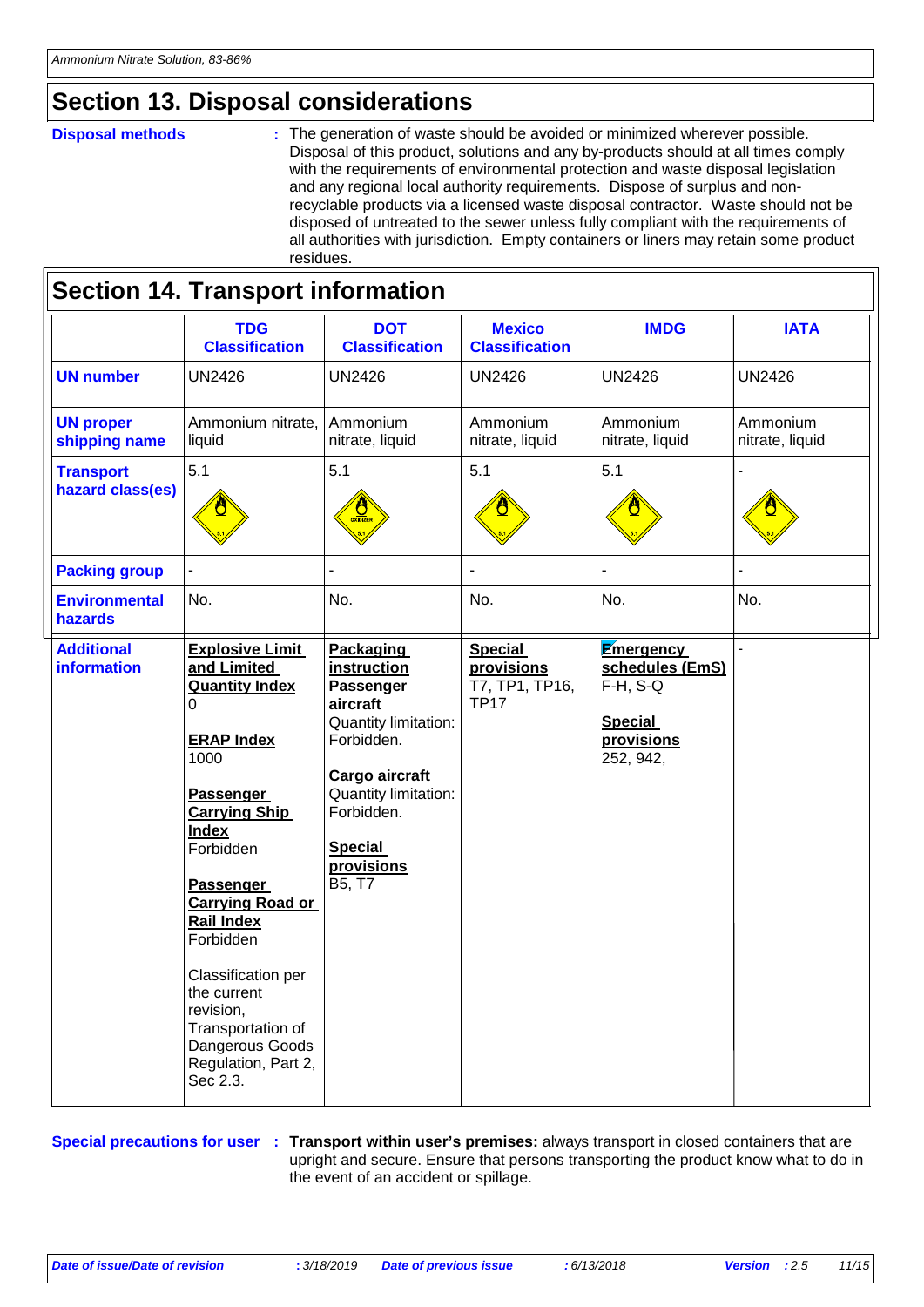### **Section 14. Transport information**

**Transport in bulk according to Annex II of MARPOL and the IBC Code :** Not available.

#### **Proper shipping name :**

: **K**mmonium nitrate, liquid (hot concentrated solution)

**Pollution category** : Not a pollutant.

### **Section 15. Regulatory information**

| <b>Canadian lists</b>                                                             |                                                                                                                                       |      |       |
|-----------------------------------------------------------------------------------|---------------------------------------------------------------------------------------------------------------------------------------|------|-------|
| <b>Canadian NPRI</b>                                                              | : Total of ammonia (NH3 $-$ CAS RN 7664-41-7) and the ammonium ion (NH4+ $-$<br>CAS RN 14798-03-9) in solution, expressed as ammonia. |      |       |
| <b>CEPA Toxic substances</b>                                                      | : None of the components are listed.                                                                                                  |      |       |
| <b>Canada inventory</b>                                                           | : All components are listed or exempted.                                                                                              |      |       |
| <b>International regulations</b>                                                  |                                                                                                                                       |      |       |
|                                                                                   | <b>Chemical Weapon Convention List Schedules I, II &amp; III Chemicals</b>                                                            |      |       |
| Not listed.                                                                       |                                                                                                                                       |      |       |
| <b>Montreal Protocol (Annexes A, B, C, E)</b>                                     |                                                                                                                                       |      |       |
| Not listed.                                                                       |                                                                                                                                       |      |       |
| <b>Stockholm Convention on Persistent Organic Pollutants</b>                      |                                                                                                                                       |      |       |
| Not listed.                                                                       |                                                                                                                                       |      |       |
| <b>Rotterdam Convention on Prior Informed Consent (PIC)</b>                       |                                                                                                                                       |      |       |
| Not listed.                                                                       |                                                                                                                                       |      |       |
| <b>UNECE Aarhus Protocol on POPs and Heavy Metals</b>                             |                                                                                                                                       |      |       |
| Not listed.                                                                       |                                                                                                                                       |      |       |
| <b>Inventory list</b>                                                             |                                                                                                                                       |      |       |
| <b>Australia</b>                                                                  | : All components are listed or exempted.                                                                                              |      |       |
| <b>China</b>                                                                      | All components are listed or exempted.                                                                                                |      |       |
| <b>Europe</b>                                                                     | All components are listed or exempted.                                                                                                |      |       |
| <b>Japan</b>                                                                      | All components are listed or exempted.                                                                                                |      |       |
| <b>Malaysia</b>                                                                   | All components are listed or exempted.                                                                                                |      |       |
| <b>New Zealand</b>                                                                | All components are listed or exempted.                                                                                                |      |       |
| <b>Philippines</b>                                                                | All components are listed or exempted.                                                                                                |      |       |
| <b>Republic of Korea</b>                                                          | All components are listed or exempted.                                                                                                |      |       |
| <b>Taiwan</b>                                                                     | All components are listed or exempted.                                                                                                |      |       |
| <b>Turkey</b>                                                                     | Not determined.                                                                                                                       |      |       |
|                                                                                   |                                                                                                                                       |      |       |
| <b>U.S. Federal Regulations:</b>                                                  | : TSCA 8(a) CDR Exempt/Partial exemption: Not determined                                                                              |      |       |
|                                                                                   | TSCA 8(b) Active inventory: All components are listed or exempted.                                                                    |      |       |
| <b>Clean Air Act Section 112</b><br>(b) Hazardous Air<br><b>Pollutants (HAPS)</b> | : Not listed                                                                                                                          |      |       |
| <b>Clean Air Act Section 602</b><br><b>Class I Substances</b>                     | : Not listed                                                                                                                          |      |       |
| <b>Clean Air Act Section 602</b><br><b>Class II Substances</b>                    | : Not listed                                                                                                                          |      |       |
| <b>DEA List I Chemicals</b><br>(Precursor Chemicals)                              | : Not listed                                                                                                                          |      |       |
| <b>DEA List II Chemicals</b><br><b>(Essential Chemicals)</b>                      | : Not listed                                                                                                                          |      |       |
| <b>Date of issue/Date of revision</b>                                             | : 3/18/2019<br><b>Date of previous issue</b><br>:6/13/2018<br><b>Version</b>                                                          | :2.5 | 12/15 |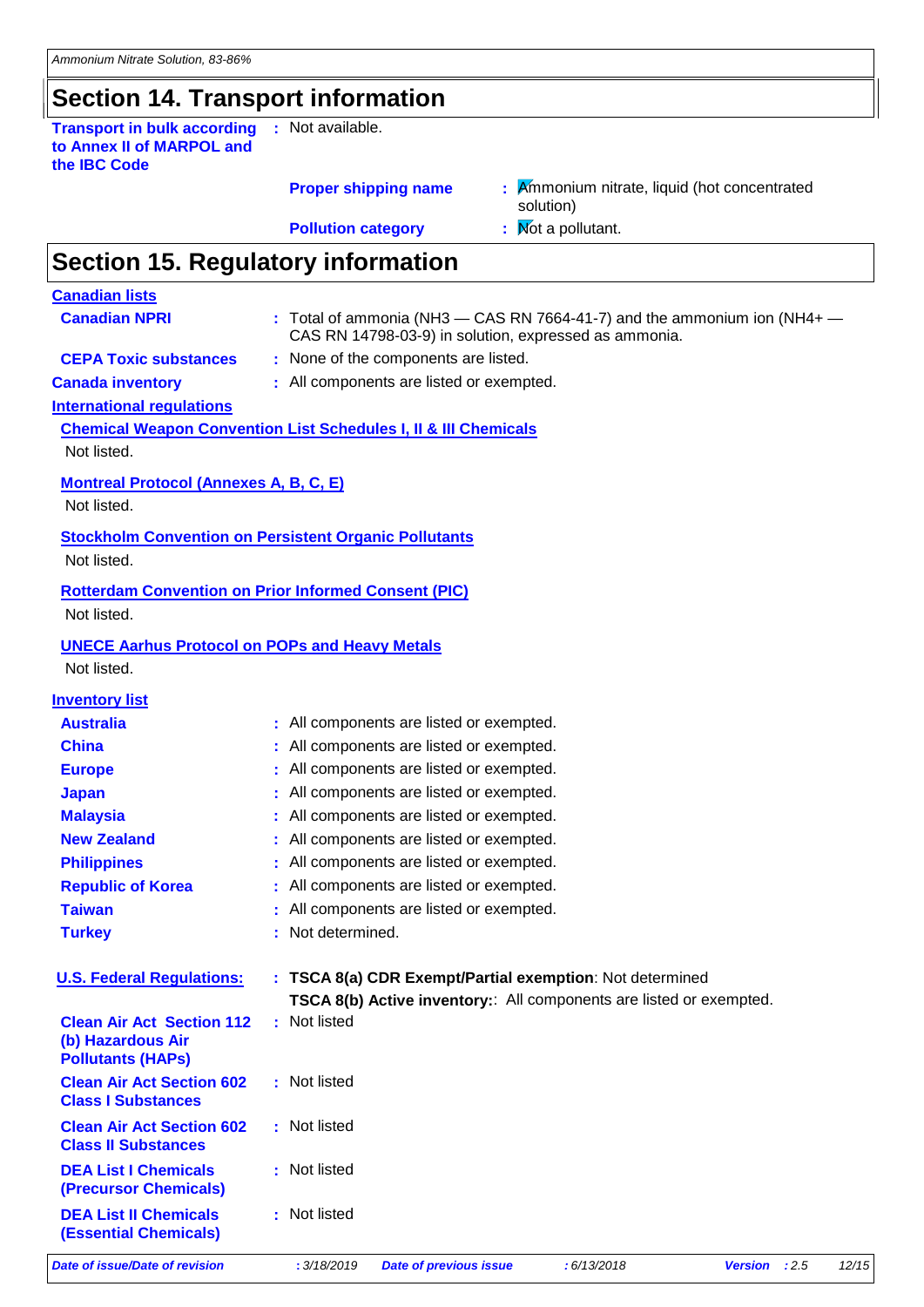### **Section 15. Regulatory information**

#### **SARA 302/304 Composition/information on ingredients**

**SARA 304 RQ :** Not applicable.

**SARA 311/312**

**Classification :** Fire hazard Immediate (acute) health hazard

#### **Composition/information on ingredients**

| <b>Name</b>             | %         | <b>Fire</b> | <b>Sudden</b><br>hazard release of<br><b>pressure</b> | <b>Reactive</b> | <b>Immediate</b><br>(acute)<br>health<br>hazard | <b>Delayed</b><br>(chronic)<br>health<br>hazard. |
|-------------------------|-----------|-------------|-------------------------------------------------------|-----------------|-------------------------------------------------|--------------------------------------------------|
| <b>Ammonium nitrate</b> | $83 - 86$ | Yes.        | No.                                                   | No.             | Yes.                                            | No.                                              |

#### **SARA 313**

|                                           | <b>Product name</b>                      | <b>CAS number</b> | $\frac{9}{6}$ |
|-------------------------------------------|------------------------------------------|-------------------|---------------|
| <b>Form R - Reporting</b><br>requirements | <b>Ammonium Nitrate Solution, 83-86%</b> | 6484-52-2         | $83 - 86$     |
| <b>Supplier notification</b>              | <b>Ammonium Nitrate Solution, 83-86%</b> | 6484-52-2         | $83 - 86$     |

SARA 313 notifications must not be detached from the SDS and any copying and redistribution of the SDS shall include copying and redistribution of the notice attached to copies of the SDS subsequently redistributed.

#### **State regulations**

| <b>Massachusetts</b>       | : The following components are listed: Ammonium nitrate                                                                                                                                                                                                                                      |
|----------------------------|----------------------------------------------------------------------------------------------------------------------------------------------------------------------------------------------------------------------------------------------------------------------------------------------|
| <b>New York</b>            | : None of the components are listed.                                                                                                                                                                                                                                                         |
| <b>New Jersey</b>          | : The following components are listed: Ammonium nitrate; Nitric acid ammonium salt.                                                                                                                                                                                                          |
| <b>Pennsylvania</b>        | : The following components are listed: Nitric acid ammonium salt.                                                                                                                                                                                                                            |
| <b>California Prop. 65</b> | <b>:</b> This product, as manufactured, does NOT contain any substance in concentrations<br>known to the state of California to cause cancer, birth defects or other reproductive<br>harm. Nutrien cannot guarantee the downstream compliance of any product once out<br>of Nutrien custody. |

### **Section 16. Other information**

| <b>History</b>                    |                                                                                                                                                                                                                                                                                                                                                                                                                                                                                                                                                                                                                    |
|-----------------------------------|--------------------------------------------------------------------------------------------------------------------------------------------------------------------------------------------------------------------------------------------------------------------------------------------------------------------------------------------------------------------------------------------------------------------------------------------------------------------------------------------------------------------------------------------------------------------------------------------------------------------|
| Date of issue/Date of<br>revision | $\pm$ 3/18/2019                                                                                                                                                                                                                                                                                                                                                                                                                                                                                                                                                                                                    |
| Date of previous issue            | $\pm$ 6/13/2018                                                                                                                                                                                                                                                                                                                                                                                                                                                                                                                                                                                                    |
| <b>Version</b>                    | : 2.5                                                                                                                                                                                                                                                                                                                                                                                                                                                                                                                                                                                                              |
|                                   | $\nabla$ Indicates information that has changed from previously issued version.                                                                                                                                                                                                                                                                                                                                                                                                                                                                                                                                    |
| <b>Key to abbreviations</b>       | $\therefore$ ATE = Acute Toxicity Estimate<br><b>BCF</b> = Bioconcentration Factor<br>GHS = Globally Harmonized System of Classification and Labelling of Chemicals<br>IATA = International Air Transport Association<br>IBC = Intermediate Bulk Container<br><b>IMDG</b> = International Maritime Dangerous Goods<br>LogPow = logarithm of the octanol/water partition coefficient<br>MARPOL = International Convention for the Prevention of Pollution From Ships,<br>1973 as modified by the Protocol of 1978. ("Marpol" = marine pollution)<br>$UN = United Nations$<br>$HPR =$ Hazardous Products Regulations |

#### **Procedure used to derive the classification**

| <b>Classification</b>                 | <b>Justification</b> |
|---------------------------------------|----------------------|
| <b>OXIDIZING LIQUIDS - Category 3</b> | Weight of evidence   |
| <b>EYE IRRITATION - Category 2A</b>   | Weight of evidence   |

*Date of issue/Date of revision* **:** *3/18/2019 Date of previous issue : 6/13/2018 Version : 2.5 13/15*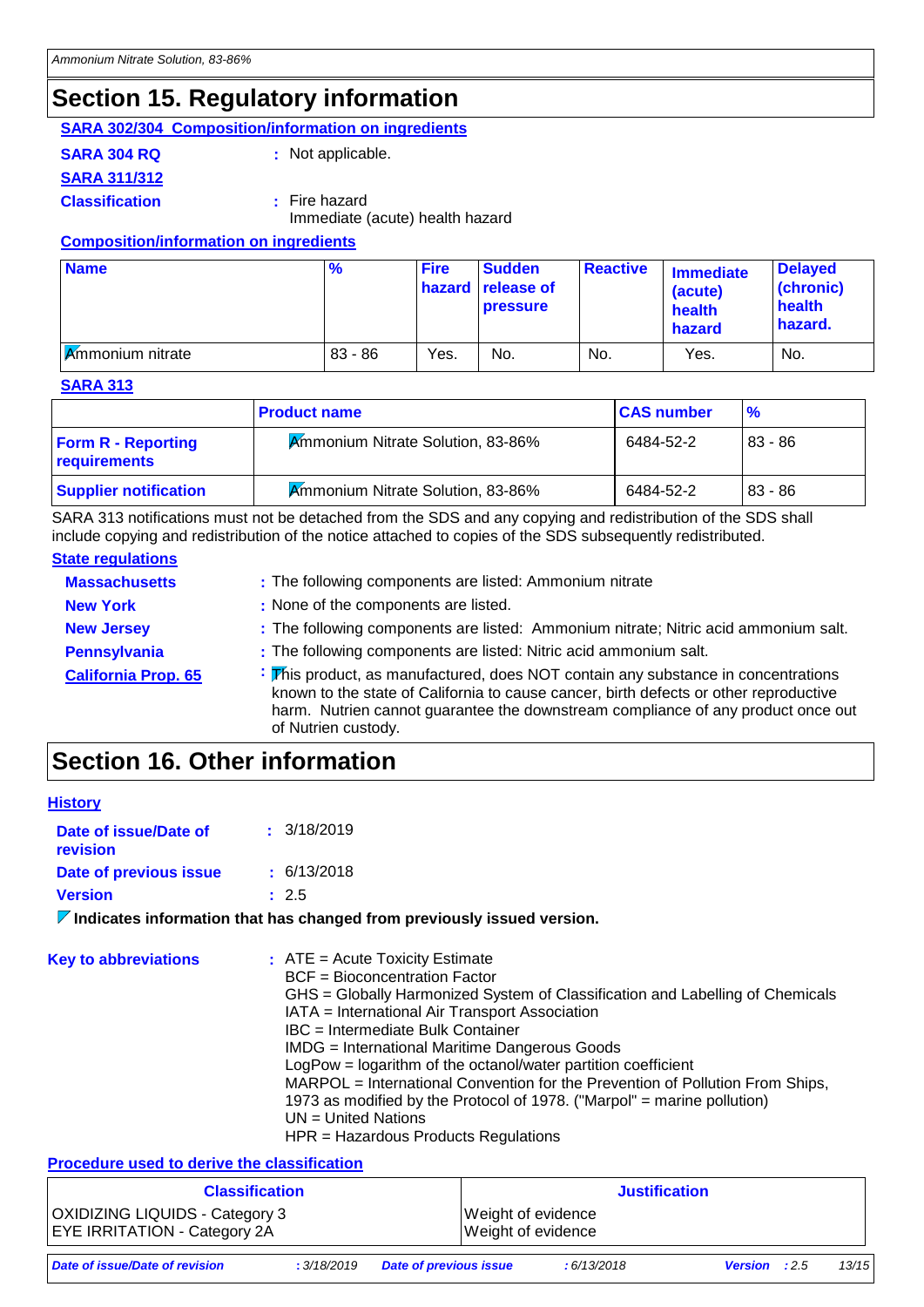#### **Section 16. Other information**

| <b>References</b>       | : Transportation of Dangerous Goods Act and Clear Language Regulations, current                                                  |
|-------------------------|----------------------------------------------------------------------------------------------------------------------------------|
|                         | edition at time of SDS preparation, Transport Canada;                                                                            |
|                         | Hazardous Products Act and Regulations, current revision at time of SDS                                                          |
|                         | preparation, Health Canada;                                                                                                      |
|                         | Domestic Substances List, current revision at time of SDS preparation, Environment                                               |
|                         | Canada;                                                                                                                          |
|                         | 29 CFR Part 1910, current revision at time of SDS preparation, U.S. Occupational<br>Safety and Health Administration;            |
|                         | 40 CFR Parts 1-799, current revision at time of SDS preparation, U.S.                                                            |
|                         | <b>Environmental Protection Agency;</b>                                                                                          |
|                         | 49 CFR Parts 1-199, current revision at time of SDS preparation, U.S. Department<br>of Transport;                                |
|                         | Mexican Official Standard NOM-018-STPS-2015, Harmonised System for the                                                           |
|                         | Identification and Communication of Hazards and Risks by Hazardous Chemicals in                                                  |
|                         | the Workplace;                                                                                                                   |
|                         | NORMA Oficial Mexicana NOM-010-STPS-2014, Agentes químicos contaminantes                                                         |
|                         | del ambiente laboral-Reconocimiento, evaluación y control.                                                                       |
|                         | Mexican Official Standard NOM-002-SCT / 2011, List of the most commonly                                                          |
|                         | transported hazardous substances and materials;                                                                                  |
|                         | Threshold Limit Values for Chemical Substances, current edition at time of SDS                                                   |
|                         | preparation, American Conference of Governmental Industrial Hygienists;                                                          |
|                         | NFPA 400, National Fire Codes, National Fire Protection Association, current edition                                             |
|                         | at time of SDS preparation;                                                                                                      |
|                         | NFPA 704, National Fire Codes, National Fire Protection Association, current edition                                             |
|                         | at time of SDS preparation;                                                                                                      |
|                         | Corrosion Data Survey, Sixth Edition, 1985, National Association of Corrosion                                                    |
|                         | Engineers;                                                                                                                       |
|                         | ERG 2016, Emergency Response Guidebook, U.S. Department of Transport,                                                            |
|                         | Transport Canada, and the Secretariat of Transportation and Communications of                                                    |
|                         | Mexico                                                                                                                           |
|                         | Hazardous Substances Data Bank, current revision at time of SDS preparation,<br>National Library of Medicine, Bethesda, Maryland |
|                         | Integrated Risk Information System, current revision at time of SDS preparation, U.                                              |
|                         | S. Environmental Protection Agency, Washington, D.C.                                                                             |
|                         | Pocket Guide to Chemical Hazards, current revision at time of SDS preparation,                                                   |
|                         | National Institute for Occupational Safety and Health, Cincinnati, Ohio;                                                         |
|                         | Agency for Toxic Substances and Disease Registry Databank, current revision at                                                   |
|                         | time of SDS preparation, U.S. Department of Health and Human Services, Atlanta,                                                  |
|                         | Georgia                                                                                                                          |
|                         | National Toxicology Program, Report on Carcinogens, Division of the National                                                     |
|                         | Institute of Environmental Health Sciences, Research Triangle Park, North Carolina.                                              |
|                         | Registry of Toxic Effects of Chemical Substances. National Institute for                                                         |
|                         | Occupational Safety and Health, Cincinnati, Ohio                                                                                 |
|                         | California Code of Regulations, Title 27, Div 4, Chapter 1, Proposition 65 Aug 30,                                               |
|                         | 2018 rev and current updates                                                                                                     |
|                         | The Fertilizer Institute, Product Toxicology Testing Program Results, TFI,                                                       |
|                         | Washington, D.C., 2003                                                                                                           |
| <b>Notice to reader</b> |                                                                                                                                  |

#### **DISCLAIMER AND LIMITATION OF LIABILITY**

**The information and recommendations contained in this Safety Data Sheet ("SDS") relate only to the specific material referred to herein (the "Material") and do not relate to the use of such Material in combination with any other material or process. The information and recommendations contained herein are believed to be current and correct as of the date of this SDS. HOWEVER, THE INFORMATION AND RECOMMENDATIONS ARE PRESENTED WITHOUT WARRANTY, REPRESENTATION OR LICENSE OF ANY KIND, EXPRESS OR IMPLIED, WITH RESPECT TO THEIR ACCURACY, CORRECTNESS OR COMPLETENESS, AND THE SELLER, SUPPLIER AND MANUFACTURER OF THE MATERIAL AND THEIR RESPECTIVE AFFILIATES (COLLECTIVELY, THE "SUPPLIER") DISCLAIM ALL LIABILITY FOR RELIANCE ON SUCH INFORMATION AND RECOMMENDATIONS. This SDS is not a guarantee of safety. A buyer or user of the Material (a "Recipient") is responsible for ensuring that it has all current information necessary to safely use the Material for its specific purpose.**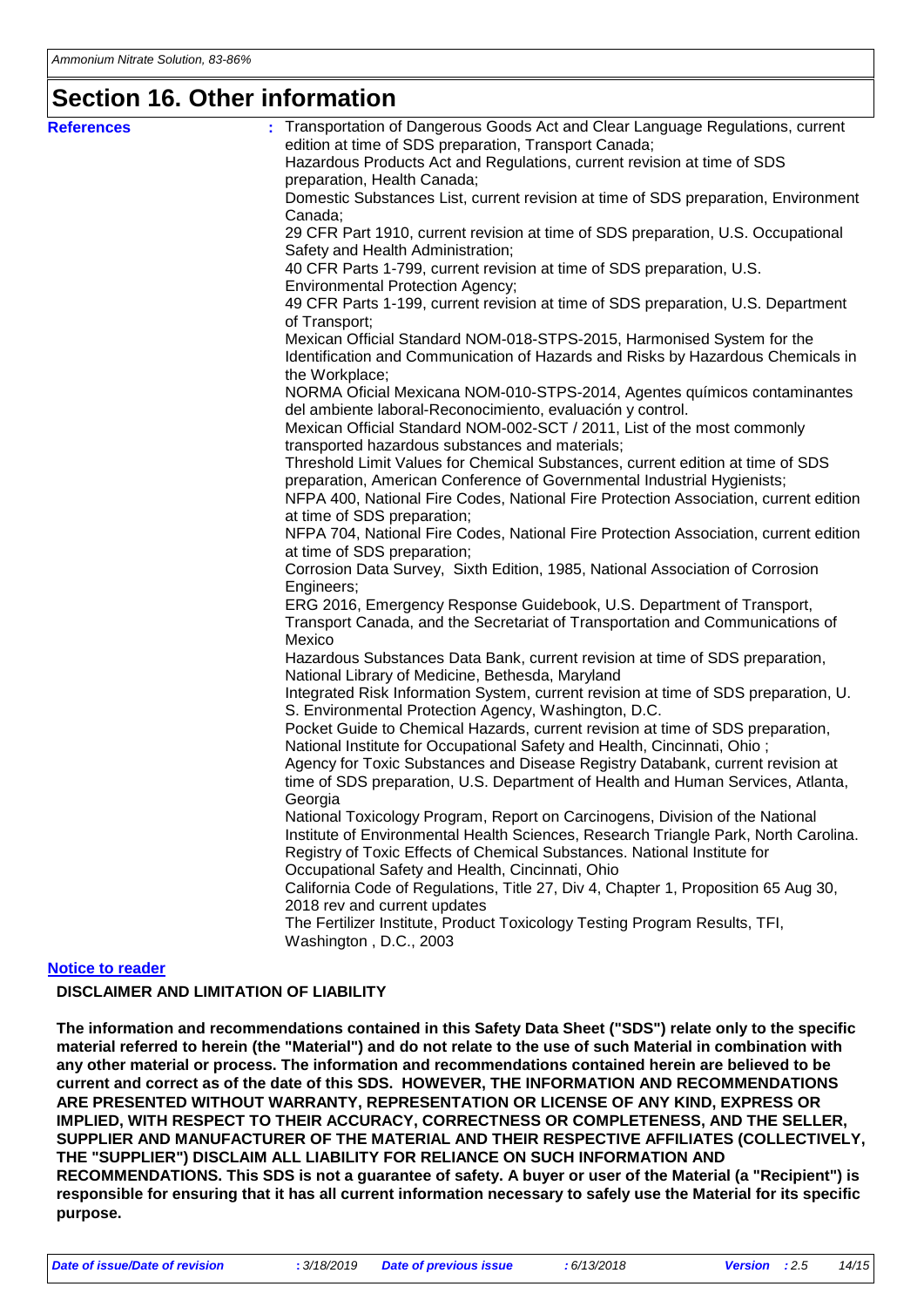#### **Section 16. Other information**

**FURTHERMORE, THE RECIPIENT ASSUMES ALL RISK IN CONNECTION WITH THE USE OF THE MATERIAL. THE RECIPIENT ASSUMES ALL RESPONSIBILITY FOR ENSURING THE MATERIAL IS USED IN A SAFE MANNER IN COMPLIANCE WITH APPLICABLE ENVIRONMENTAL, HEALTH, SAFETY AND SECURITY LAWS, POLICIES AND GUIDELINES. THE SUPPLIER DOES NOT WARRANT THE MERCHANTABILITY OF THE MATERIAL OR THE FITNESS OF THE MATERIAL FOR ANY PARTICULAR USE AND ASSUMES NO RESPONSIBILITY FOR INJURY OR DAMAGE CAUSED DIRECTLY OR INDIRECTLY BY OR RELATED TO THE USE OF THE MATERIAL.**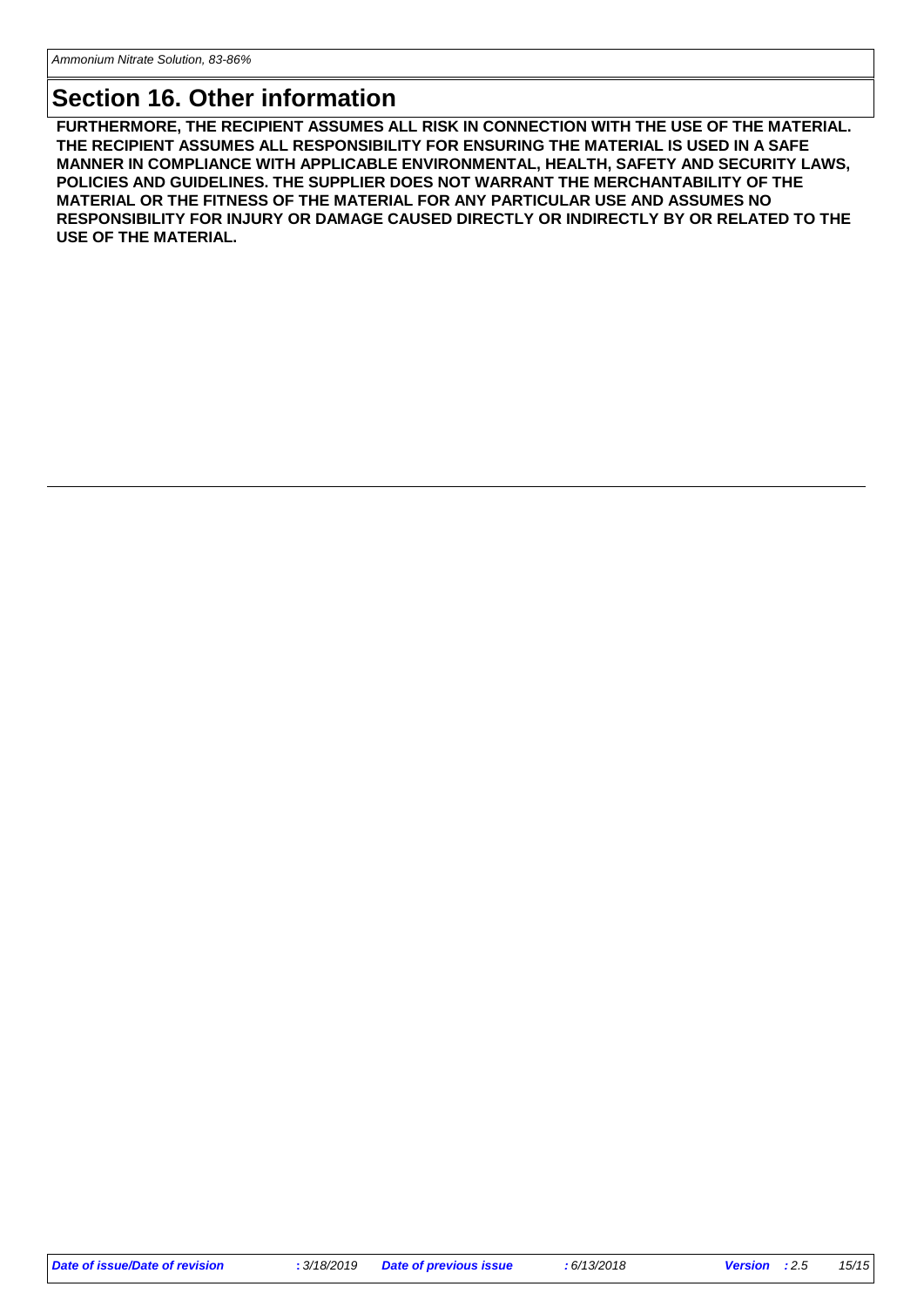

# **FICHE DE DONNÉES DE SÉCURITÉ**

**Nitrate d'ammonium, liquide, 83-86%**

#### **Section 1. Identification**

| Identificateur de produit                | : Nitrate d'ammonium, liquide, 83-86%               |
|------------------------------------------|-----------------------------------------------------|
| <b>Autres moyens</b><br>d'identification | $\frac{1}{2}$ $\sqrt{2}$ ode du produit: 2487-30118 |
| <b>Type de produit</b>                   | : Liquide, fondu                                    |

#### **Utilisations pertinentes identifiées de la substance ou du mélange et utilisations non recommandées**

#### Réservé aux utilisateurs industriels et professionnels. Manufacture of fertilizers and nitrogen compounds Manufacture of explosives **Utilisations identifiées** Utilisation par les consommateurs <br>
Réglementations fédérales de l'États-Unis, et au Canada **Utilisations non recommandées** Raison

| Données relatives au<br>fournisseur                                                       |  | : Agrium Canada Partnership (Une filiale de Nutrien Ltd.)<br>13131 Lake Fraser Drive, S.E.<br>Calgary, Alberta, Canada, T2J 7E8      |
|-------------------------------------------------------------------------------------------|--|--------------------------------------------------------------------------------------------------------------------------------------|
|                                                                                           |  | Agrium U.S. Inc. (Une filiale de Nutrien Ltd.)<br>5296 Harvest Lake Drive<br>Loveland, CO 80538                                      |
|                                                                                           |  | Numéro de téléphone de l'entreprise:<br>1-800-403-2861 (Représentant du service à la clientèle)<br>sds@nutrien.com - www.nutrien.com |
| Numéro de téléphone à<br>composer en cas d'urgence<br>(indiquer les heures de<br>service) |  | : Mutrien 24 hr numéros de téléphone d'urgence:<br>Anglais:<br>Transport: 1-800-792-8311<br>Médical: 1-303-389-1653                  |
|                                                                                           |  | Français ou Espagnol:<br>Transport ou Médical: 1-303-389-1654                                                                        |

### **Section 2. Identification des dangers**

| <b>Classement de la</b><br>substance ou du mélange |    |                   | : LIQUIDES COMBURANTS - Catégorie 3<br><b>IRRITATION OCULAIRE - Catégorie 2A</b>                                                                          |            |                |      |      |
|----------------------------------------------------|----|-------------------|-----------------------------------------------------------------------------------------------------------------------------------------------------------|------------|----------------|------|------|
| <b>Statut OSHA/HCS</b>                             |    |                   | : Ce produit est considéré dangereux selon la norme OSHA sur la communication de<br>renseignements à l'égard des matières dangereuses (29 CFR 1910.1200). |            |                |      |      |
| Éléments d'étiquetage SGH                          |    |                   |                                                                                                                                                           |            |                |      |      |
| Pictogrammes de danger                             | ×. |                   |                                                                                                                                                           |            |                |      |      |
| <b>Mention d'avertissement</b>                     |    | : Attention       |                                                                                                                                                           |            |                |      |      |
| <b>Mentions de danger</b>                          |    |                   | : Peut aggraver un incendie; comburant.<br>Provoque une sévère irritation des yeux.                                                                       |            |                |      |      |
| <b>Conseils de prudence</b>                        |    |                   |                                                                                                                                                           |            |                |      |      |
| <b>Généralités</b>                                 |    | : Non applicable. |                                                                                                                                                           |            |                |      |      |
| Date d'édition/Date de révision                    |    | : 3/18/2019       | Date de publication<br>précédente                                                                                                                         | :6/13/2018 | <b>Version</b> | :2.5 | 1/17 |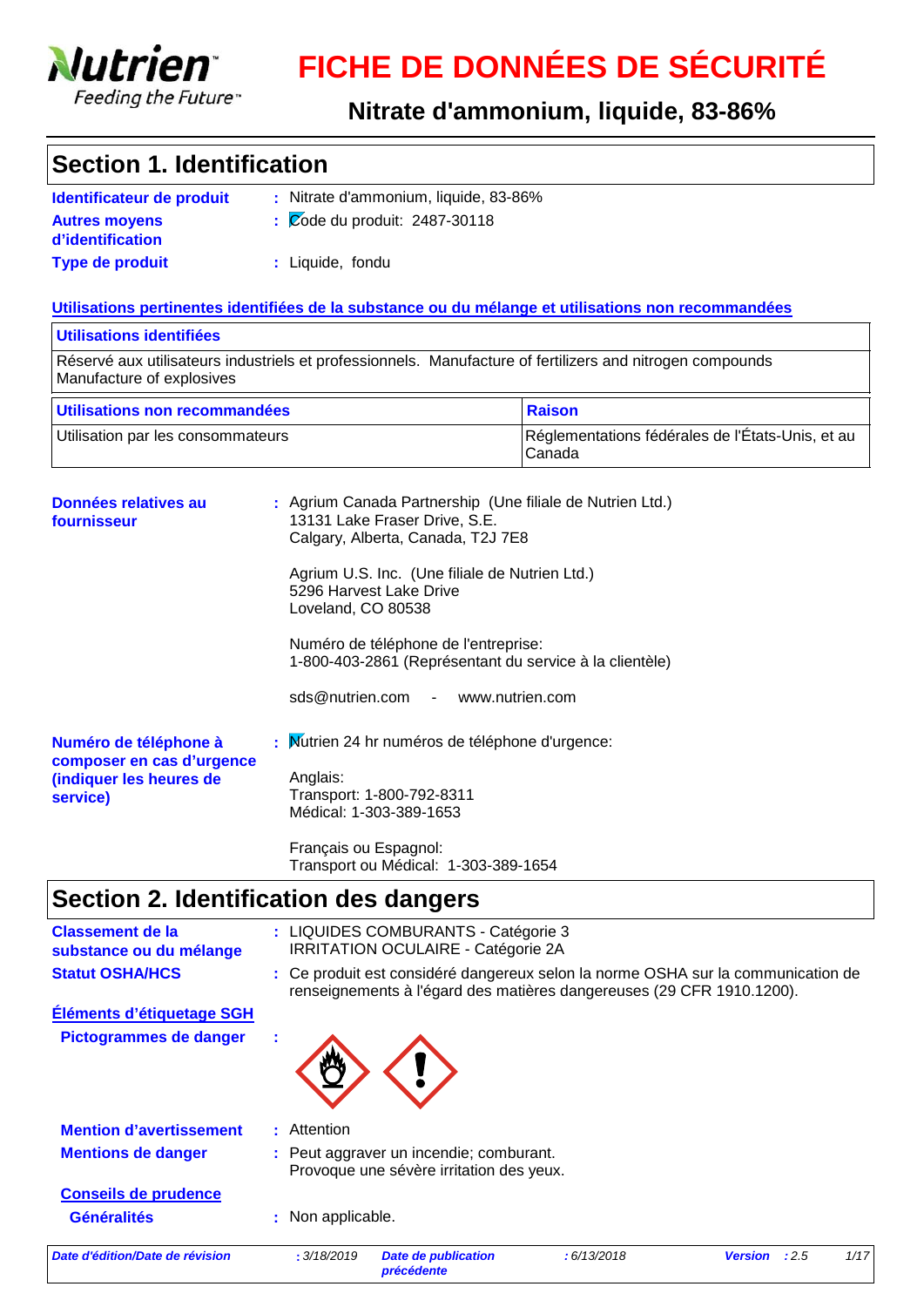### **Section 2. Identification des dangers**

| <b>Prévention</b>                                                        | $\therefore$ $\triangledown$ énir à l'écart de la chaleur, des surfaces chaudes, des étincelles, des flammes<br>nues et de toute autre source d'ignition. Ne pas fumer. Prendre toutes les mesures<br>nécessaires pour éviter un mélange avec des matières combustibles. Tenir à l'écart<br>des vêtements et d'autres matières combustibles.<br>Porter des gants de protection. Porter une protection oculaire ou faciale. Porter<br>des vêtements de protection. Se laver les mains soigneusement après<br>manipulation. |
|--------------------------------------------------------------------------|---------------------------------------------------------------------------------------------------------------------------------------------------------------------------------------------------------------------------------------------------------------------------------------------------------------------------------------------------------------------------------------------------------------------------------------------------------------------------------------------------------------------------|
| <b>Intervention</b>                                                      | : EN CAS DE CONTACT AVEC LES YEUX: Rincer avec précaution à l'eau pendant<br>plusieurs minutes. Enlever les lentilles de contact si usé et si elles peuvent être<br>facilement enlevés. Continuer à rincer. Si l'irritation des yeux persiste: Obtenir des<br>soins médicaux.                                                                                                                                                                                                                                             |
| <b>Stockage</b>                                                          | : Stocker à l'écart des matières combustibles.                                                                                                                                                                                                                                                                                                                                                                                                                                                                            |
| <b>Élimination</b>                                                       | : Eliminer le contenu et le récipient conformément à toutes les réglementations<br>locales, régionales, nationales et internationales.                                                                                                                                                                                                                                                                                                                                                                                    |
| Éléments d'une étiquette<br>complémentaire                               | : Aucun connu.                                                                                                                                                                                                                                                                                                                                                                                                                                                                                                            |
| <b>Autres dangers qui ne</b><br>donnent pas lieu à une<br>classification | : Le matériel chauffé peut provoquer des brûlures thermiques.                                                                                                                                                                                                                                                                                                                                                                                                                                                             |

### **Section 3. Composition/information sur les ingrédients**

| Substance/préparation       | Substance multi-constituants |                      |                        |
|-----------------------------|------------------------------|----------------------|------------------------|
| Nom des ingrédients         |                              | $\frac{9}{6}$        | Numéro CAS             |
| Nitrate d'ammonium<br>L'eau |                              | 83 - 86<br>$14 - 17$ | 6484-52-2<br>7732-18-5 |

Toute concentration présentée comme une plage vise à protéger la confidentialité ou est expliquée par une variation entre les lots.

**Dans l'état actuel des connaissances du fournisseur et dans les concentrations d'application, aucun autre ingrédient présent n'est classé comme dangereux pour la santé ou l'environnement, et donc nécessiterait de figurer dans cette section.**

**Les limites d'exposition professionnelle, quand elles sont disponibles, sont énumérées à la section 8.**

#### **Section 4. Premiers soins**

| Description des premiers soins nécessaires |                                                                                                                                                                                                                                                                                                                                                                                                                                                                                                                                                                                                                                                                                                                                                                                                                                                                                                            |  |
|--------------------------------------------|------------------------------------------------------------------------------------------------------------------------------------------------------------------------------------------------------------------------------------------------------------------------------------------------------------------------------------------------------------------------------------------------------------------------------------------------------------------------------------------------------------------------------------------------------------------------------------------------------------------------------------------------------------------------------------------------------------------------------------------------------------------------------------------------------------------------------------------------------------------------------------------------------------|--|
| <b>Contact avec les yeux</b>               | : Le matériel chauffé peut provoquer des brûlures thermiques. Commencer<br>immédiatement irrigation des yeux. Toute exposition des yeux aux nitrates peuvent<br>exiger une évaluation médicale après décontamination si la douleur ou l'irritation<br>persiste. Rincer immédiatement les yeux avec de grandes quantités d'eau ou de<br>solution saline pour un minimum de 15 minutes. Si possible, enlever les lentilles de<br>contact en prenant soin de ne pas provoquer des lésions oculaires supplémentaires.<br>Si l'approvisionnement en eau initiale est insuffisante, garder la zone affectée<br>humide avec un chiffon humide et transférer la personne à l'endroit plus proche où<br>le rinçage peut être poursuivi pendant la durée recommandée de temps. Pour des<br>conseils supplémentaires appeler le numéro d'urgence médicale dans cette FDS ou<br>votre centre antipoison ou un médecin. |  |
| <b>Inhalation</b>                          | : Transporter la personne à l'air frais. Aucun effet important. Consulter un médecin<br>pour détecter tout signe de respiration sifflante et / ou des difficultés respiratoires.<br>Pour des conseils supplémentaires appeler le numéro d'urgence médicale dans<br>cette FDS ou votre centre antipoison ou un fournisseur de soins médicaux.                                                                                                                                                                                                                                                                                                                                                                                                                                                                                                                                                               |  |
| <b>Contact avec la peau</b>                | : Le matériel chauffé peut provoquer des brûlures thermiques. En cas de contact,<br>rincer immédiatement la peau à grande eau. Retirer les vêtements et les<br>chaussures contaminés. Consulter un médecin immédiatement.                                                                                                                                                                                                                                                                                                                                                                                                                                                                                                                                                                                                                                                                                  |  |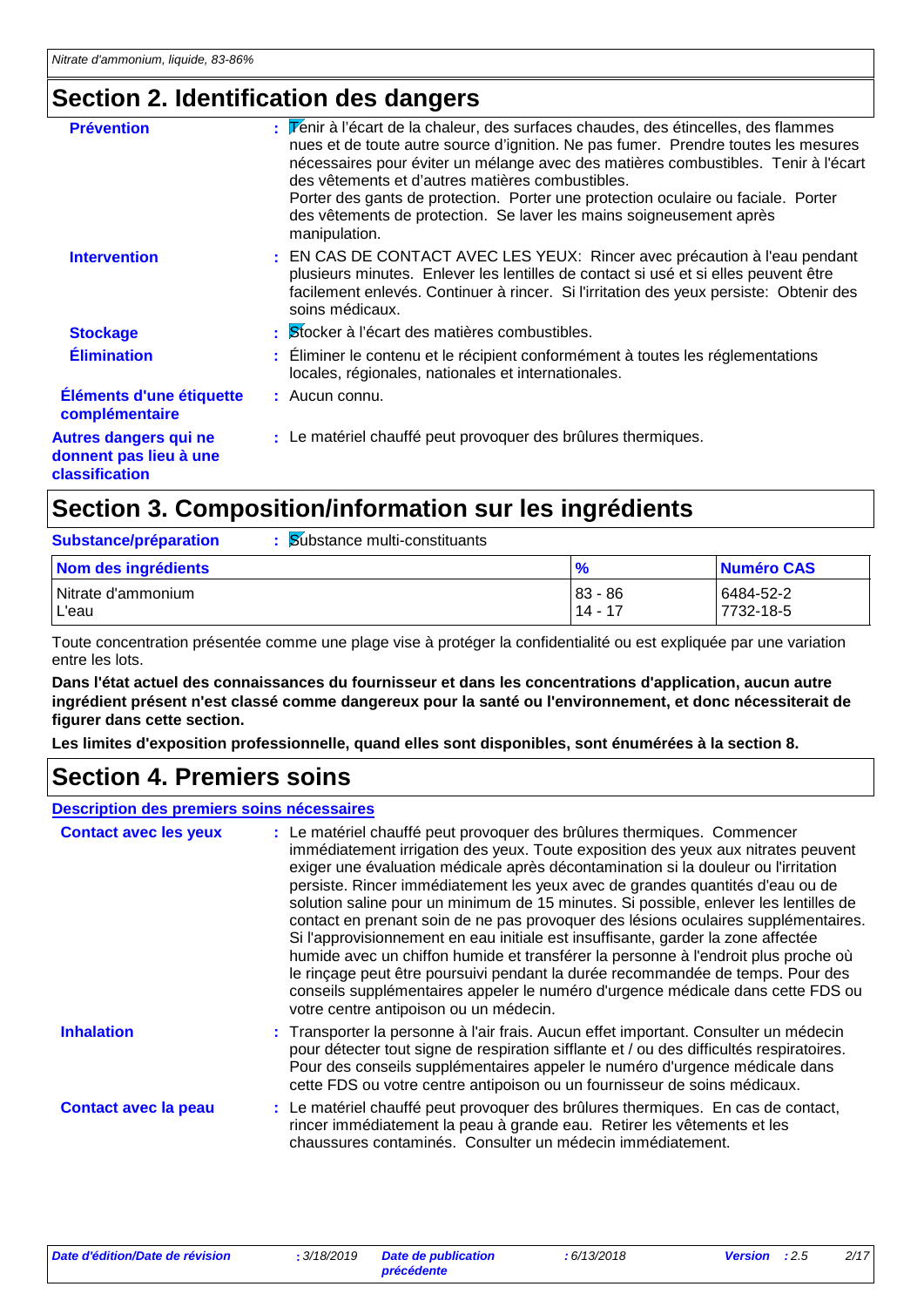### **Section 4. Premiers soins**

**Ingestion :**

Le matériel chauffé peut provoquer des brûlures thermiques. Produit à base de nitrate. Peut être irritant pour la bouche, de la gorge et de l'estomac. Peut causer la méthémoglobinémie (une condition qui interfère avec la capacité du sang à transporter l'oxygène) si ingéré en grandes quantités ou pendant une période de temps prolongée. Expositions par voie orale: si la personne affectée nécessite CPR, éviter contact bouche à bouche. Ne pas faire vomir. En cas de vomissements, tenter de garder la tête plus basse que la poitrine de sorte que des vomissures dans les poumons. Décontaminer visage et la bouche avec de l'eau pour enlever la matière visible. Si la personne exposée est consciente et peut avaler, lui donner 1-2 petites gorgées d'eau. Ne pas donner autre chose par la bouche. Desserrer vêtement serré tel que col, cravate, ceinturon ou ceinture pour empêcher toute restriction de respiration. Appelez une ambulance pour le transport à l'hôpital si la personne se sent malade ou a des difficultés à respirer, ou une grande quantité est pensé comme ayant été ingérée. Pour des conseils supplémentaires, appeler le numéro d'urgence médicale dans cette FDS ou votre centre antipoison ou un médecin.

#### **Symptômes et effets les plus importants, qu'ils soient aigus ou retardés**

| Effets aigus potentiels sur la santé |                                                                                                                                                                                                                                                                                                                                                                                                                                                                                                                                                                                                                                                                                                                                                                                                                                                                                                                                 |
|--------------------------------------|---------------------------------------------------------------------------------------------------------------------------------------------------------------------------------------------------------------------------------------------------------------------------------------------------------------------------------------------------------------------------------------------------------------------------------------------------------------------------------------------------------------------------------------------------------------------------------------------------------------------------------------------------------------------------------------------------------------------------------------------------------------------------------------------------------------------------------------------------------------------------------------------------------------------------------|
| <b>Contact avec les yeux</b>         | : Provoque des brûlures thermiques. Provoque une sévère irritation des yeux.                                                                                                                                                                                                                                                                                                                                                                                                                                                                                                                                                                                                                                                                                                                                                                                                                                                    |
| <b>Inhalation</b>                    | : Aucun effet important ou danger critique connu.                                                                                                                                                                                                                                                                                                                                                                                                                                                                                                                                                                                                                                                                                                                                                                                                                                                                               |
| <b>Contact avec la peau</b>          | : Provoque des brûlures thermiques.                                                                                                                                                                                                                                                                                                                                                                                                                                                                                                                                                                                                                                                                                                                                                                                                                                                                                             |
| <b>Ingestion</b>                     | : Le matériel chauffé peut provoquer des brûlures thermiques. Peut être irritant pour<br>les voies digestif. Peut causer des nausées, des vomissements, de la diarrhée et<br>des douleurs abdominales. Peut causer la méthémoglobinémie (une condition qui<br>interfère avec la capacité du sang à transporter l'oxygène) si ingéré en grandes<br>quantités ou pendant une période de temps prolongée. Personnes avec<br>méthémoglobinémie peuvent avoir de couleur bleue de teinte pour les lèvres, les<br>ongles et la peau. En outre, ils peuvent avoir de l'essoufflement ou difficulté à<br>respirer. Personnes plus sensibles à la méthémoglobinémie comprennent: les très<br>jeunes (moins de 3 mois), les personnes âgées, ceux avec la maladie pulmonaire<br>obstructive chronique (MPOC), l'anémie, maladie coronarienne, la chirurgie ou une<br>infection récente, et ceux avec une déficience génétique du G-6 -PD. |
| Signes/symptômes de surexposition    |                                                                                                                                                                                                                                                                                                                                                                                                                                                                                                                                                                                                                                                                                                                                                                                                                                                                                                                                 |
| <b>Contact avec les yeux</b>         | : Provoque des brûlures thermiques. Les symptômes néfastes peuvent<br>éventuellement comprendre ce qui suit:<br>douleur ou irritation<br>larmoiement<br>rougeur<br>Troubles de la vue permanents, cécité partielle ou cécité totale. L'ampleur des<br>dommages pour les yeux ne peut pas être connu pour 1 semaine après une<br>blessure.                                                                                                                                                                                                                                                                                                                                                                                                                                                                                                                                                                                       |
| <b>Inhalation</b>                    | : La substance ne brûle pas. Subit une décomposition thermique à des températures<br>élevées pour libérer des gaz toxiques et inflammables. Les symptômes néfastes<br>peuvent éventuellement comprendre ce qui suit:<br>migraine<br>irritation des voies respiratoires<br>toux                                                                                                                                                                                                                                                                                                                                                                                                                                                                                                                                                                                                                                                  |
| <b>Contact avec la peau</b>          | : Le matériel chauffé peut provoquer des brûlures thermiques. Les symptômes<br>néfastes peuvent éventuellement comprendre ce qui suit:<br>douleur ou irritation<br>rougeur<br>la formation d'ampoules peut éventuellement apparaître                                                                                                                                                                                                                                                                                                                                                                                                                                                                                                                                                                                                                                                                                            |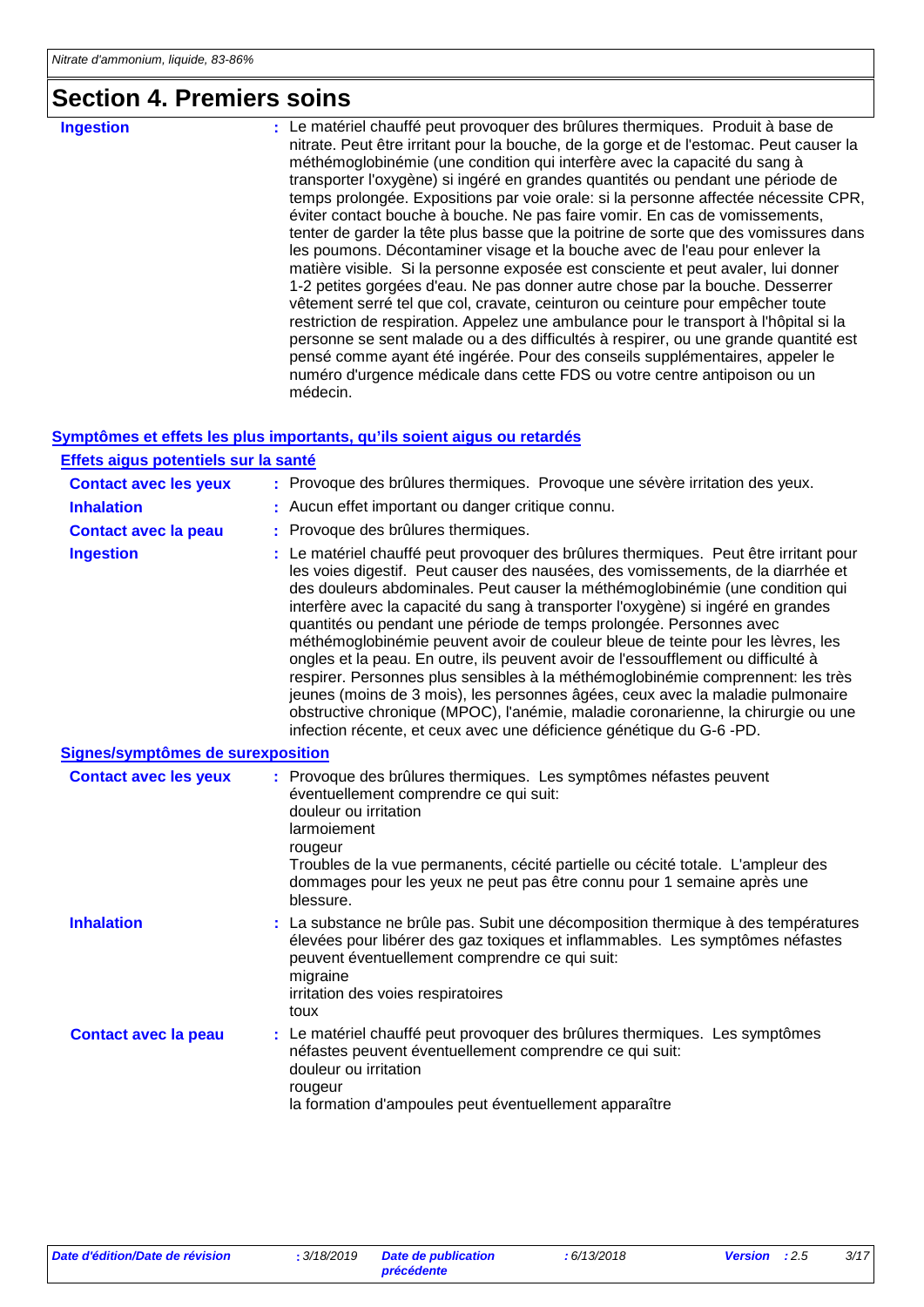### **Section 4. Premiers soins**

| <b>Ingestion</b>                 | : Le matériel chauffé peut provoquer des brûlures thermiques. La surexposition par<br>ingestion est improbable dans des conditions normales de travail. Les symptômes<br>néfastes peuvent éventuellement comprendre ce qui suit:<br>nausées ou vomissements<br>douleurs stomacales<br>diarrhée<br>Méthémoglobinémie (voir Effets aigus sur la santé)<br>difficulté à avaler                                                                                                                                                                                                                                                                                         |  |
|----------------------------------|---------------------------------------------------------------------------------------------------------------------------------------------------------------------------------------------------------------------------------------------------------------------------------------------------------------------------------------------------------------------------------------------------------------------------------------------------------------------------------------------------------------------------------------------------------------------------------------------------------------------------------------------------------------------|--|
|                                  | <u>Mention de la nécessité d'une prise en charge médicale immédiate ou d'un traitement spécial, si nécessaire</u>                                                                                                                                                                                                                                                                                                                                                                                                                                                                                                                                                   |  |
| Note au médecin traitant         | : En cas d'inhalation de produits de décomposition (monoxyde de carbone, dioxyde<br>de carbone, oxydes d'azote) dans un incendie, les symptômes peuvent être<br>retardés. La personne exposée peut avoir besoin de rester sous surveillance<br>médicale pendant 72 heures. En cas de suspicion de méthémoglobinémie,<br>surveiller les niveaux sanguins de méthémoglobine. Le traitement est<br>symptomatique; méthylène bleu peut être indiquée en fonction de la gravité des cas.<br>Numéro de téléphone 24 Hr urgence médicale pour un soutien professionnel - Du<br>Canada ou des États-Unis, Anglais: 1-303-389-1653; Français ou Espagnol:<br>1-303-389-1654. |  |
| <b>Traitements particuliers</b>  | : Appelez le numéro d'urgence médicale dans cette FDS ou votre centre antipoison<br>ou un médecin immédiatement si de grandes quantités ont été ingérées. En cas de<br>suspicion de méthémoglobinémie, méthylène bleu peut être indiquée en fonction de<br>la gravité des cas.                                                                                                                                                                                                                                                                                                                                                                                      |  |
| <b>Protection des sauveteurs</b> | : Aucune initiative ne doit être prise qui implique un risque individuel ou en l'absence<br>de formation appropriée. La réanimation des patients d'exposition orale bouche-à-<br>bouche est pas recommandé. Des secouristes avec des vêtements contaminés<br>doivent être décontaminés adéquatement.                                                                                                                                                                                                                                                                                                                                                                |  |

#### **Voir Information toxicologique (section 11)**

# **Section 5. Mesures à prendre en cas d'incendie**

| <b>Moyens d'extinction</b>                              |                                                                                                                                                                                                                                                                                                                                                                                                                                                                                                       |
|---------------------------------------------------------|-------------------------------------------------------------------------------------------------------------------------------------------------------------------------------------------------------------------------------------------------------------------------------------------------------------------------------------------------------------------------------------------------------------------------------------------------------------------------------------------------------|
| <b>Agents extincteurs</b><br>appropriés                 | : Le produit agit comme un agent oxydant, et entretient la combustion en libérant de<br>l'oxygène, même si étouffée. Évacuer la zone. Combattre l'incendie à distance à<br>cause du risque d'explosion. Se tenir à distance pour arroser le feu.                                                                                                                                                                                                                                                      |
| <b>Agents extincteurs</b><br>inappropriés               | : N'essayez pas d'étouffer le feu. Le produit agit comme un agent oxydant, et<br>entretient la combustion en libérant de l'oxygène, même si étouffée. Ne pas utiliser<br>de poudre chimique sèche, de CO <sub>2</sub> ou de halon.                                                                                                                                                                                                                                                                    |
| Dangers spécifiques du<br>produit                       | : Nitrate d'ammonium fondu présente un risque élevé d'explosion si chauffé sous<br>confinement, si impacté par débris qui tombent, ou en cas de contamination par des<br>substances incompatibles, ou matières organiques incluant le bois, l'asphalte, ou<br>d'autres matériaux de construction de structure. Peut aggraver un incendie;<br>comburant.                                                                                                                                               |
| <b>Produit de décomposition</b><br>thermique dangereux  | : Les produits de décomposition peuvent éventuellement comprendre les substances<br>suivantes:<br>Ammoniac<br>oxydes d'azote                                                                                                                                                                                                                                                                                                                                                                          |
| Mesures spéciales de<br>protection pour les<br>pompiers | : Circonscrire rapidement le site de l'incident en évacuant toute personne au moins<br>800 mètres (1/2 mile) de la proximité de l'incident, s'il y a un incendie. Assigner le<br>personnel d'intervention d'urgence pour garder le périmètre de l'exclusion dans<br>toutes les directions à partir du site de l'incident.<br>Si vous répondez à un incendie et la structure ou le véhicule est impliqué de façon<br>significative, configurer et utiliser les tuyaux d'incendie ou des moniteurs sans |
|                                                         | personnel. Les pompiers devront commander l'appareil d'extinction d'une<br>emplacement offrande protection contre une possible explosion. Maintenir la                                                                                                                                                                                                                                                                                                                                                |
| Date d'édition/Date de révision                         | 4/17<br>: 3/18/2019<br><b>Date de publication</b><br>:6/13/2018<br>Version : 2.5<br>précédente                                                                                                                                                                                                                                                                                                                                                                                                        |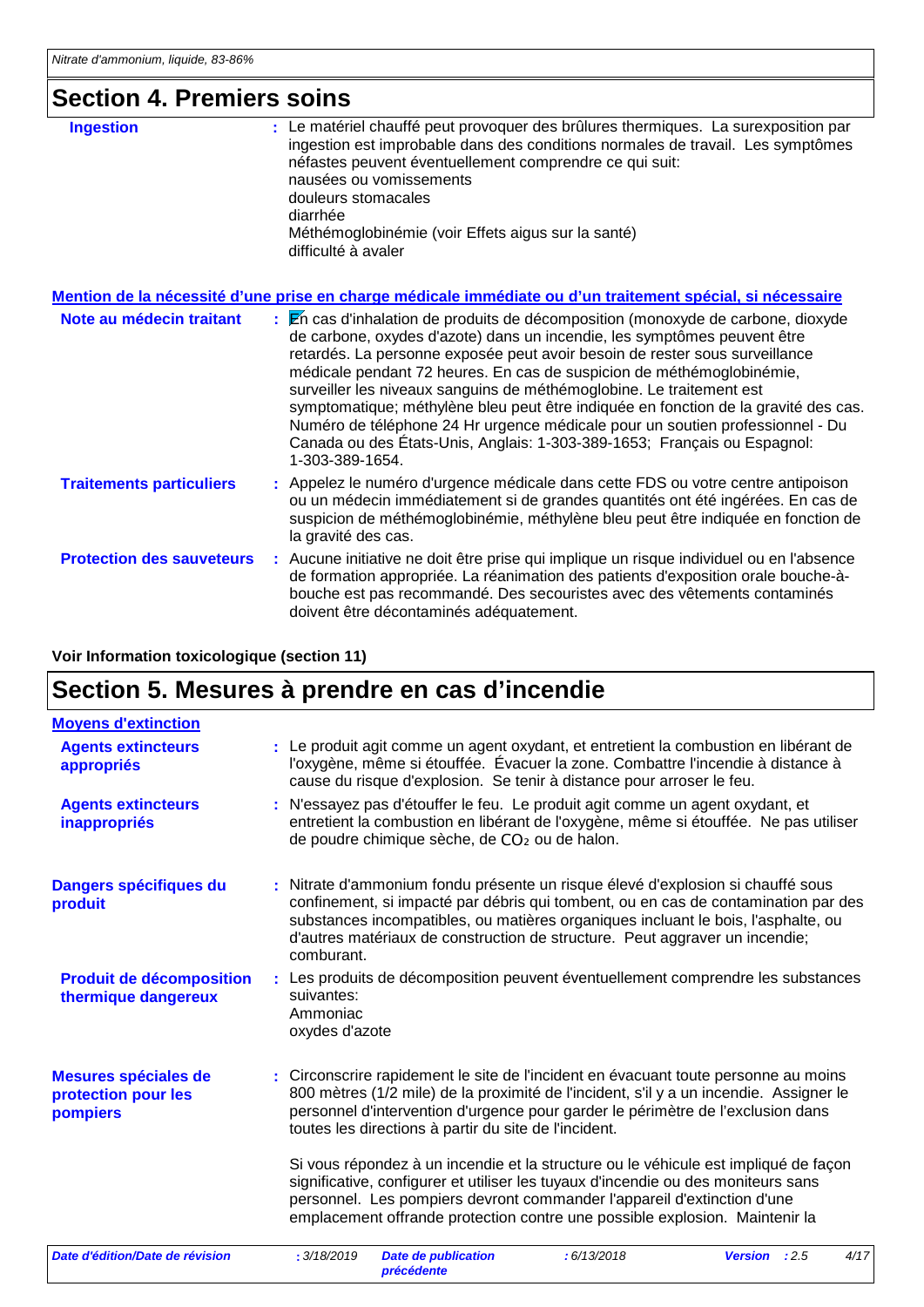### **Section 5. Mesures à prendre en cas d'incendie**

|                                                                                                     | distance maximale possible de l'incendie compatible avec l'utilisation d'équipements<br>contre l'incendie. Appliquez des quantités abondantes de l'eau sur le nitrate<br>d'ammonium jusqu'à ce que le feu soit éteint pour refroidir le produit et réduire le<br>risque de déflagration. |
|-----------------------------------------------------------------------------------------------------|------------------------------------------------------------------------------------------------------------------------------------------------------------------------------------------------------------------------------------------------------------------------------------------|
|                                                                                                     | Si sécuritaire de le faire, ventiler la structure pour minimiser la chaleur et de la<br>pression. Écarter les conteneurs de la zone de feu si cela peut être effectué sans<br>risque. Si pompiers sécurité est impossible, évacuer la zone et laisser le feu brûler.                     |
|                                                                                                     | Se référer à la norme NFPA 400, Produits Dangereux, Annexe E pour plus<br>d'informations sur la manipulation de nitrate d'ammonium, et les procédures<br>extinction d'incendie proposées.                                                                                                |
| <b>Équipement de protection</b><br>spécial pour le personnel<br>préposé à la lutte contre le<br>feu | : Il est impératif que les pompiers portent un équipement de protection adéquat, ainsi<br>qu'un appareil respiratoire autonome (ARA) équipé d'un masque couvre-visage à<br>pression positive.                                                                                            |
| <b>Remarque</b>                                                                                     | : Matière oxydante.<br>Combattre le feu à partir d'un emplacement protégé ou en se tenant le plus loin<br>possible du foyer d'incendie.<br>Contenez et recueillez l'eau combattait le feu pour traitement plus en retard et<br>disposition.                                              |

### **Section 6. Mesures à prendre en cas de déversement accidentel**

|                                               | Précautions individuelles, équipements de protection et mesures d'urgence                                                                                                                                                                                                                                                                                                                                                                                                                                                                                                                                                                                                 |
|-----------------------------------------------|---------------------------------------------------------------------------------------------------------------------------------------------------------------------------------------------------------------------------------------------------------------------------------------------------------------------------------------------------------------------------------------------------------------------------------------------------------------------------------------------------------------------------------------------------------------------------------------------------------------------------------------------------------------------------|
| Pour le personnel non<br>affecté aux urgences | : Ne prendre aucune mesure impliquant un risque personnel ou en l'absence de<br>formation adéquate. Évacuer les environs. Empêcher l'accès aux personnes<br>gênantes ou non protégées. Ne pas toucher ni marcher dans le produit répandu.<br>Éteindre toutes les sources d'inflammation. La zone de danger doit être exempte<br>de cigarettes ou flammes. Éviter de respirer les vapeurs ou le brouillard. Assurer<br>une ventilation adéquate. Porter un appareil respiratoire approprié lorsque le<br>système de ventilation est inadéquat. Porter un équipement de protection<br>individuelle approprié.                                                               |
| Intervenants en cas<br>d'urgence              | Si des vêtements spécialisés sont requis pour traiter un déversement, prendre note<br>de tout renseignement donné à la Section 8 sur les matériaux appropriés ou non.<br>Consultez également les renseignements sous « Pour le personnel non affecté aux<br>urgences ». Reportez-vous selon la norme NFPA 400, Code des matières<br>dangereuses pour plus d'informations sur le stockage et la manipulation des<br>matières dangereuses. Référer à Guide des Mesures d'Urgence, Guide 140 pour<br>de plus amples informations concernant le contrôle des déversements et isolement,<br>et les lignes directrices sur les distances de protection.                         |
| <b>Précautions</b><br>environnementales       | $:$ $\mathbb{\dot{E}}$ vitez la dispersion des matériaux déversés, ainsi que leur écoulement et tout<br>contact avec le sol, les voies navigables, les drains et les égouts. Le laisser refroidir<br>et se solidifier. Avertir les autorités compétentes si le produit a engendré des effets<br>néfastes (égouts, voies navigables, sol ou air).                                                                                                                                                                                                                                                                                                                          |
|                                               | Méthodes et matériaux pour le confinement et le nettoyage                                                                                                                                                                                                                                                                                                                                                                                                                                                                                                                                                                                                                 |
| <b>Petit déversement</b>                      | : Revêtir un équipement de protection individuelle approprié (voir Section 8). Arrêter<br>la fuite si cela ne présente aucun risque. Écarter les conteneurs de la zone de<br>déversement. Utiliser des outils à l'épreuve des étincelles et du matériel à l'épreuve<br>des explosions. Ne pas absorber dans la sciure ni autre matière combustible. Il<br>peut exister un risque de feu lorsque ce produit sèche. Le laisser refroidir et se<br>solidifier. Utiliser les instruments nécessaires pour transférer le solide répandu<br>dans un conteneur approprié pour l'élimination des déchets. Éliminer par<br>l'intermédiaire d'une entreprise spécialisée autorisée. |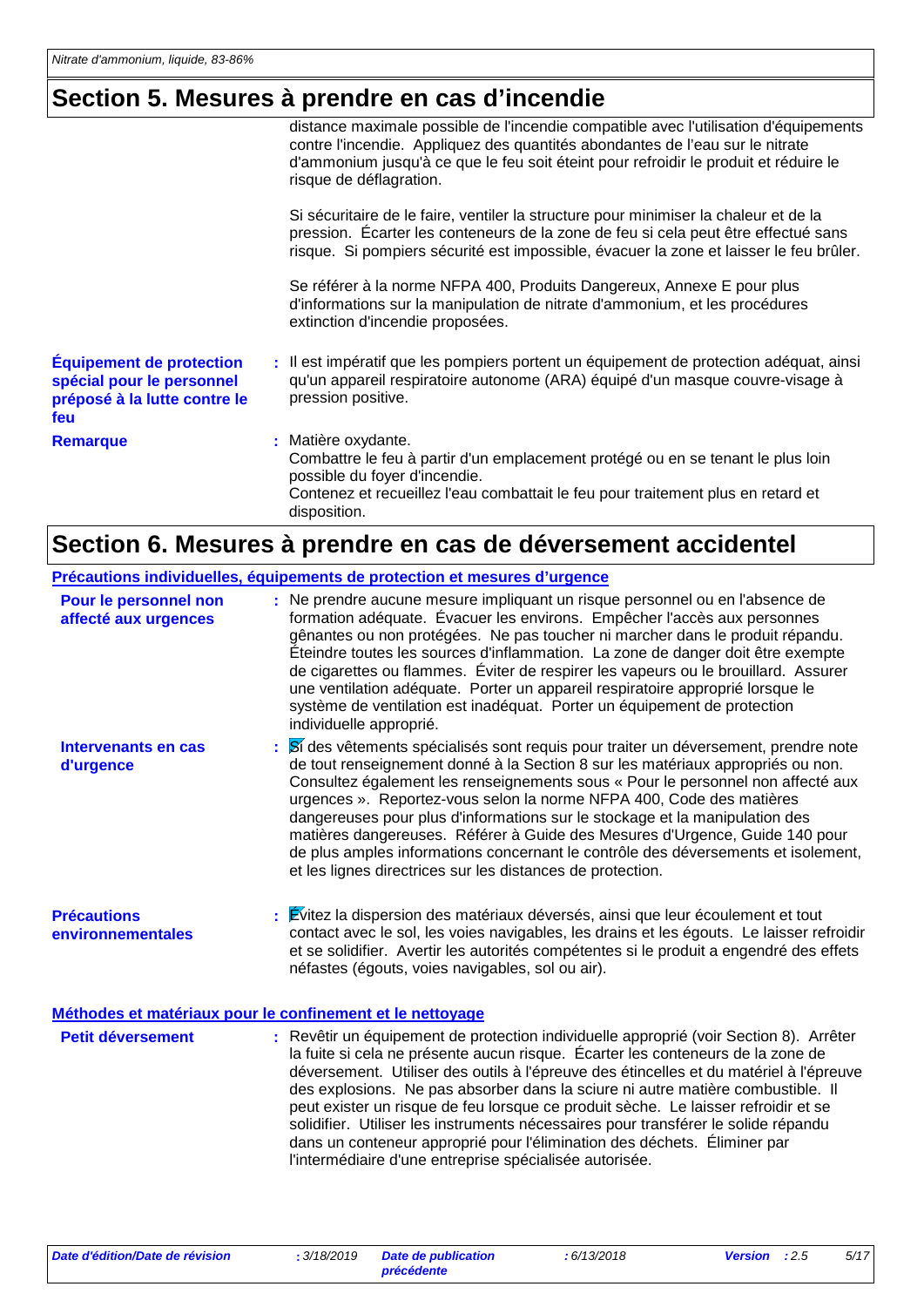### **Section 6. Mesures à prendre en cas de déversement accidentel**

| <b>Grand déversement</b> | : Revêtir un équipement de protection individuelle approprié (voir Section 8). Arrêter                                                                                                                                                                                                                                                                                                                                                                |
|--------------------------|-------------------------------------------------------------------------------------------------------------------------------------------------------------------------------------------------------------------------------------------------------------------------------------------------------------------------------------------------------------------------------------------------------------------------------------------------------|
|                          |                                                                                                                                                                                                                                                                                                                                                                                                                                                       |
|                          | la fuite si cela ne présente aucun risque. Écarter les conteneurs de la zone de                                                                                                                                                                                                                                                                                                                                                                       |
|                          | déversement. Utiliser des outils à l'épreuve des étincelles et du matériel à l'épreuve<br>des explosions. Empêcher la pénétration dans les égoûts, les cours d'eau, les sous-<br>sol ou les zones confinées. Contenir les fuites et les ramasser à l'aide de matières<br>absorbantes non combustibles telles que le sable, la terre, la vermiculite, la terre à<br>diatomées. Les placer ensuite dans un récipient pour élimination conformément à la |
|                          | réglementation locale (voir Section 13). Ne pas absorber dans la sciure ni autre<br>matière combustible. Il peut exister un risque de feu lorsque ce produit sèche. Le                                                                                                                                                                                                                                                                                |
|                          |                                                                                                                                                                                                                                                                                                                                                                                                                                                       |
|                          | laisser refroidir et se solidifier. Utiliser l'équipement approprié de placer la                                                                                                                                                                                                                                                                                                                                                                      |
|                          | substance déversée dans un récipient pour une réutilisation ou d'élimination.                                                                                                                                                                                                                                                                                                                                                                         |
|                          | Éliminer par l'intermédiaire d'une entreprise spécialisée autorisée. Le matériel<br>absorbant contaminé peut poser le même danger que le produit déversé. Nota :                                                                                                                                                                                                                                                                                      |
|                          | Voir Section 1 pour de l'information relative aux urgences et voir Section 13 pour<br>l'élimination des déchets.                                                                                                                                                                                                                                                                                                                                      |

#### **Section 7. Manutention et stockage**

#### **Précautions relatives à la sûreté en matière de manutention**

| <b>Mesures de protection</b>                                                      | : Revêtir un équipement de protection individuelle approprié (voir Section 8). Ne pas<br>ingérer. Éviter le contact avec les yeux, la peau et les vêtements. Éviter de respirer<br>les vapeurs ou le brouillard. Garder dans le conteneur d'origine ou dans un autre<br>conteneur de substitution homologué fabriqué à partir d'un matériau compatible et<br>tenu hermétiquement clos lorsqu'il n'est pas utilisé. Tenir à l'écart des vêtements,<br>des produits incompatibles et des matières combustibles. Tenir à l'écart de la<br>chaleur. Les conteneurs vides retiennent des résidus de produit et peuvent<br>présenter un danger. Ne pas réutiliser ce conteneur.                                                                                                                                                                                                                                                                                                                                                                                                                                                                                                                                                                                                                                               |
|-----------------------------------------------------------------------------------|-------------------------------------------------------------------------------------------------------------------------------------------------------------------------------------------------------------------------------------------------------------------------------------------------------------------------------------------------------------------------------------------------------------------------------------------------------------------------------------------------------------------------------------------------------------------------------------------------------------------------------------------------------------------------------------------------------------------------------------------------------------------------------------------------------------------------------------------------------------------------------------------------------------------------------------------------------------------------------------------------------------------------------------------------------------------------------------------------------------------------------------------------------------------------------------------------------------------------------------------------------------------------------------------------------------------------|
| <b>Conseils sur l'hygiène</b><br>générale au travail                              | : Il est interdit de manger, boire ou fumer dans les endroits où ce produit est manipulé,<br>entreposé ou traité. Les personnes travaillant avec ce produit devraient se laver les<br>mains et la figure avant de manger, boire ou fumer. Retirer les vêtements et<br>l'équipement de protection contaminés avant de pénétrer dans des aires de repas.<br>Consulter également la Section 8 pour d'autres renseignements sur les mesures<br>d'hygiène.                                                                                                                                                                                                                                                                                                                                                                                                                                                                                                                                                                                                                                                                                                                                                                                                                                                                   |
| Conditions de sûreté en<br>matière de stockage, y<br>compris les incompatibilités | Entreposer conformément à la réglementation locale. Séparer des agents<br>réducteurs et des matières combustibles. Ne pas stocker dans des conteneurs non<br>étiquetés. Utiliser un récipient approprié pour éviter toute contamination du milieu<br>ambiant. Peut être incompatible avec certains métaux utilisés dans les<br>équipements de stockage et de manutention. Contactez votre représentant<br>commercial ou un spécialiste métallurgiques pour assurer la compatibilité avec<br>votre équipement.                                                                                                                                                                                                                                                                                                                                                                                                                                                                                                                                                                                                                                                                                                                                                                                                           |
|                                                                                   | Les solutions de nitrate d'ammonium contenant plus de 10% sont classés comme<br>des oxydants. Construction de réservoirs de stockage et conduites de transfert doit<br>être en acier inoxydable 304L, ventilé contre l'accumulation de pression, et protégé<br>contre la corrosion et les dommages physiques. Assurer l'isolation des réservoirs et<br>des conduites de transfert est basée minérale et non-combustible. Assurer que les<br>pompes pour la solution de nitrate d'ammonium sont protégés contre la perte de<br>flux et sont protégés contre le dépassement d'une température de 150 °C (325 °F).<br>Assurez-vous également que les systèmes de canalisations chauffants, ne<br>dépassent pas ces limites. Maintenir la température de stockage ne dépassant pas<br>à 20 °C supérieure à la température de la solution de cristallisation. Assurer que le<br>pH pendant le stockage est maintenue à plus de 4,5 mesurée au moyen d'une<br>dilution 1 dans 10 de la solution chaude de nitrate d'ammonium dans l'eau. Garde<br>contre la contamination des produits, sous quelque forme ou le contact avec des<br>matières incompatibles. Reportez-vous selon la norme NFPA 400, Code des<br>matières dangereuses pour plus d'informations sur le stockage et la manipulation<br>des matières dangereuses. |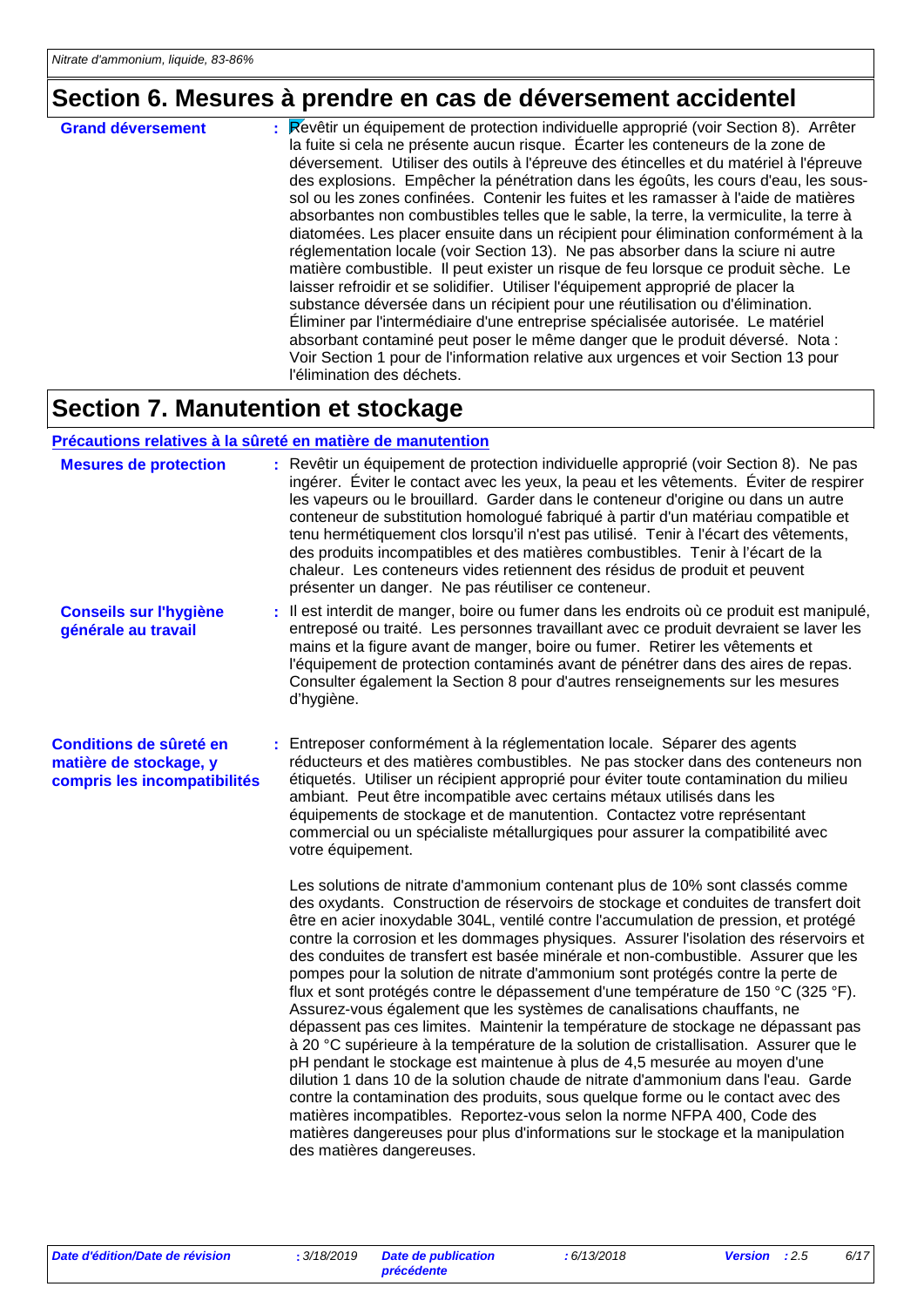### **Section 8. Contrôle de l'exposition/protection individuelle**

#### **Paramètres de contrôle**

#### **Limites d'exposition professionnelle**

| Nom des ingrédients                                        |  |                                                                                                | <b>Limites d'exposition</b>                                                                                                                                                                                                                                                                                                                                                                                                                                                                                                                                                                                                                                                                                                                                                                                                                                               |
|------------------------------------------------------------|--|------------------------------------------------------------------------------------------------|---------------------------------------------------------------------------------------------------------------------------------------------------------------------------------------------------------------------------------------------------------------------------------------------------------------------------------------------------------------------------------------------------------------------------------------------------------------------------------------------------------------------------------------------------------------------------------------------------------------------------------------------------------------------------------------------------------------------------------------------------------------------------------------------------------------------------------------------------------------------------|
| Règlements Canadiens:<br>Nitrate d'ammonium solide         |  |                                                                                                | <b>AB Alberta Provincial:</b><br>Poussière non-claasifées autrement (PNCA)<br>MPT (8 heures), Empoussiérage total: 10<br>mg/m <sup>3</sup> ; Fraction alvéolaire: 3 mg/m <sup>3</sup> .                                                                                                                                                                                                                                                                                                                                                                                                                                                                                                                                                                                                                                                                                   |
| Réglementations États-Unis:<br>Nitrate d'ammonium (solide) |  |                                                                                                | <b>OSHA (États-Unis):</b><br>Poussière non-claasifées autrement (PNCA)<br>MPT (8 heures), Empoussiérage total: 15<br>mg/m <sup>3</sup> ; Fraction alvéolaire: 5 mg/m <sup>3</sup> .                                                                                                                                                                                                                                                                                                                                                                                                                                                                                                                                                                                                                                                                                       |
| <b>Contrôles d'ingénierie</b><br>appropriés                |  | technicien aux contaminants en suspension dans l'air.                                          | : Une bonne ventilation générale devrait être suffisante pour contrôler l'exposition du                                                                                                                                                                                                                                                                                                                                                                                                                                                                                                                                                                                                                                                                                                                                                                                   |
| <b>Contrôle de l'action des</b><br>agents d'environnement  |  | législation sur la protection de l'environnement. Dans certains cas, il sera<br>acceptables.   | : Il importe de tester les émissions provenant des systèmes d'aération et du matériel<br>de fabrication pour vous assurer qu'elles sont conformes aux exigences de la<br>nécessaire d'équiper le matériel de fabrication d'un épurateur de gaz ou d'un filtre<br>ou de le modifier techniquement afin de réduire les émissions à des niveaux                                                                                                                                                                                                                                                                                                                                                                                                                                                                                                                              |
| <b>Mesures de protection individuelle</b>                  |  |                                                                                                |                                                                                                                                                                                                                                                                                                                                                                                                                                                                                                                                                                                                                                                                                                                                                                                                                                                                           |
| <b>Mesures d'hygiène</b>                                   |  | installés près des postes de travail.                                                          | : Me pas ingérer. Après manipulation de produits chimiques, lavez-vous les mains,<br>les avant-bras et le visage avec soin avant de manger, de fumer, d'aller aux toilettes<br>et une fois votre travail terminé. Utiliser les techniques appropriées pour retirer les<br>vêtements contaminés. Laver les vêtements contaminés avant de les réutiliser.<br>Assurez-vous que des bassins oculaires et des douches de décontamination sont                                                                                                                                                                                                                                                                                                                                                                                                                                  |
| <b>Protection oculaire/faciale</b>                         |  | indique un besoin pour une protection supérieure :<br>écran facial                             | Le port de lunettes de sécurité conformes à une norme approuvée est obligatoire<br>quand une évaluation des risques le préconise pour éviter toute exposition aux<br>éclaboussures de liquides, à la buée, aux gaz ou aux poussières. Si un contact est<br>possible, les protections suivantes doivent être portées, à moins qu'une évaluation<br>lunettes de protection étanches contre les éclaboussures de produits chimiques.                                                                                                                                                                                                                                                                                                                                                                                                                                         |
| <b>Protection de la peau</b>                               |  |                                                                                                |                                                                                                                                                                                                                                                                                                                                                                                                                                                                                                                                                                                                                                                                                                                                                                                                                                                                           |
| <b>Protection des mains</b>                                |  | l'usage prévu.                                                                                 | : Lors de la manipulation de matière chaude, porter des gants, des vêtements de<br>protection et un écran facial résistants à la chaleur et capables de supporter la<br>température du produit en fusion. Lors de la manipulation de produits chimiques,<br>porter en permanence des gants étanches et résistants aux produits chimiques<br>conformes à une norme approuvée, si une évaluation du risque indique que cela est<br>nécessaire. En tenant compte des paramètres indiqués par le fabricant de gants,<br>vérifier que les gants gardent toujours leurs propriétés de protection pendant leur<br>utilisation. Il faut noter que le temps de percement pour tout matériau utilisé dans<br>des gants peut varier pour différents fabricants de gants. Contactez votre fabricant<br>d'équipement de protection pour vérifier la compatibilité de l'équipement pour |
| <b>Protection du corps</b>                                 |  | exécutée et aux risques encourus, et approuvé par un expert avant toute<br>pour l'usage prévu. | : L'équipement de protection individuelle pour le corps doit être adapté à la tâche<br>manipulation de ce produit. Lors de la manipulation de la matière chaude, porter<br>des gants, des vêtements de protection et un écran facial résistants à la chaleur et<br>capables de supporter la température du produit en fusion. Wear suitable coveralls<br>capable of preventing significant penetration of the substance. Contactez votre<br>fabricant d'équipement de protection pour vérifier la compatibilité de l'équipement                                                                                                                                                                                                                                                                                                                                           |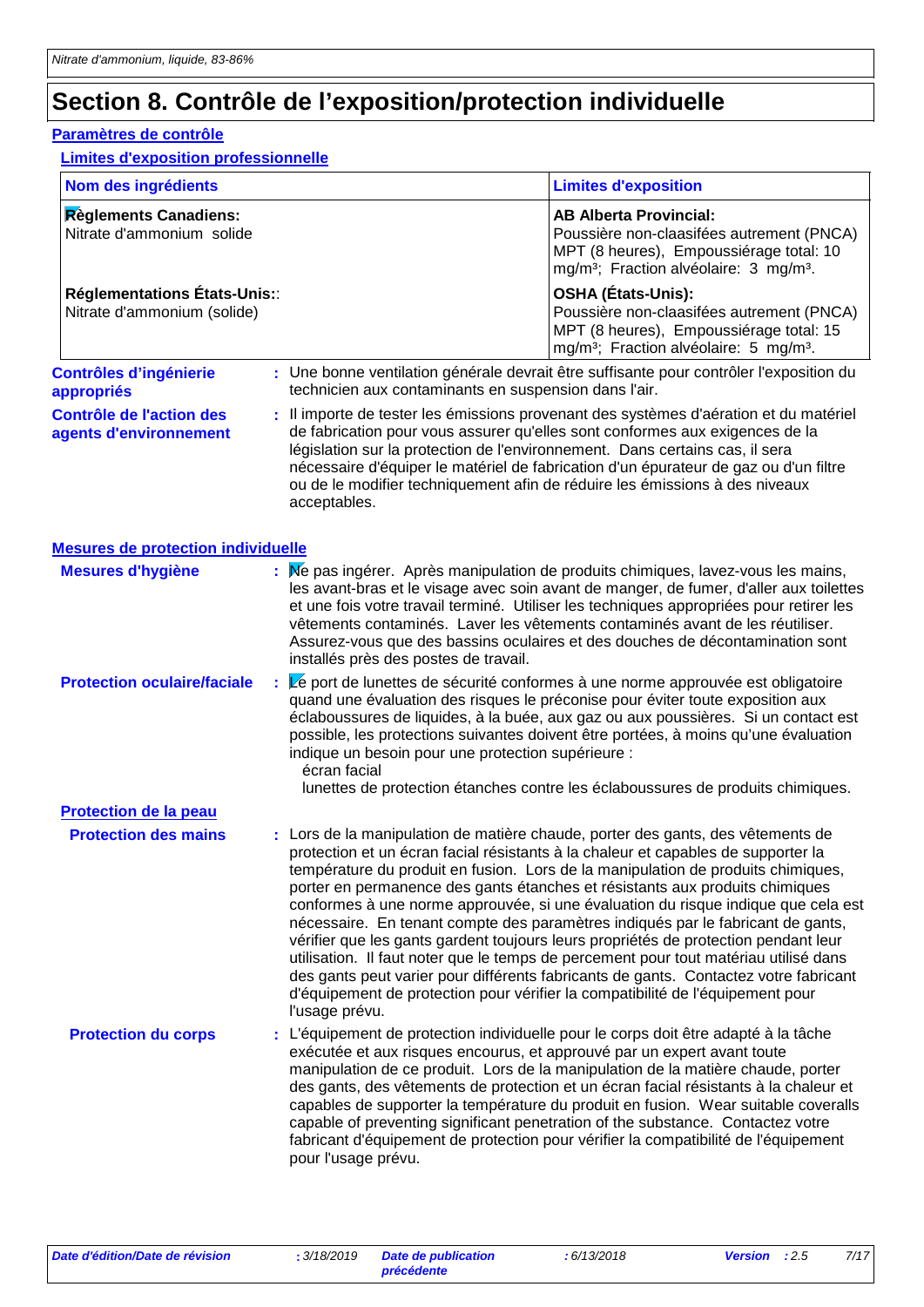### **Section 8. Contrôle de l'exposition/protection individuelle**

| <b>Autre protection pour la</b><br>peau | : Il faut sélectionner des chaussures appropriées et toute autre mesure appropriée de<br>protection de la peau en fonction de la tâche en cours et des risques en cause et<br>cette sélection doit être approuvée par un spécialiste avant de manipuler ce produit.<br>Recommandé:<br>Les bottes imperméables de sécurité en caoutchouc.                                                                                                                                                                                                                                                                                 |
|-----------------------------------------|--------------------------------------------------------------------------------------------------------------------------------------------------------------------------------------------------------------------------------------------------------------------------------------------------------------------------------------------------------------------------------------------------------------------------------------------------------------------------------------------------------------------------------------------------------------------------------------------------------------------------|
| <b>Protection respiratoire</b>          | : Munissez-vous d'un appareil de protection respiratoire autonome ou à épuration<br>d'air parfaitement ajusté, conforme à une norme approuvée, si une évaluation des<br>risques le préconise. Le choix du respirateur doit être fondé en fonction des<br>niveaux d'expositions prévus ou connus, du danger que représente le produit et des<br>limites d'utilisation sécuritaire du respirateur retenu. Pour les sites de travail<br>américains où une protection respiratoire est requise, s'assurer qu'un programme<br>de protection respiratoire répondant aux exigences de la norme 29 CFR 1910.134<br>est en place. |
| <b>Dangers thermiques</b>               | : Liquide chaud. Lors de la manipulation de la matière chaude, porter des gants, des<br>vêtements de protection et un écran facial résistants à la chaleur et capables de<br>supporter la température du produit en fusion.                                                                                                                                                                                                                                                                                                                                                                                              |

### **Section 9. Propriétés physiques et chimiques**

| <b>Apparence</b>                                                    |                                                                                 |
|---------------------------------------------------------------------|---------------------------------------------------------------------------------|
| <b>État physique</b>                                                | : Liquide.                                                                      |
| <b>Couleur</b>                                                      | Incolore.                                                                       |
| <b>Odeur</b>                                                        | Inodore ou Ammoniacale.                                                         |
| <b>Seuil olfactif</b>                                               | Non disponible.                                                                 |
| pH                                                                  | 4.9 à 6.5 [Conc. (% poids / poids): 50%]                                        |
| <b>Point de fusion</b>                                              | 67.5 - 78.6 °C (153.5 - 173.5°F)                                                |
| <b>Point d'ébullition</b>                                           | Non disponible.                                                                 |
| Point d'éclair                                                      | Non applicable.                                                                 |
| Durée de combustion                                                 | Non applicable. Non-combustible.                                                |
| <b>Taux d'évaporation</b>                                           | : Aucun résultat disponible.                                                    |
| Inflammabilité (solides et<br>gaz)                                  | Peut aggraver un incendie; comburant.                                           |
| Limites inférieure et<br>supérieure d'explosion<br>(d'inflammation) | : Non applicable.                                                               |
| <b>Tension de vapeur</b>                                            | : Non disponible.                                                               |
| Densité de vapeur                                                   | Non disponible.                                                                 |
| <b>Densité relative</b>                                             | $\sqrt{2.35}$ à 1.4<br>Densité apparente: 11.45 lbs/gal @ 250°F                 |
| <b>Solubilité</b>                                                   | Facilement soluble dans les substances suivantes: l'eau froide et l'eau chaude. |
| Solubilité dans l'eau                                               | Soluble                                                                         |
| Coefficient de partage n-<br>octanol/eau                            | Non disponible.                                                                 |
| Température d'auto-<br>inflammation                                 | : Non disponible.                                                               |
| Température de<br>décomposition                                     | : >210°C (>410°F)                                                               |
| <b>Viscosité</b>                                                    | : Non disponible.                                                               |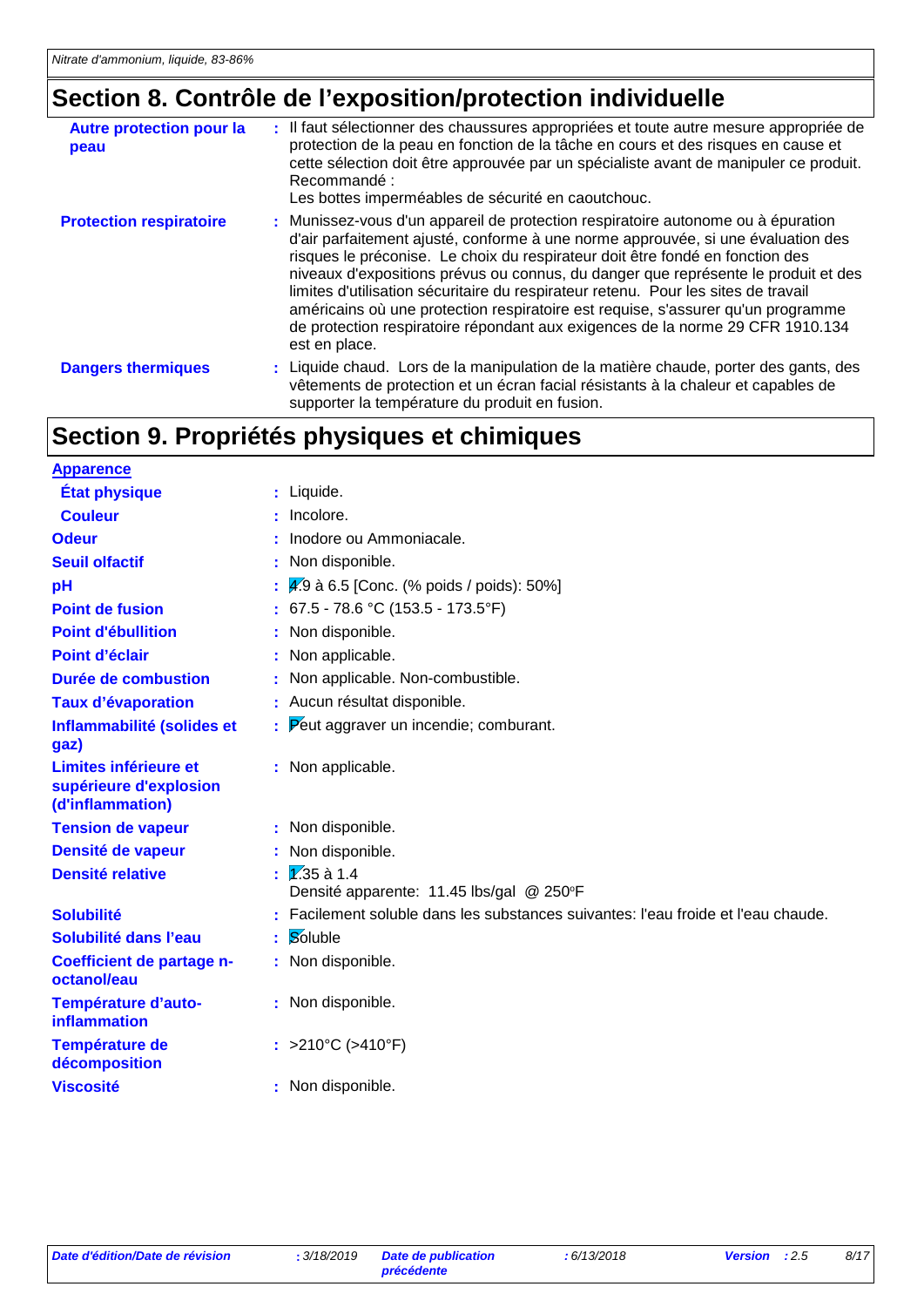#### **Section 10. Stabilité et réactivité**

| <b>Réactivité</b>                         | : Le produit pur est stable à des températures et des pressions normales de<br>stockage. Risque de réaction explosive lorsqu'il est mélangé avec matériaux<br>chlorés tels que les hypochlorites. Peut exploser même en l'absence d'air à une<br>pression et/ou température élevée(s). Réactif ou incompatible avec les matières<br>suivantes :<br>les matières combustibles<br>matières réductrices<br>poussières métalliques<br>composés halogénés               |
|-------------------------------------------|--------------------------------------------------------------------------------------------------------------------------------------------------------------------------------------------------------------------------------------------------------------------------------------------------------------------------------------------------------------------------------------------------------------------------------------------------------------------|
| <b>Stabilité chimique</b>                 | : Le produit est stable.                                                                                                                                                                                                                                                                                                                                                                                                                                           |
| <b>Risque de réactions</b><br>dangereuses | Des réactions dangereuses ou une instabilité sont constatées dans certaines<br>conditions de stockage ou d'utilisation.<br>Ces conditions peuvent inclure :<br>contact avec des substances combustibles<br>Bas pH: < 4.5 pH d'une solution 10% ou suspension en eau déminéralisée<br>chauffage sous confinement ou accumulation de pression<br>Les réactions peuvent inclure :<br>risque d'incendie ou d'intensification d'incendie<br>risque de réaction violente |
| <b>Conditions à éviter</b>                | : Prévenir la contamination du produit. Éviter toute contamination incluant celle par<br>les métaux, la poussière ou les substances organiques. Eviter les températures<br>élevées en combinaison avec des pressions élevées.                                                                                                                                                                                                                                      |
| <b>Matériaux incompatibles</b>            | : Réactif ou incompatible avec les matières suivantes :<br>les matières combustibles<br>matières réductrices<br>composés halogénés<br>poussières métalliques                                                                                                                                                                                                                                                                                                       |

#### **Produits de décomposition dangereux** Dans des conditions normales de stockage et d'utilisation, aucun produit de **:** décomposition dangereux ne devrait apparaître.

### **Section 11. Données toxicologiques**

#### **Renseignements sur les effets toxicologiques**

| Nom du produit ou de<br><b>l'ingrédient</b> | <b>Résultat</b>          | <b>Espèces</b>                | <b>Dosage</b>            | <b>Exposition</b> |
|---------------------------------------------|--------------------------|-------------------------------|--------------------------|-------------------|
| l Nitrate d'ammonium                        | DL50 Orale<br>DL50 Orale | Rat<br>Rat - Mâle,<br>Femelle | 2217 mg/kg<br>2950 mg/kg | -                 |
|                                             | DL50 Cutané              | Rat - Mâle,<br>Femelle        | >5000 mg/kg              | -                 |

**Conclusion/Résumé :** Très faible toxicité pour les humains et les animaux. Effets ne sont pas suffisantes pour la classification comme dangereux.

#### **Irritation/Corrosion**

| Nom du produit ou de<br><b>l'ingrédient</b> | <b>Résultat</b>                          | <b>Espèces</b> | <b>Potentiel</b> | <b>Exposition</b> | <b>Observation</b>   |
|---------------------------------------------|------------------------------------------|----------------|------------------|-------------------|----------------------|
| l Nitrate d'ammonium                        | Peau<br>Yeux - Œdème des<br>conjonctives | Lapin<br>Lapin |                  |                   | 72 heures<br>3 jours |
| <b>Conclusion/Résumé</b>                    |                                          |                |                  |                   |                      |

| Peau                            |             | : Irritation nulle pour la peau.         |            |              |
|---------------------------------|-------------|------------------------------------------|------------|--------------|
| Date d'édition/Date de révision | : 3/18/2019 | Date de publication<br><b>précédente</b> | :6/13/2018 | <b>Versi</b> |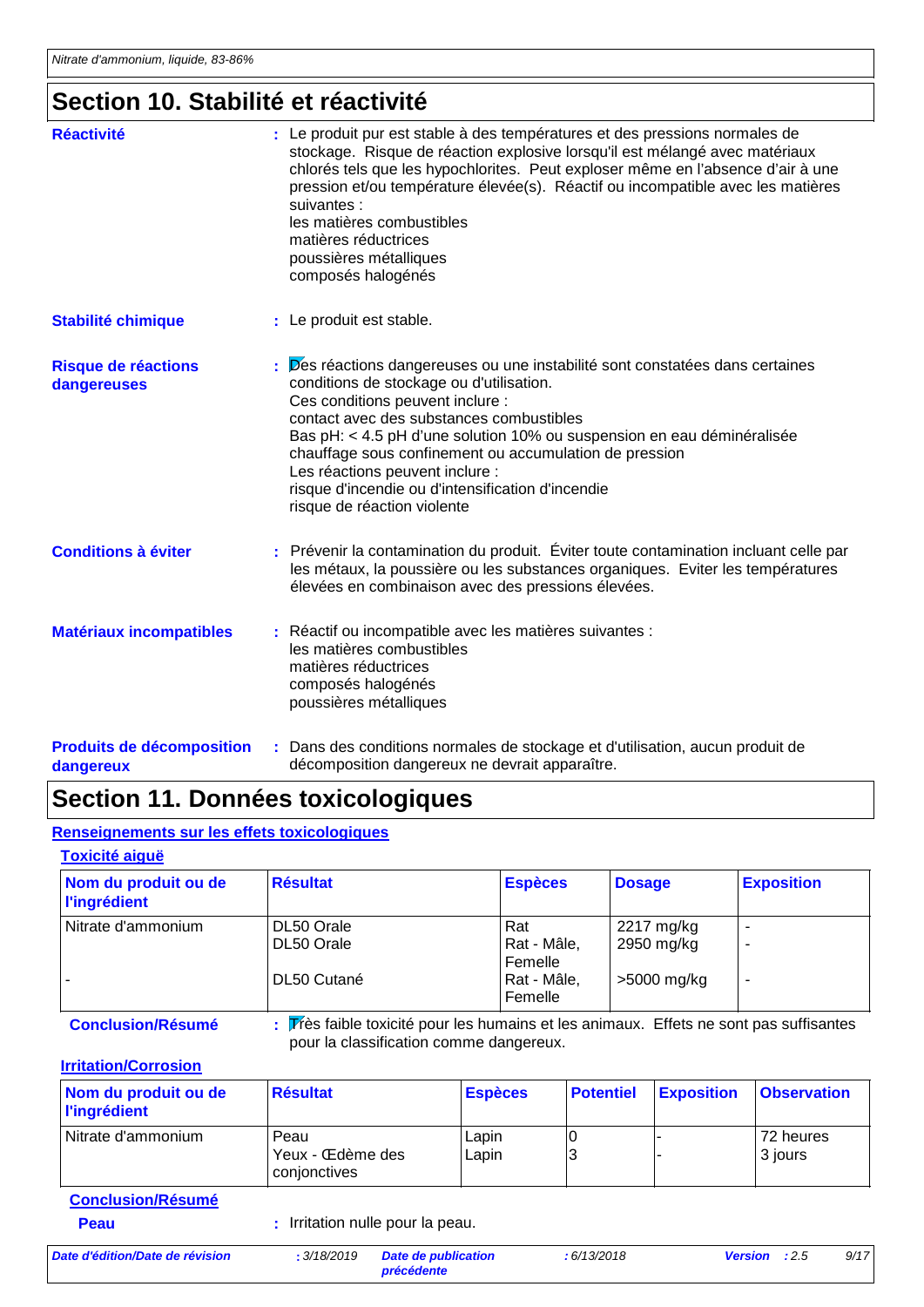### **Section 11. Données toxicologiques**

| Yeux                   |
|------------------------|
| <b>Sensibilisation</b> |

**:** Irritant pour les yeux.

| Nom du produit ou de<br><b>l'ingrédient</b>                                                                           | <b>Voie</b><br>d'exposition                                 | <b>Espèces</b>                                                                                                                                                                                                                     |         |                                      |                            | <b>Résultat</b>                                                              |                    |                |                                     |
|-----------------------------------------------------------------------------------------------------------------------|-------------------------------------------------------------|------------------------------------------------------------------------------------------------------------------------------------------------------------------------------------------------------------------------------------|---------|--------------------------------------|----------------------------|------------------------------------------------------------------------------|--------------------|----------------|-------------------------------------|
| Nitrate d'ammonium                                                                                                    | Peau                                                        | Souris                                                                                                                                                                                                                             |         |                                      |                            | Non sensibilisant                                                            |                    |                |                                     |
| <b>Conclusion/Résumé</b>                                                                                              |                                                             |                                                                                                                                                                                                                                    |         |                                      |                            |                                                                              |                    |                |                                     |
| Peau                                                                                                                  | Non sensibilisant.                                          |                                                                                                                                                                                                                                    |         |                                      |                            |                                                                              |                    |                |                                     |
| <b>Respiratoire</b>                                                                                                   | Non sensibilisant.                                          |                                                                                                                                                                                                                                    |         |                                      |                            |                                                                              |                    |                |                                     |
| <b>Mutagénicité</b>                                                                                                   |                                                             |                                                                                                                                                                                                                                    |         |                                      |                            |                                                                              |                    |                |                                     |
| Nom du produit ou de<br><b>l'ingrédient</b>                                                                           | <b>Test</b>                                                 | <b>Résultat</b><br><b>Expérience</b>                                                                                                                                                                                               |         |                                      |                            |                                                                              |                    |                |                                     |
| Nitrate d'ammonium                                                                                                    | mammifères                                                  | OECD 471 Essai de<br>Expérience: In vitro<br>Sujet: Bactéries<br>mutation réverse sur<br>des bactéries<br>OECD 476 Essai in vitro<br>Expérience: In vitro<br>Sujet: Mammifère-Animal<br>de mutation génique<br>sur des cellules de |         |                                      |                            |                                                                              | Négatif<br>Négatif |                |                                     |
| <b>Conclusion/Résumé</b><br><b>Cancérogénicité</b><br>Non disponible.                                                 | : PAS d'effet mutagène.                                     |                                                                                                                                                                                                                                    |         |                                      |                            |                                                                              |                    |                |                                     |
| <b>Conclusion/Résumé</b><br><b>Toxicité pour la reproduction</b>                                                      |                                                             |                                                                                                                                                                                                                                    |         |                                      |                            | : Potentiel de formation de nitrosamines en cas d'ingestion. Ne pas ingérer. |                    |                |                                     |
| Nom du produit ou de<br><b>l'ingrédient</b>                                                                           | <b>Toxicité</b><br>lors de la<br>grossesse                  | <b>Fertilité</b>                                                                                                                                                                                                                   | le      | <b>Toxique pour</b><br>développement | <b>Espèces</b>             |                                                                              | <b>Dosage</b>      |                | <b>Exposition</b>                   |
| Nitrate d'ammonium                                                                                                    | Négatif                                                     | Négatif                                                                                                                                                                                                                            | Négatif |                                      | Rat - Mâle, Femelle Orale: |                                                                              | kg                 | 1500 mg/       | 53 jours; 7<br>jours par<br>semaine |
| <b>Conclusion/Résumé</b><br><b>Tératogénicité</b>                                                                     | : N'est pas considéré toxique pour le système reproducteur. |                                                                                                                                                                                                                                    |         |                                      |                            |                                                                              |                    |                |                                     |
| Nom du produit ou de<br><b>l'ingrédient</b>                                                                           | <b>Résultat</b>                                             |                                                                                                                                                                                                                                    |         | <b>Espèces</b>                       |                            | <b>Dosage</b>                                                                |                    |                | <b>Exposition</b>                   |
| Nitrate d'ammonium                                                                                                    | Négatif - Orale                                             |                                                                                                                                                                                                                                    |         | Rat - Femelle                        |                            | 1500 mg/kg                                                                   |                    | 53 jours       |                                     |
| <b>Conclusion/Résumé</b><br>Toxicité systémique pour certains organes cibles - exposition unique -<br>Non disponible. | : Aucun effet important ou danger critique connu.           |                                                                                                                                                                                                                                    |         |                                      |                            |                                                                              |                    |                |                                     |
| Toxicité pour certains organes cibles - expositions répétées -<br>Non disponible.                                     |                                                             |                                                                                                                                                                                                                                    |         |                                      |                            |                                                                              |                    |                |                                     |
| <b>Risque d'absorption par aspiration</b><br>Non disponible.                                                          |                                                             |                                                                                                                                                                                                                                    |         |                                      |                            |                                                                              |                    |                |                                     |
| <b>Renseignements sur les</b><br>voies d'exposition<br>probables                                                      | : Non disponible.                                           |                                                                                                                                                                                                                                    |         |                                      |                            |                                                                              |                    |                |                                     |
| Effets aigus potentiels sur la santé                                                                                  |                                                             |                                                                                                                                                                                                                                    |         |                                      |                            |                                                                              |                    |                |                                     |
| <b>Contact avec les yeux</b>                                                                                          |                                                             |                                                                                                                                                                                                                                    |         |                                      |                            | Provoque des brûlures thermiques. Provoque une sévère irritation des yeux.   |                    |                |                                     |
| <b>Inhalation</b>                                                                                                     |                                                             | Aucun effet important ou danger critique connu.                                                                                                                                                                                    |         |                                      |                            |                                                                              |                    |                |                                     |
| Date d'édition/Date de révision                                                                                       | : 3/18/2019                                                 | <b>Date de publication</b><br>précédente                                                                                                                                                                                           |         |                                      | :6/13/2018                 |                                                                              |                    | <b>Version</b> | :2.5<br>10/17                       |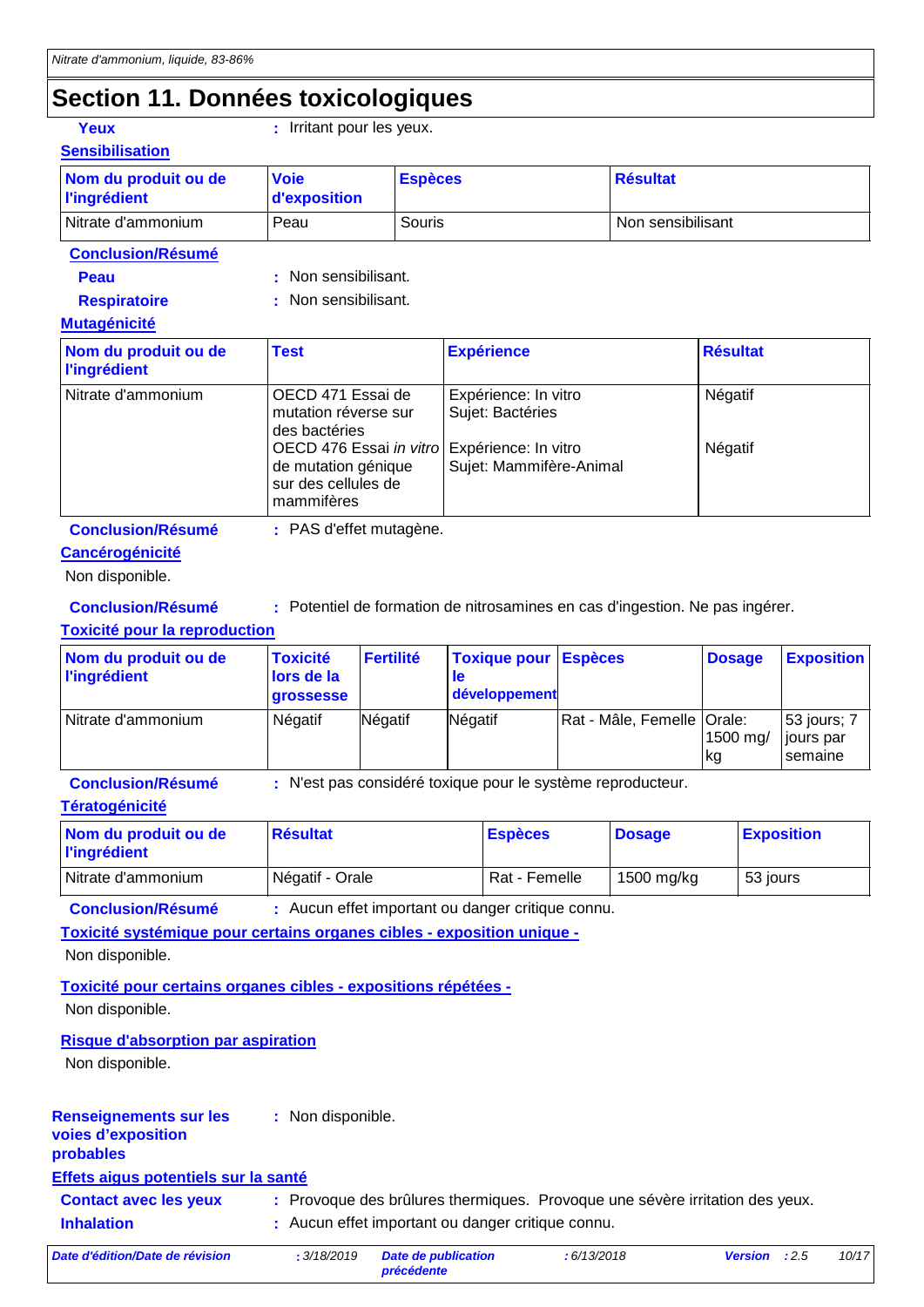### **Section 11. Données toxicologiques**

| <b>Contact avec la peau</b>  |    | : Provoque des brûlures thermiques.                                                                                                                                                                                                                                                                                                                                                                                                                                                                                                                                                                                                                                                                                                                                                                                                                                                                                             |
|------------------------------|----|---------------------------------------------------------------------------------------------------------------------------------------------------------------------------------------------------------------------------------------------------------------------------------------------------------------------------------------------------------------------------------------------------------------------------------------------------------------------------------------------------------------------------------------------------------------------------------------------------------------------------------------------------------------------------------------------------------------------------------------------------------------------------------------------------------------------------------------------------------------------------------------------------------------------------------|
| <b>Ingestion</b>             |    | : Le matériel chauffé peut provoquer des brûlures thermiques. Peut être irritant pour<br>les voies digestif. Peut causer des nausées, des vomissements, de la diarrhée et<br>des douleurs abdominales. Peut causer la méthémoglobinémie (une condition qui<br>interfère avec la capacité du sang à transporter l'oxygène) si ingéré en grandes<br>quantités ou pendant une période de temps prolongée. Personnes avec<br>méthémoglobinémie peuvent avoir de couleur bleue de teinte pour les lèvres, les<br>ongles et la peau. En outre, ils peuvent avoir de l'essoufflement ou difficulté à<br>respirer. Personnes plus sensibles à la méthémoglobinémie comprennent: les très<br>jeunes (moins de 3 mois), les personnes âgées, ceux avec la maladie pulmonaire<br>obstructive chronique (MPOC), l'anémie, maladie coronarienne, la chirurgie ou une<br>infection récente, et ceux avec une déficience génétique du G-6 -PD. |
|                              |    | <u>Symptômes correspondant aux caractéristiques physiques, chimiques et toxicologiques</u>                                                                                                                                                                                                                                                                                                                                                                                                                                                                                                                                                                                                                                                                                                                                                                                                                                      |
| <b>Contact avec les yeux</b> |    | : Provoque des brûlures thermiques. Les symptômes néfastes peuvent<br>éventuellement comprendre ce qui suit:<br>douleur ou irritation<br>larmoiement<br>rougeur<br>Troubles de la vue permanents, cécité partielle ou cécité totale. L'ampleur des<br>dommages pour les yeux ne peut pas être connu pour 1 semaine après une<br>blessure.                                                                                                                                                                                                                                                                                                                                                                                                                                                                                                                                                                                       |
| <b>Inhalation</b>            |    | : La substance ne brûle pas. Subit une décomposition thermique à des températures<br>élevées pour libérer des gaz toxiques et inflammables. Les symptômes néfastes<br>peuvent éventuellement comprendre ce qui suit:<br>migraine<br>irritation des voies respiratoires<br>toux                                                                                                                                                                                                                                                                                                                                                                                                                                                                                                                                                                                                                                                  |
| <b>Contact avec la peau</b>  |    | : Le matériel chauffé peut provoquer des brûlures thermiques. Les symptômes<br>néfastes peuvent éventuellement comprendre ce qui suit:<br>douleur ou irritation<br>rougeur<br>la formation d'ampoules peut éventuellement apparaître                                                                                                                                                                                                                                                                                                                                                                                                                                                                                                                                                                                                                                                                                            |
| <b>Ingestion</b>             | ŧ. | Le matériel chauffé peut provoquer des brûlures thermiques. La surexposition par<br>ingestion est improbable dans des conditions normales de travail. Les symptômes<br>néfastes peuvent éventuellement comprendre ce qui suit:<br>nausées ou vomissements<br>douleurs stomacales<br>diarrhée<br>Méthémoglobinémie (voir Effets aigus sur la santé)<br>difficulté à avaler                                                                                                                                                                                                                                                                                                                                                                                                                                                                                                                                                       |

Généralités : Aucun effet important ou danger critique connu. Cancérogénicité : Potentiel de formation de nitrosamines en cas d'ingestion. Ne pas ingérer. **Mutagénicité :** Aucun effet important ou danger critique connu. Tératogénicité : Aucun effet important ou danger critique connu. **Effets chroniques potentiels sur la santé Effets différés et immédiats ainsi que les effets chroniques causés par une exposition à court et à long terme Effets immédiats possibles :** Voir ci-dessus. **Exposition de courte durée Effets différés possibles :** Aucune information additionnelle. **Effets immédiats possibles :** Aucune information additionnelle. **Exposition de longue durée Effets différés possibles :** Aucune information additionnelle.

*Date d'édition/Date de révision* **:** *3/18/2019 Date de publication*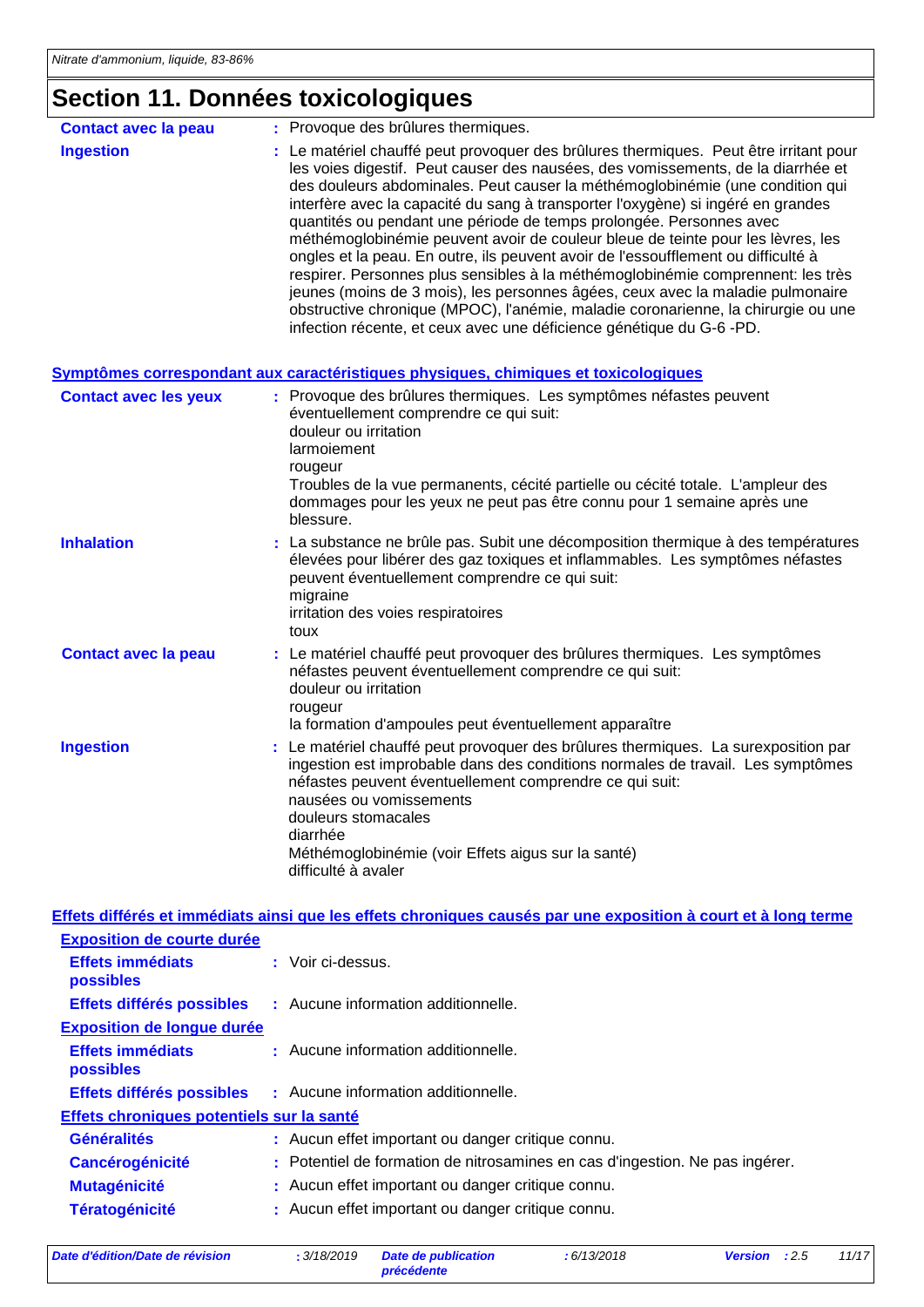#### **Section 11. Données toxicologiques**

**Effets sur le développement**

- **:** Aucun effet important ou danger critique connu.
- Effets sur la fertilité : Aucun effet important ou danger critique connu.

### **Section 12. Données écologiques**

| <b>Toxicité</b>                                        |                                                                                                                                                                      |                                                       |                                                |
|--------------------------------------------------------|----------------------------------------------------------------------------------------------------------------------------------------------------------------------|-------------------------------------------------------|------------------------------------------------|
| Nom du produit ou de<br><b>l'ingrédient</b>            | <b>Résultat</b>                                                                                                                                                      | <b>Espèces</b>                                        | <b>Exposition</b>                              |
| Nitrate d'ammonium                                     | Chronique NOEC 6 à 12 mg/l Eau<br>douce<br>NOEC >1700 mg/l Eau de mer<br>Aiguë CE50 490 mg/l Eau douce<br>Aiguë CL50 447 mg/l Eau douce                              | Crustacés - Cladocera<br>Algues<br>Daphnie<br>Poisson | 21 jours<br>10 jours<br>48 heures<br>48 heures |
| <b>Conclusion/Résumé</b>                               | : Peut être nocif pour l'environnement si libéré en grandes quantités. Excessif<br>ruissellement des nutriments dans un cours d'eau peut entraîner l'eutrophisation. |                                                       |                                                |
| Persistance et dégradation<br><b>Conclusion/Résumé</b> | : Non persistant. Facilement biodégradable                                                                                                                           |                                                       |                                                |
| <b>Potentiel de bioaccumulation</b><br>Non disponible. |                                                                                                                                                                      |                                                       |                                                |
| Mobilité dans le sol                                   |                                                                                                                                                                      |                                                       |                                                |
| <b>Coefficient de répartition</b><br>sol/eau (Koc)     | : Non applicable. Sel inorganique. Potentiel bioaccumulatif-faible                                                                                                   |                                                       |                                                |
| <b>Autres effets nocifs</b>                            | : Aucun effet important ou danger critique connu.                                                                                                                    |                                                       |                                                |

### **Section 13. Données sur l'élimination**

| <b>Méthodes d'élimination</b> | : Il est important de réduire au minimum, voire d'éviter la génération de déchets<br>chaque fois que possible. La mise au rebut de ce produit, des solutions et de tous<br>les co-produits doit obéir en permanence aux dispositions de la législation sur la<br>protection de l'environnement et l'élimination des déchets et demeurer conforme<br>aux exigences des pouvoirs publics locaux. Eliminer le surplus et les produits non<br>recyclables par l'intermédiaire d'une entreprise spécialisée autorisée. Ne pas<br>rejeter les déchets non traités dans les égouts, à moins que ce soit en conformité<br>avec les exigences de toutes les autorités compétentes. Les conteneurs vides ou |
|-------------------------------|---------------------------------------------------------------------------------------------------------------------------------------------------------------------------------------------------------------------------------------------------------------------------------------------------------------------------------------------------------------------------------------------------------------------------------------------------------------------------------------------------------------------------------------------------------------------------------------------------------------------------------------------------------------------------------------------------|
|                               | les doublures peuvent retenir des résidus de produit.                                                                                                                                                                                                                                                                                                                                                                                                                                                                                                                                                                                                                                             |

### **Section 14. Informations relatives au transport**

|                                                                     | <b>Classification</b><br>pour le TMD    | <b>Classification</b><br>pour le DOT | <b>Classement</b><br>mexicain           | <b>IMDG</b>                             | <b>IATA</b>                      |
|---------------------------------------------------------------------|-----------------------------------------|--------------------------------------|-----------------------------------------|-----------------------------------------|----------------------------------|
| <b>Numéro ONU</b>                                                   | <b>UN2426</b>                           | <b>UN2426</b>                        | <b>UN2426</b>                           | <b>UN2426</b>                           | <b>UN2426</b>                    |
| <b>Désignation</b><br>officielle de<br>transport de<br><b>I'ONU</b> | <b>Nitrate</b><br>d'ammonium<br>liquide | Nitrate<br>d'ammonium<br>liquide     | <b>Nitrate</b><br>d'ammonium<br>liquide | <b>Nitrate</b><br>d'ammonium<br>liquide | Nitrate<br>d'ammonium<br>liquide |
|                                                                     |                                         |                                      |                                         |                                         |                                  |

*précédente*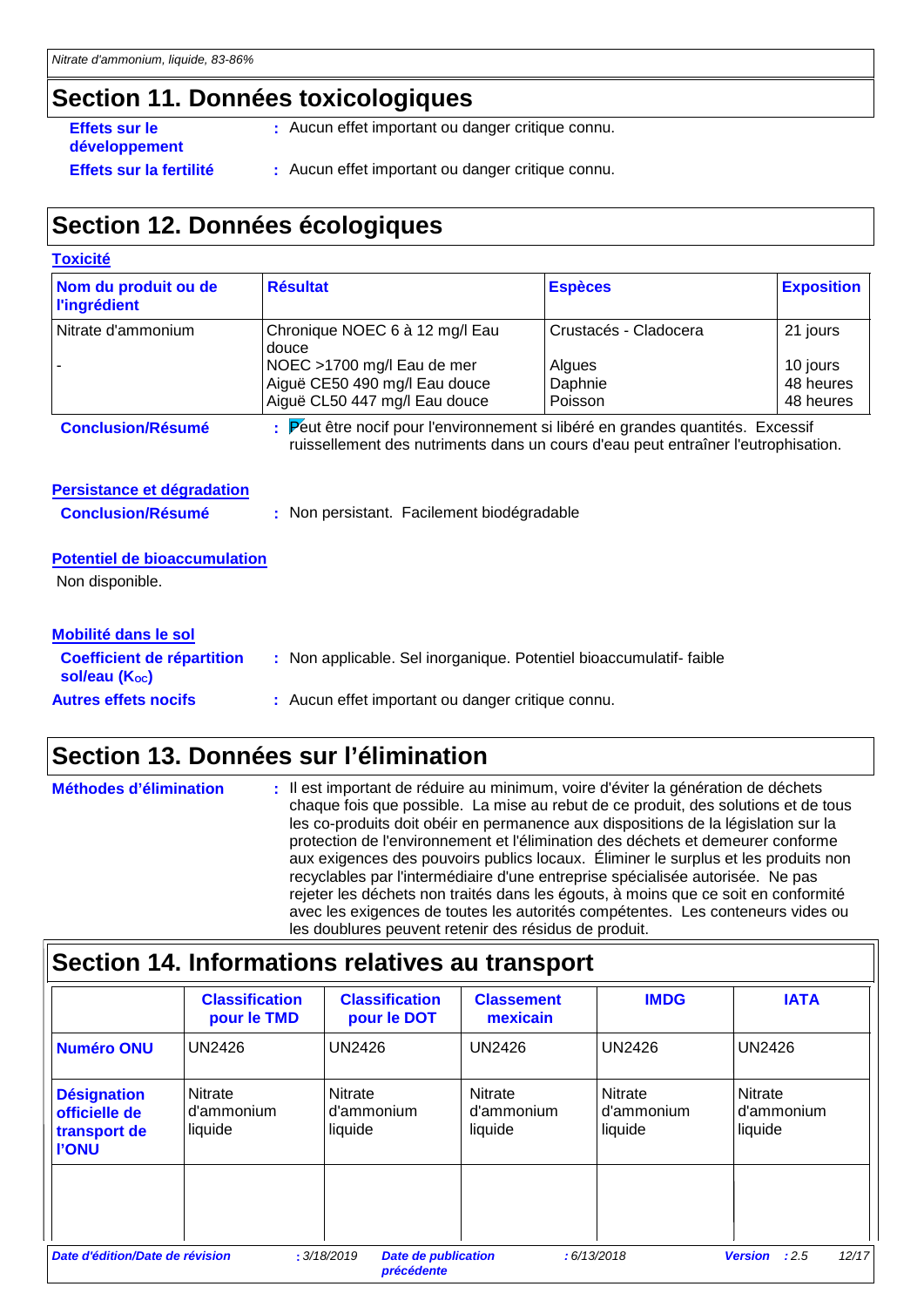| Section 14. Informations relatives au transport     |                                                                                                                                                                                                                                                                                                                                                                         |                                                                                                                                                                                                                            |                                                                       |                                                                                                   |     |  |  |
|-----------------------------------------------------|-------------------------------------------------------------------------------------------------------------------------------------------------------------------------------------------------------------------------------------------------------------------------------------------------------------------------------------------------------------------------|----------------------------------------------------------------------------------------------------------------------------------------------------------------------------------------------------------------------------|-----------------------------------------------------------------------|---------------------------------------------------------------------------------------------------|-----|--|--|
| <b>Classe de</b><br>danger relative<br>au transport | 5.1                                                                                                                                                                                                                                                                                                                                                                     | 5.1<br>$\frac{1}{\sqrt{2}}$                                                                                                                                                                                                | 5.1                                                                   | 5.1                                                                                               |     |  |  |
| <b>Groupe</b><br>d'emballage                        |                                                                                                                                                                                                                                                                                                                                                                         |                                                                                                                                                                                                                            |                                                                       |                                                                                                   |     |  |  |
| <b>Dangers</b><br>environnementaux                  | Non.                                                                                                                                                                                                                                                                                                                                                                    | Non.                                                                                                                                                                                                                       | Non.                                                                  | No.                                                                                               | No. |  |  |
| <b>Autres</b><br><b>informations</b>                | Limite pour<br>explosifs et<br>indice des<br>quantités limitées<br>0<br>Indice des PIU<br>1000<br>Indice de navire<br>de passagers<br>Interdit<br>Indice de<br>véhicule routier<br>ou ferroviaire de<br>passagers<br>Interdit<br>Classification par<br>la révision en<br>cours, Règlement<br>sur le transport<br>des marchandises<br>dangereuses,<br>Partie 2, Sec 2.3. | Instructions de<br>conditionnement<br>Avion de<br>passagers<br>Limitation de<br>quantité: Interdit.<br>Avion cargo<br>Limitation de<br>quantité: Interdit.<br><b>Dispositions</b><br><b>particulières</b><br><b>B5, T7</b> | <b>Dispositions</b><br>particulières<br>T7, TP1, TP16,<br><b>TP17</b> | <b>Emergency</b><br>schedules (EmS)<br>$F-H$ , $S-Q$<br><b>Special</b><br>provisions<br>252, 942, |     |  |  |

| <b>Protections spéciales pour</b><br><b>l'utilisateur</b>                                                           | : Transport avec les utilisateurs locaux : toujours transporter dans des<br>conditionnements qui sont corrects et sécurisés. S'assurer que les personnes<br>transportant le produit connaissent les mesures à prendre en cas d'accident ou de<br>déversement accidentel. |                                                              |  |  |
|---------------------------------------------------------------------------------------------------------------------|--------------------------------------------------------------------------------------------------------------------------------------------------------------------------------------------------------------------------------------------------------------------------|--------------------------------------------------------------|--|--|
| <b>Transport en vrac aux</b><br>termes de l'annexe II de la<br><b>Convention MARPOL et du</b><br><b>Recueil IBC</b> | : Non disponible.                                                                                                                                                                                                                                                        |                                                              |  |  |
|                                                                                                                     | <b>Nom d'expédition correct</b>                                                                                                                                                                                                                                          | : Mitrate d'ammonium liquide (solution chaude<br>concentrée) |  |  |
|                                                                                                                     | Catégorie de pollution                                                                                                                                                                                                                                                   | : Mon polluant.                                              |  |  |

### **Section 15. Informations sur la réglementation**

#### **Listes canadiennes**

**INRP canadien :**

Le total d'ammoniac (NH3 — numéro du CAS 7664-41-7) et de l'ion ammonium (NH4+ — numéro du CAS 14798-03-9) en solution, exprimé sous forme d'ammoniac.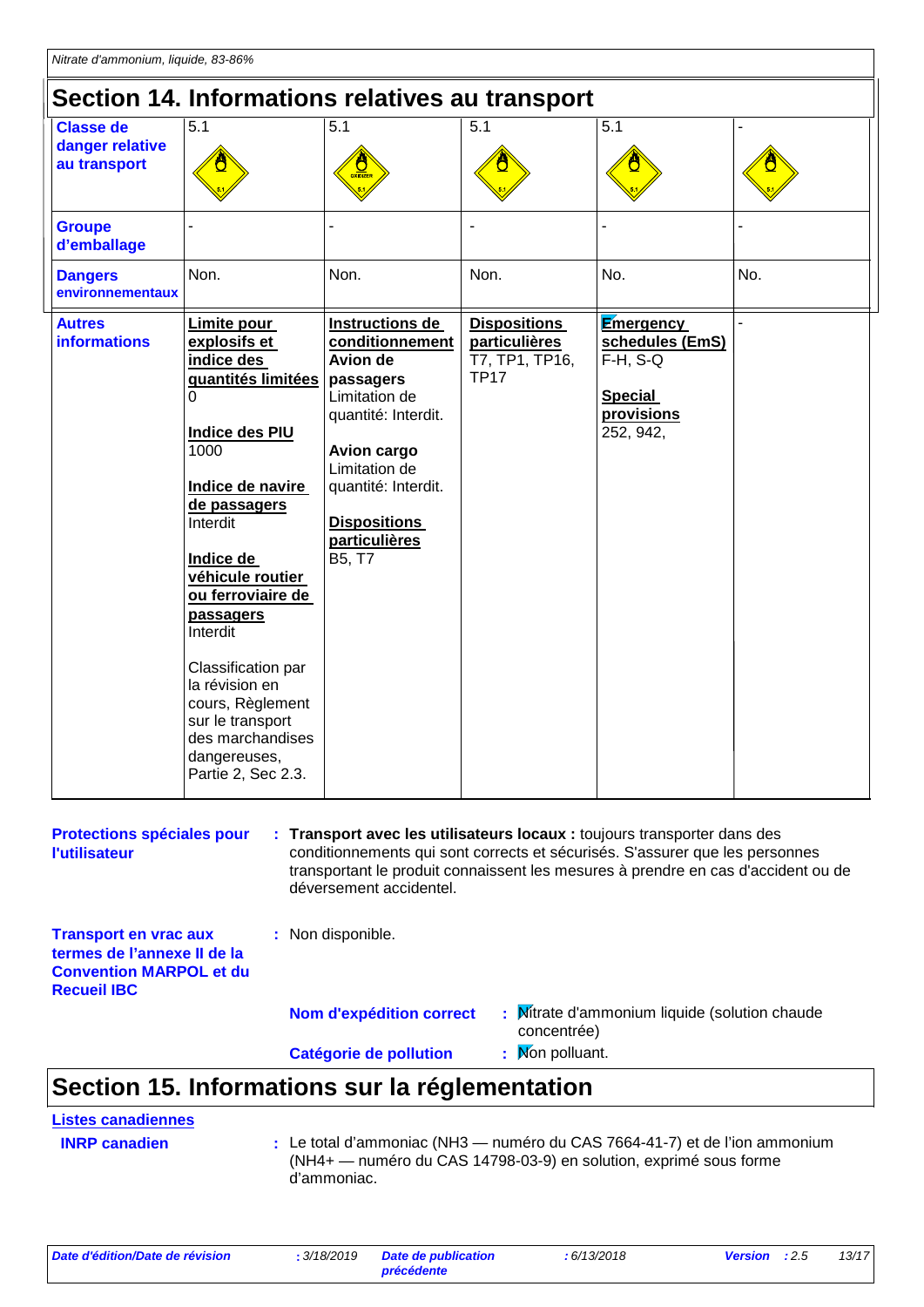### **Section 15. Informations sur la réglementation**

|                                                                                                                 | susn tormormansno sar ia regionionio                                                                                                      |
|-----------------------------------------------------------------------------------------------------------------|-------------------------------------------------------------------------------------------------------------------------------------------|
| <b>Substances toxiques au</b><br>sens de la LCPE (Loi<br>canadienne sur la<br>protection de<br>l'environnement) | : Aucun des composants n'est répertorié.                                                                                                  |
| <b>Inventaire du Canada</b>                                                                                     | : Tous les composants sont répertoriés ou exclus.                                                                                         |
| Réglementations Internationales                                                                                 |                                                                                                                                           |
|                                                                                                                 | Liste des substances chimiques des tableaux I, II et III de la Convention sur les armes chimiques                                         |
| Non inscrit.                                                                                                    |                                                                                                                                           |
| <b>Protocole de Montréal (Annexes A, B, C, E)</b>                                                               |                                                                                                                                           |
| Non inscrit.                                                                                                    |                                                                                                                                           |
|                                                                                                                 |                                                                                                                                           |
| Non inscrit.                                                                                                    | Convention de Stockholm relative aux polluants organiques persistants                                                                     |
|                                                                                                                 |                                                                                                                                           |
| Non inscrit.                                                                                                    | Convention de Rotterdam sur le consentement préalable donné en connaissance de cause (PIC)                                                |
|                                                                                                                 |                                                                                                                                           |
|                                                                                                                 | Protocole d'Aarhus de la CEE-ONU relatif aux POP et aux métaux lourds                                                                     |
| Non inscrit.                                                                                                    |                                                                                                                                           |
| <b>Liste des stocks</b>                                                                                         |                                                                                                                                           |
| <b>Australie</b>                                                                                                | : Tous les composants sont répertoriés ou exclus.                                                                                         |
| <b>Chine</b>                                                                                                    | Tous les composants sont répertoriés ou exclus.                                                                                           |
| <b>Europe</b>                                                                                                   | Tous les composants sont répertoriés ou exclus.                                                                                           |
| <b>Japon</b>                                                                                                    | Tous les composants sont répertoriés ou exclus.                                                                                           |
| <b>Malaisie</b>                                                                                                 | Tous les composants sont répertoriés ou exclus.                                                                                           |
| Nouvelle-Zélande                                                                                                | Tous les composants sont répertoriés ou exclus.                                                                                           |
| <b>Philippines</b>                                                                                              | Tous les composants sont répertoriés ou exclus.                                                                                           |
| <b>République de Corée</b>                                                                                      | Tous les composants sont répertoriés ou exclus.                                                                                           |
| <b>Taïwan</b>                                                                                                   | Tous les composants sont répertoriés ou exclus.                                                                                           |
| <b>Turquie</b>                                                                                                  | Indéterminé.                                                                                                                              |
| <b>Réglementations États-</b><br>Unis:                                                                          | TSCA 8(a) CDR Exemption / Exemption partielle: Indéterminé<br>TSCA 8(b) Inventaire actif: Tous les composants sont répertoriés ou exclus. |
| <b>Clean Air Act Section 112</b><br>(b) Hazardous Air<br><b>Pollutants (HAPs)</b>                               | Non inscrit                                                                                                                               |
| <b>Clean Air Act Section 602</b><br><b>Class I Substances</b>                                                   | : Non inscrit                                                                                                                             |
| <b>Clean Air Act Section 602</b><br><b>Class II Substances</b>                                                  | : Non inscrit                                                                                                                             |
| <b>DEA List I Chemicals</b><br><b>(Precursor Chemicals)</b>                                                     | : Non inscrit                                                                                                                             |
| <b>DEA List II Chemicals</b><br><b>(Essential Chemicals)</b>                                                    | : Non inscrit                                                                                                                             |
|                                                                                                                 | <b>SARA 302/304 Composition/information sur les ingrédients</b>                                                                           |
| <b>SARA 304 RQ</b>                                                                                              | : Non applicable.                                                                                                                         |
| <b>SARA 311/312</b>                                                                                             |                                                                                                                                           |

**Classification :** Risques d'incendie Risque immédiat (aigu) pour la santé

#### **Composition/information sur les ingrédients**

*Date d'édition/Date de révision* **:** *3/18/2019 Date de publication* 

*précédente*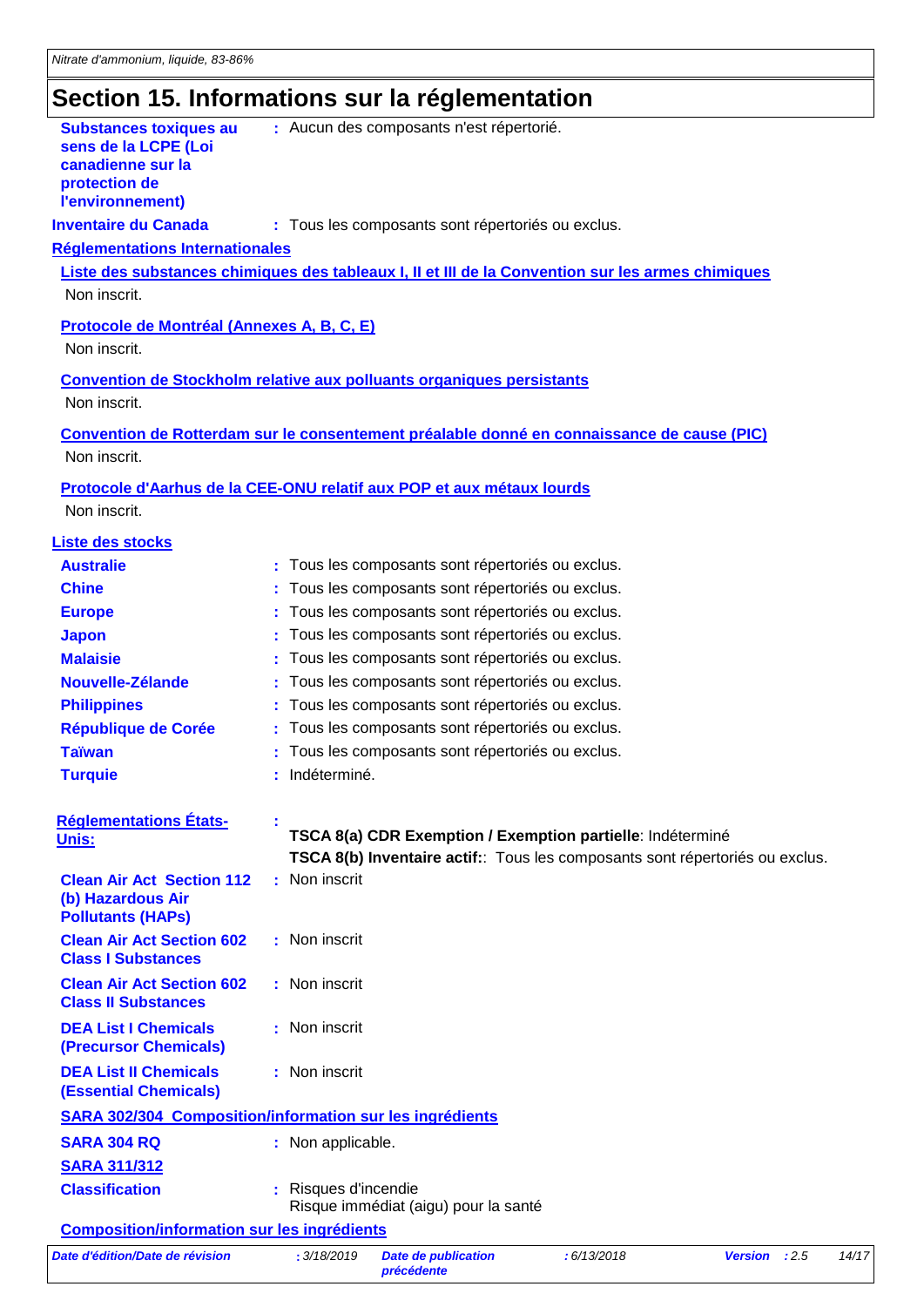### **Section 15. Informations sur la réglementation**

| <b>Nom</b>                | $\frac{9}{6}$ | <b>Risques</b> | Décompression Réactif<br>d'incendie soudaine |      | <b>Risque</b><br>immédiat<br>(aigu) pour<br>la santé | <b>Danger</b><br>d'intoxication<br>différée<br>(chronique). |
|---------------------------|---------------|----------------|----------------------------------------------|------|------------------------------------------------------|-------------------------------------------------------------|
| <b>Kitrate d'ammonium</b> | $83 - 86$     | Oui.           | Non.                                         | Non. | Oui.                                                 | Non.                                                        |

#### **SARA 313**

|                                                       | Nom du produit                      | Numéro CAS | $\frac{9}{6}$ |
|-------------------------------------------------------|-------------------------------------|------------|---------------|
| <b>Feuille R - Exigences en</b><br>matière de rapport | Mitrate d'ammonium, liquide, 83-86% | 6484-52-2  | 83 - 86       |
| <b>Avis du fournisseur</b>                            | Mitrate d'ammonium, liquide, 83-86% | 6484-52-2  | $83 - 86$     |

Il est impératif que les avis SARA 313 ne soient pas détachés de la FDS, et que les copie et redistribution de la FDS incluent les copie et redistribution des avis joints aux copies de la FDS redistribuée par la suite.

#### **Réglementations d'État**

| <b>Massachusetts</b>       | : Les composants suivants sont répertoriés: Nitrate d'ammonium                                                                                                                                                                                                                                                                                                       |
|----------------------------|----------------------------------------------------------------------------------------------------------------------------------------------------------------------------------------------------------------------------------------------------------------------------------------------------------------------------------------------------------------------|
| <b>New York</b>            | : Aucun des composants n'est répertorié.                                                                                                                                                                                                                                                                                                                             |
| <b>New Jersey</b>          | : Les composants suivants sont répertoriés: Nitrate d'ammonium; Acide nitrique sel<br>d'ammonium.                                                                                                                                                                                                                                                                    |
| <b>Pennsylvanie</b>        | : Les composants suivants sont répertoriés: Acide nitrique sel d'ammonium.                                                                                                                                                                                                                                                                                           |
| <b>Californie prop. 65</b> | $\frac{1}{2}$ $\mathbb{Z}$ e produit, tel que fabriqué, ne contient AUCUNE substance à des concentrations<br>connues dans l'état de Californie pour provoquer le cancer, des anomalies<br>congénitales ou d'autres problèmes de reproduction. Nutrien ne peut garantir la<br>conformité ultérieure de tout produit une fois que ce dernier n'est plus sous sa garde. |

#### **Section 16. Autres informations**

#### **Historique**

| Date d'édition/Date de<br>révision     | : 3/18/2019 |
|----------------------------------------|-------------|
| Date de publication<br>précédente      | : 6/13/2018 |
| <b>Version</b>                         | : 2.5       |
| Indiaus quale repealanemente ont été m |             |

**Indique quels renseignements ont été modifiés depuis la version précédente.**

| Légende des abréviations | $\div$ ETA = Estimation de la toxicité aiguë<br>$FBC = Factor$ de bioconcentration<br>SGH = Système Général Harmonisé de classification et d'étiquetage des produits<br>chimiques<br>IATA = Association international du transport aérien<br>CVI = conteneurs en vrac intermédiaires<br>code IMDG = code maritime international des marchandises dangereuses<br>LogKoe = coefficient de partage octanol/eau<br>MARPOL = Convention internationale pour la prévention de la pollution par les<br>navires de 1973, telle que modifiée par le Protocole de 1978. ("MARPOL" = pollution<br>maritime)<br>$NU = Nations$ Unies |
|--------------------------|--------------------------------------------------------------------------------------------------------------------------------------------------------------------------------------------------------------------------------------------------------------------------------------------------------------------------------------------------------------------------------------------------------------------------------------------------------------------------------------------------------------------------------------------------------------------------------------------------------------------------|
|                          | RPD = Règlement sur les produits dangereux                                                                                                                                                                                                                                                                                                                                                                                                                                                                                                                                                                               |

#### **Procédure utilisée pour préparer la classification**

|                                                                                | <b>Classification</b> | <b>Justification</b>             |  |
|--------------------------------------------------------------------------------|-----------------------|----------------------------------|--|
| LIQUIDES COMBURANTS - Catégorie 3<br><b>IRRITATION OCULAIRE - Catégorie 2A</b> |                       | Force probante<br>Force probante |  |

*Date d'édition/Date de révision* **:** *3/18/2019 Date de publication*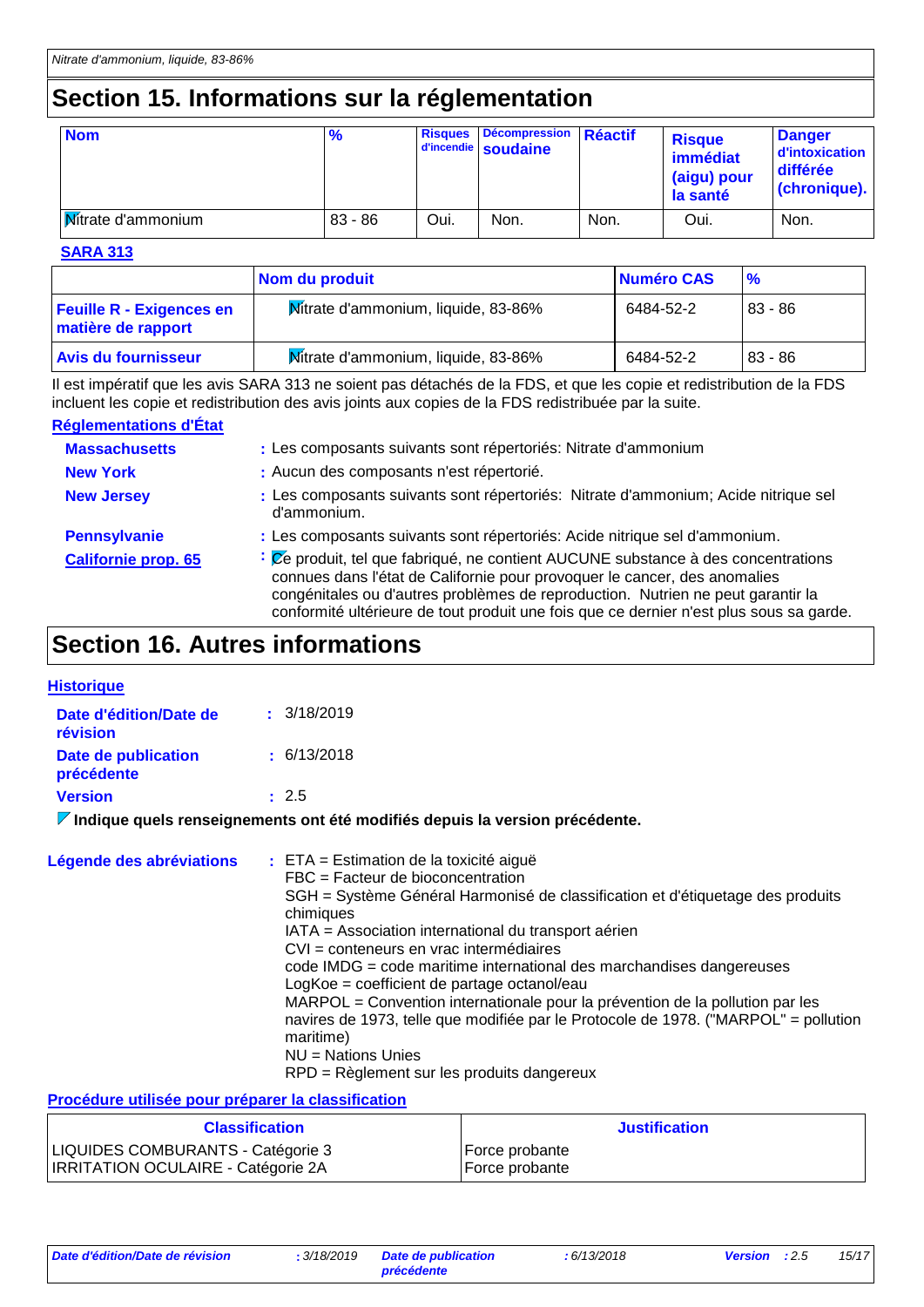#### **Section 16. Autres informations**

| <b>Références</b>      | Règlement sur le transport des marchandises dangereuses, édition courante au            |
|------------------------|-----------------------------------------------------------------------------------------|
|                        | moment de la préparation du F.S., Transports Canada;                                    |
|                        | Loi sur les produits dangereux et du Règlement, la révision courante au moment de       |
|                        | la préparation du F.S., Santé Canada;                                                   |
|                        | Loi canadienne sur la protection de l'environnement (1999) et du Règlement sur les      |
|                        | renseignements concernant les substances nouvelles, La Liste Intérieure des             |
|                        | Substances, la révision courante au moment de la préparation du F.S.,                   |
|                        | Environnement Canada;                                                                   |
|                        | 29 CFR Part 1910, la révision courante au moment de la préparation du F.S.,             |
|                        | Administration de la Sécurité et de la Santé au Travail;                                |
|                        | 40 CFR Parties 1 à 799, la révision courante au moment de la préparation du F.S.,       |
|                        | Agence de Protection de l'Environnement des États Unis;                                 |
|                        | 49 CFR Parties 1 à 199, la révision courante au moment de la préparation du F.S.,       |
|                        | Département des Transport des États Unis;                                               |
|                        | Norme officielle mexicaine NOM-018-STPS-2015, Système harmonisé pour                    |
|                        | l'identification et la communication des dangers et des risques par des produits        |
|                        | chimiques dangereux en milieu de travail;                                               |
|                        | Norme officielle mexicaine NOM-010-STPS-2014, Agents chimiques contaminants             |
|                        | du milieu de travail - Reconnaissance, évaluation et contrôle                           |
|                        | Norme officielle mexicaine NOM-002-SCT / 2011 Norme Officielle Mexicaine, Liste         |
|                        | des plus couramment transportés substances et matières dangereuses;                     |
|                        | Des valeurs limites d'exposition (TLV) de la Conférence américaine des hygiénistes      |
|                        | industriels gouvernementaux (ACGIH), édition courante à la moment de la                 |
|                        | préparation du F.S.;                                                                    |
|                        | NFPA 400, Association nationale de protection contre l'incendie, édition courante à     |
|                        | la moment de la préparation du F.S;                                                     |
|                        | NFPA 704, Association nationale de protection contre l'incendie, édition courante à     |
|                        | la moment de la préparation du F.S.;                                                    |
|                        | Enquête données corrosion, sixième édition, 1985, Association nationale des             |
|                        | ingénieurs de corrosion;                                                                |
|                        | ERG 2016, Guide des Mesures D'urgence, Département des Transport des États              |
|                        | Unis, Transport Canada, et le Secrétariat des Transports et des Communications          |
|                        | du Mexique<br>Banque de données sur les Substances Dangereuses, la révision courante au |
|                        | moment de la préparation du F.S, Bibliothèque nationale de médecine, Bethesda,          |
|                        | Maryland                                                                                |
|                        | Système Intégré d'Information sur les Risques, la révision courante au moment de        |
|                        | la préparation du F.S, Agence de Protection de l'Environnement des États Unis,          |
|                        | Washington, DC                                                                          |
|                        | Guide de Poche de Dangers des Produits Chimiques, la révision courante au               |
|                        | moment de la preparation du F.S., Institut National pour la Sécurité et la Santé,       |
|                        | Cincinnati, Ohio;                                                                       |
|                        | Banque de données, l'Agence pour les substances toxiques et les maladies, la            |
|                        | révision courante au moment de la préparation du F.S., Département de la santé et       |
|                        | des services sociaux des États Unis, Atlanta, Géorgie                                   |
|                        | Programme national de toxicologie, Rapport sur les cancérogènes, Division de            |
|                        | l'Institut national des sciences de la santé de l'environnement, Research Triangle      |
|                        | Park, Caroline du Nord.                                                                 |
|                        | RTECS. Institut national pour la sécurité et la santé, Cincinnati, Ohio                 |
|                        | Code des règlements de la Californie, Titre 27, Div 4, Chapitre 1, Proposition 65, 30   |
|                        | août 2018 revu et mises à jour actuelles                                                |
|                        | Produit Toxicologie Résultats de l'évaluation, l'Institut d'engrais, Washington, DC,    |
|                        | 2003                                                                                    |
| <b>Avis au lecteur</b> |                                                                                         |
|                        |                                                                                         |

#### **AVERTISSEMENT ET LIMITATION DE RESPONSABILITE**

**Les informations et recommandations contenues dans cette fiche signaletique («SDS») ne concernent que les matières spécifiques visées dans les présentes (le «matériel») et ne concernent pas l'utilisation de ces matériaux en combinaison avec tout autre matériel ou processus. Les informations et recommandations contenues dans ce document sont considérées comme exactes et à jour à compter de la date de la présente fiche signalétique. Toutefois, les informations et recommandations sont présentées sans garantie, représentation OU DE LICENCE D'AUCUNE SORTE, EXPLICITE OU IMPLICITE, EN CE QUI CONCERNE à leur**